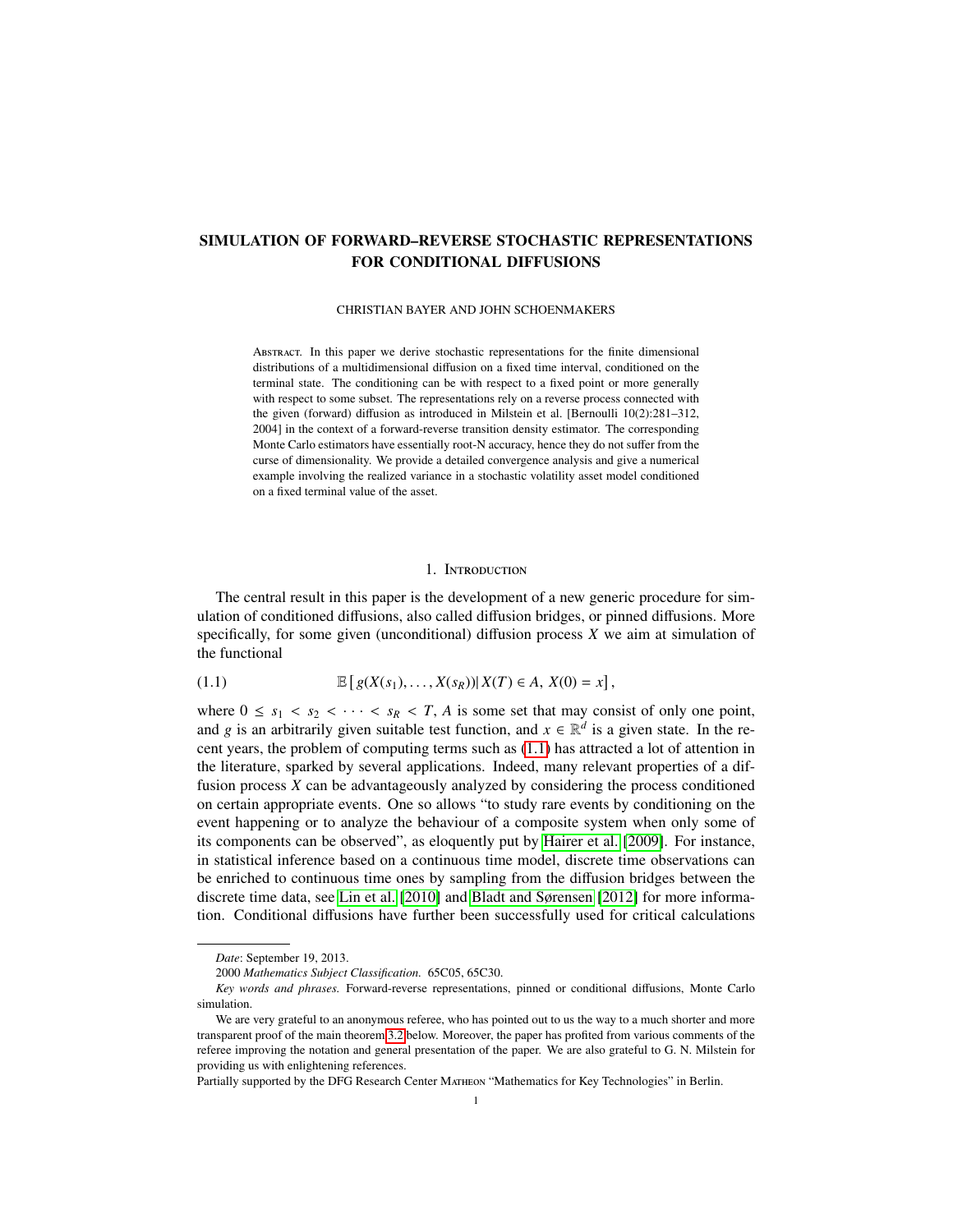in rare event situations. As an example from computational chemistry, we refer to the review paper of [Bolhuis et al.](#page-29-2) [\[2002\]](#page-29-2), where diffusion bridges are used for detection of the transition state surface between two stable regions *A* and *B* in configuration space. Here, standard Monte Carlo simulation is prohibitively costly, as the event of such a transition is rare, provided that the "walls" in the energy surface between *A* and *B* are high. However, by studying the process conditioned on starting in *A* and ending in *B*, one can efficiently observe on which paths the configuration typically travels from *A* to *B*. Other possible applications appear in the field of stochastic environmental models, for instance regarding the concentration evolutions of pollution in water, for example see [Spivakovskaya et al.](#page-29-3) [\[2007\]](#page-29-3) and references therein for a related problem.

Several approaches for simulation of diffusion bridges have already been studied in the literature. For the theory of diffusion bridges we refer to [Lyons and Zheng](#page-29-4) [\[1990\]](#page-29-4) and the references therein. Many existing approaches utilize known Radon-Nikodym densities of the law of the diffusion *X* conditioned on initial and terminal values, with respect to the law of a standard diffusion bridge process (e.g. Wiener bridge) on path-space (as a Radon-Nikodym derivative obtained by Doob's h-transform, see for instance [Rogers and](#page-29-5) [Williams](#page-29-5) [\[2000\]](#page-29-5) or [Lyons and Zheng](#page-29-4) [\[1990\]](#page-29-4)). Several other approaches are based on (partial) knowledge of the transition densities of the unconditional diffusion (that is not generically available of course). For an overview of many different techniques we refer to [Lin](#page-29-1) [et al.](#page-29-1) [\[2010\]](#page-29-1).

First, let us mention the work by [Beskos et al.](#page-28-1) [\[2006\]](#page-28-1) who construct a general, rejection based algorithm for solutions of *one dimensional* SDEs, based on the Radon-Nikodym derivative of the law of the solution with respect to the Wiener measure. The algorithm gives (in finite, but random time) discrete samples of the exact solution of the SDE. A simple adaption of this algorithm gives samples of the exact diffusion process conditioned on  $X(T) = y$ , by using the law of the corresponding Brownian bridge as reference measure (instead of the Wiener measure). An overview of related importance sampling techniques is given by [Papaspiliopoulos and Roberts](#page-29-6) [\[2012\]](#page-29-6). On the other hand, by relying on knowledge of the transition densities of *<sup>X</sup>*, [Lin et al.](#page-29-1) [\[2010\]](#page-29-1) use a sequential weighted Monte Carlo framework, including re-sampling with optimal priority scores.

Another general technique used for simulation of diffusion bridges is the Markov chain Monte Carlo method. Indeed, [Stuart et al.](#page-29-7) [\[2004\]](#page-29-7) and [Hairer et al.](#page-29-0) [\[2009\]](#page-29-0) show how the law of a (multi-dimensional, uniformly elliptic, additive-noise) diffusion *X* conditioned on  $X(T) = y$  can be regarded as the invariant distribution of a stochastic differential equation of Langevin type on path-space, i.e., of a Langevin-type stochastic partial differential equation (SPDE). Thus, in principle MCMC methods are applicable as explored by [Stuart et al.](#page-29-7) [\[2004\]](#page-29-7) and [Beskos et al.](#page-28-2) [\[2008\]](#page-28-2). However, this requires the numerical solution of the SPDE involved. It should be noted that in [Hairer et al.](#page-29-8) [\[2011\]](#page-29-8) the uniform ellipticity condition is relaxed leading to a fourth order parabolic SPDE rather than a second order one.

Other notable approaches include those of [Milstein and Tretyakov](#page-29-9) [\[2004\]](#page-29-9), which treat the case of physically relevant functionals of Wiener integrals with respect to Brownian bridges, and [Stinis](#page-29-10) [\[2011\]](#page-29-10), who uses an MCMC approach based on successive modifications of the drift of the diffusion process.

Another approach is the one of [Bladt and Sørensen](#page-28-0) [\[2012\]](#page-28-0) developed for one-dimensional diffusions. In order to obtain a sample from the process *X* conditioned on  $X(0) = x$  and  $X(T) = y$ , [Bladt and Sørensen](#page-28-0) [\[2012\]](#page-28-0) start a path of the diffusion from  $(0, x)$  and another path of the diffusion in *reversed time* at  $(T, y)$ . If these paths hit at time  $\tau$ , consider the concatenated path *Z*. The distribution of the process *Z* (conditional on  $0 \le \tau \le T$ ) equals the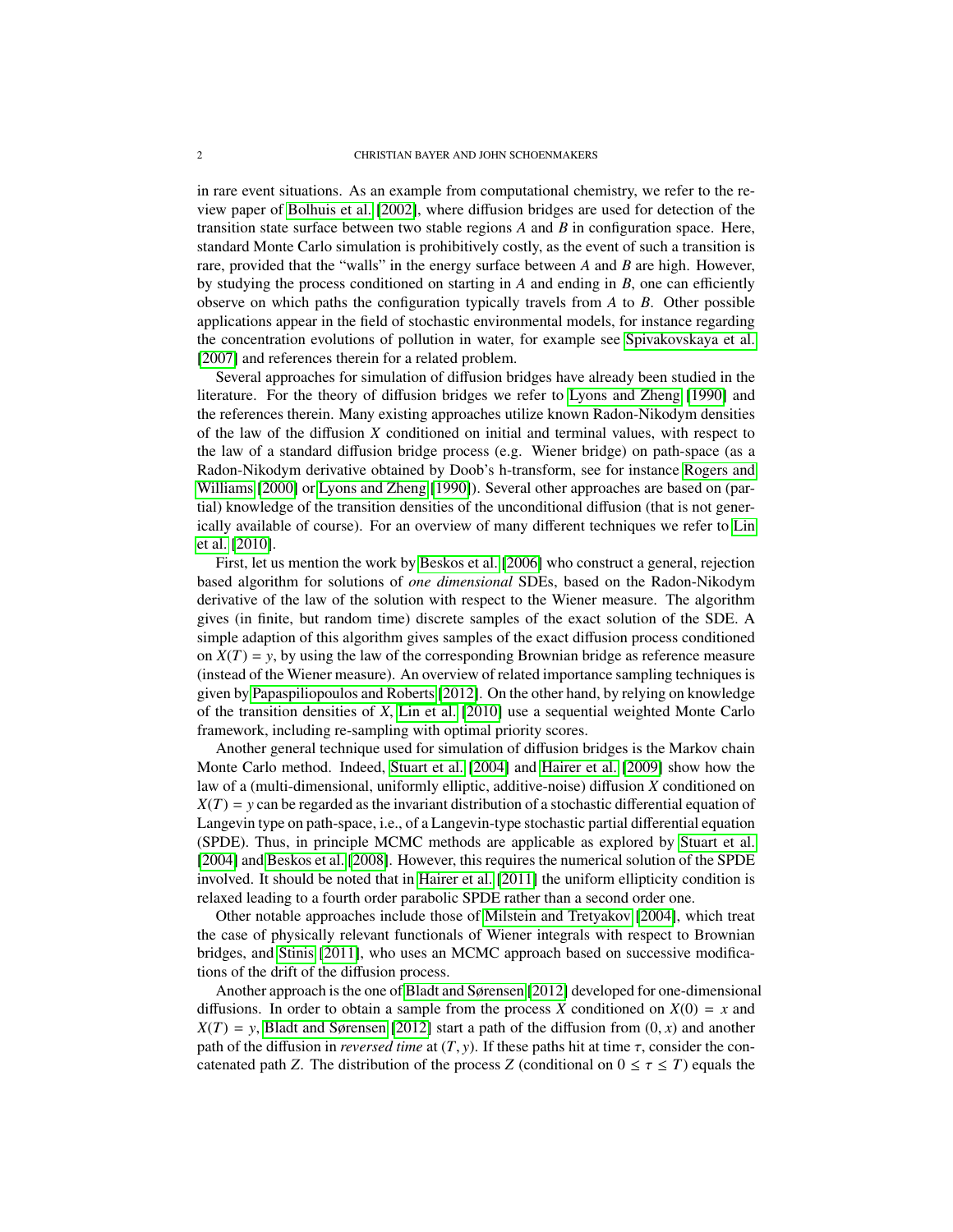distribution of the bridge conditional on being hit by an independent path of the underlying diffusion with initial distribution  $p(0, y, T, \cdot)$ . As proved by [Bladt and Sørensen](#page-28-0) [\[2012\]](#page-28-0), the probability of this event approaches 1 when  $T \to \infty$ . Finally, in order to improve the accuracy, *Z* is used as initial value of an MCMC algorithm on path space, converging to a sample from the true diffusion bridge.

A more general approach is given by [Delyon and Hu](#page-29-11) [\[2006\]](#page-29-11) which relies on the explicit Radon-Nikodym derivative of the diffusion *X* conditioned on its initial and terminal values and another diffusion *Y*, which is modeled like the Brownian bridge. In fact, *Y* has the same dynamics as *X*, except for an extra term  $-\frac{Y(t)-Y(t)}{T-t}$  $\frac{(t)-y}{T-t}$  in the drift, which enforces *Y*(*T*) = *y*. Under certain regularity conditions – in particular invertibility of the diffusion matrix  $\sigma = \sigma(t, x)$  – [Delyon and Hu](#page-29-11) [\[2006\]](#page-29-11) provide a Girsanov type theorem, which leads to a representation of the form

$$
\mathbb{E}\left[g(X)\,|\,X(0)=x,\,X(T)=y\right]=\mathbb{E}\left[g(Y)Z(Y)\right]
$$

for functionals  $g$  defined on path-space and a factor  $Z(Y)$  explicitly given as a functional of the path *Y* together with quadratic variations of functions of *Y*. As such this approach allows for direct Monte Carlo simulation of  $(1.1)$ . However, we stress that  $Z(Y)$  explicitly depends on  $\sigma^{-1}$  which does not exist in many hypo-elliptic applications. On the other<br>hand simulation of the bridge type process Y is numerically troublesome because of the hand, simulation of the bridge type process *Y* is numerically troublesome because of the exploding drift term.

The new method presented in this article is inspired by the forward-reverse estimator for the transition density  $p(0, x, T, y)$  constructed by [Milstein et al.](#page-29-12) [\[2004\]](#page-29-12). Given a grid 0 ≤ *s*<sub>0</sub> < *s*<sub>1</sub> < · · · < *s*<sub>*K*</sub> = *t*<sup>\*</sup> < *t*<sub>1</sub> < · · · < *t*<sub>*L*</sub> = *T*, we prove that

<span id="page-2-0"></span>
$$
\mathbb{E}\left[g(X(s_1),\ldots,X(s_K),X(t_1),\ldots,X(t_{L-1}))\,|\,X(s_0)=x,\,X(T)=y\right]
$$

equals

$$
(1.2) \qquad \lim_{\epsilon \to 0} \frac{\mathbb{E}\left[g\left(X(s_1),\ldots,X(s_K),Y(\widehat{t}_{L-1}),\ldots,Y(\widehat{t}_1)\right)K_{\epsilon}\left(Y(\widehat{t}_L)-X(t^*)\right)\mathcal{Y}(\widehat{t}_L)\right]}{\mathbb{E}\left[K_{\epsilon}\left(Y(\widehat{t}_L)-X(t^*)\right)\mathcal{Y}(\widehat{t}_L)\right]},
$$

which can be implemented by Monte Carlo simulation for any  $\epsilon > 0$ . In [\(1.2\)](#page-2-0)  $s_0 < t^* < T$ <br>is a given grid-point chosen by the user. The process X solves the original SDE with is a given grid-point chosen by the user. The process *X* solves the original SDE with initial value  $X(s_0) = x$  on the time-interval  $[s_0, t^*]$ . On the other hand, *Y* is an (independent) reverse process as defined in Section 3 started at  $Y(0) = y$  and simulated until time dent) *reverse process* as defined in Section [3](#page-5-0) started at *Y*(0) = *y* and simulated until time  $\hat{t}_L := T - t^*$ , not on the original grid, but on a "perturbed" grid defined in [\(3.6\)](#page-6-1). (Note that *Y* is different from the time-reversed diffusion in the sense of [Haussmann and Par](#page-29-13)[doux](#page-29-13) [\[1986\]](#page-29-13) that explicitly requires the transition density of *X*. Indeed, the dynamics of *Y* are explicitly given below in terms of the dynamics of *X* – not relying on the transition density – and, usually, share the same regularity properties, see [\(2.2\)](#page-4-0) and [\(2.3\)](#page-4-1).) Next, we weight the trajectories according to the distance between  $X(t^*)$  and  $Y(T)$  using a kernel *K* with bandwidth  $\epsilon$ . Finally, we have an exponential weighting factor *Y*, similar to the Radon-Nikodym derivative in [Delyon and Hu](#page-29-11) [\[2006\]](#page-29-11). The denominator in [\(1.2\)](#page-2-0) actually corresponds to the forward-reverse estimator for the transition density  $p(s_0, x, T, y)$  of *X* introduced by [Milstein et al.](#page-29-12) [\[2004\]](#page-29-12). The details of the Monte Carlo simulation are spelled out in Section [4,](#page-10-0) but we note that  $(1.2)$  can be computed to an accuracy of  $\varepsilon$  with a complexity of  $O(\varepsilon^{-2})$  in any dimension less or equal to four<sup>[1](#page-2-1)</sup> (disregarding possible discretization

<span id="page-2-1"></span><sup>&</sup>lt;sup>1</sup>In fact, this restriction can be lifted by use of higher order kernels.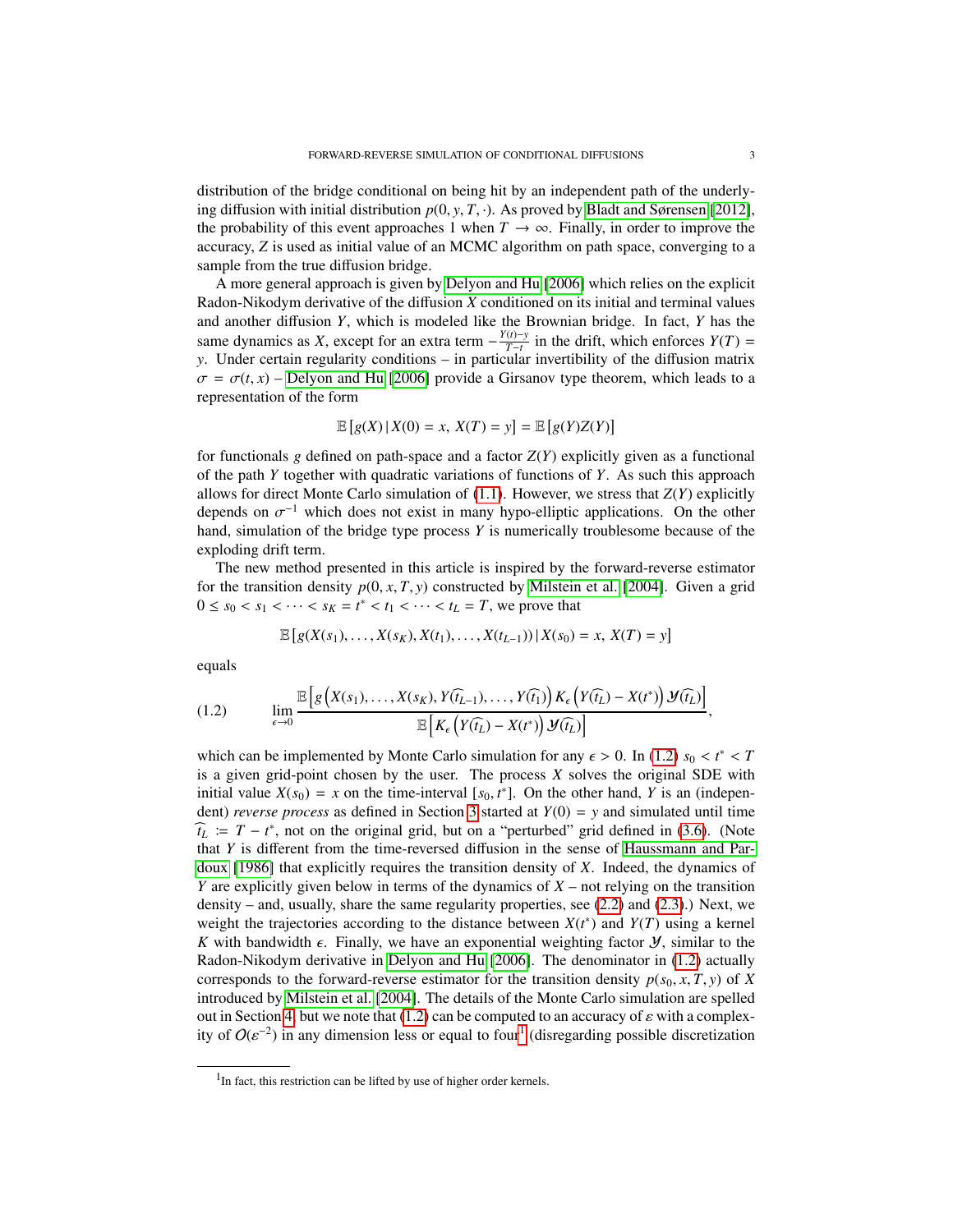errors due to the construction of samples *X*, *Y* and *Y*).<sup>[2](#page-3-0)</sup> Thus, our algorithm essentially achieves the optimal rate of convergence for Monte Carlo algorithms.

We underline that the forward-reverse algorithm for  $(1.1)$  presented here is not a straightforward extension of the forward-reverse algorithm for transition densities of [Milstein et al.](#page-29-12) [\[2004\]](#page-29-12). The main difficulty lies in the extension of the representation from just one intermediate time  $0 < t^* < T$  to an arbitrary time grid  $0 \le s_0 < s_1 < \cdots < s_K = t^* < t_1 < \cdots < t$ ,  $- T$  with  $I > 1$  In the non-autonomous case this issue is further complicated due to the  $t_L = T$  with  $L > 1$ . In the non-autonomous case this issue is further complicated due to the fact that the dynamics of the reverse process as defined in [Milstein et al.](#page-29-12) [\[2004\]](#page-29-12) depends explicitly on both  $t^*$  and  $T$ . Obviously, the different structure also requires a different error analysis, in particular we need sharper error bounds than [Milstein et al.](#page-29-12) [\[2004\]](#page-29-12).

In comparison to the other methods mentioned above, our new procedure has the following main features.

- (i) The method applies to multidimensional diffusions.
- (ii) It is based on simulation of *unconditional* diffusions only, hence technical simulation problems due to exploding drifts in SDEs that govern particular diffusion bridges are avoided.
- (iii) The vector fields determining the (forward) SDE that governs *X* only need to satisfy a Hörmander-type condition guaranteeing sufficient regularity and exponential decay of the transition densities. In particular, the diffusion matrix of *X* may be degenerate.
- $(iv)$  The estimator corresponding to the developed stochastic representation for  $(1.1)$  is root-*N* consistent, that is the mean square estimation accuracy is of order  $O(N^{-1/2})$ with *N* being the number of trajectories that need to be simulated.

As a matter of fact, the methods for simulating diffusion bridges known in the literature so far, do not cover all the features  $(i)$ – $(iv)$  simultaneously. For example, [Delyon and](#page-29-11) [Hu](#page-29-11) [\[2006\]](#page-29-11) require that either the diffusion matrix is invertible, or impose some very specific structural conditions on the drift and diffusion matrix of the process *<sup>X</sup>*. Moreover, the exploding drift terms in their process *Y* makes simulation of the auxiliary process *Y* nontrivial. On the other hand, the method of [Bladt and Sørensen](#page-28-0) [\[2012\]](#page-28-0) in germ carries some ideas related to our approach, but they need to impose balance restrictions on the transition density of *<sup>X</sup>*, and moreover their method – together with several other ones – is only one-dimensional. The methods of [Stuart et al.](#page-29-7) [\[2004\]](#page-29-7) and the related papers mentioned above also involve some further structural assumptions and, in addition, require numerical solutions of SPDEs.

Moreover, we complement our algorithm by an adaptation, which allows us to treat the more general problem of conditioning at final time *T* not on all, but just on some components of the vector  $X_T$ . More precisely, we present a variant of the algorithm for computing conditional expectations where  $X_T$  is conditioned to lie in a "simple" set *A*, i.e., either *A* has positive measure both under the Lebesgue measure and the distribution of  $X_T$ or *A* is an affine plane of dimension  $0 \le d' \le d$ . In order to achieve this extension, we need to prove (Lebesgue) integrable error bounds for the forward-reverse algorithm for the case where  $X_T$  is conditioned to a value *y*.

The structure of the paper is as follows. In Section [2](#page-4-2) we recap the essential facts concerning the reverse diffusion system of [Milstein et al.](#page-29-12) [\[2004\]](#page-29-12). The main representation theorems for the diffusion conditioned on reaching a fixed state, or conditioned on reaching some Borel set, are derived in Section [3.](#page-5-0) A detailed accuracy analysis concerning the

<span id="page-3-0"></span><sup>&</sup>lt;sup>2</sup>The constant will increase in the dimension. Moreover, we ignore the cost of checking equality of two integers.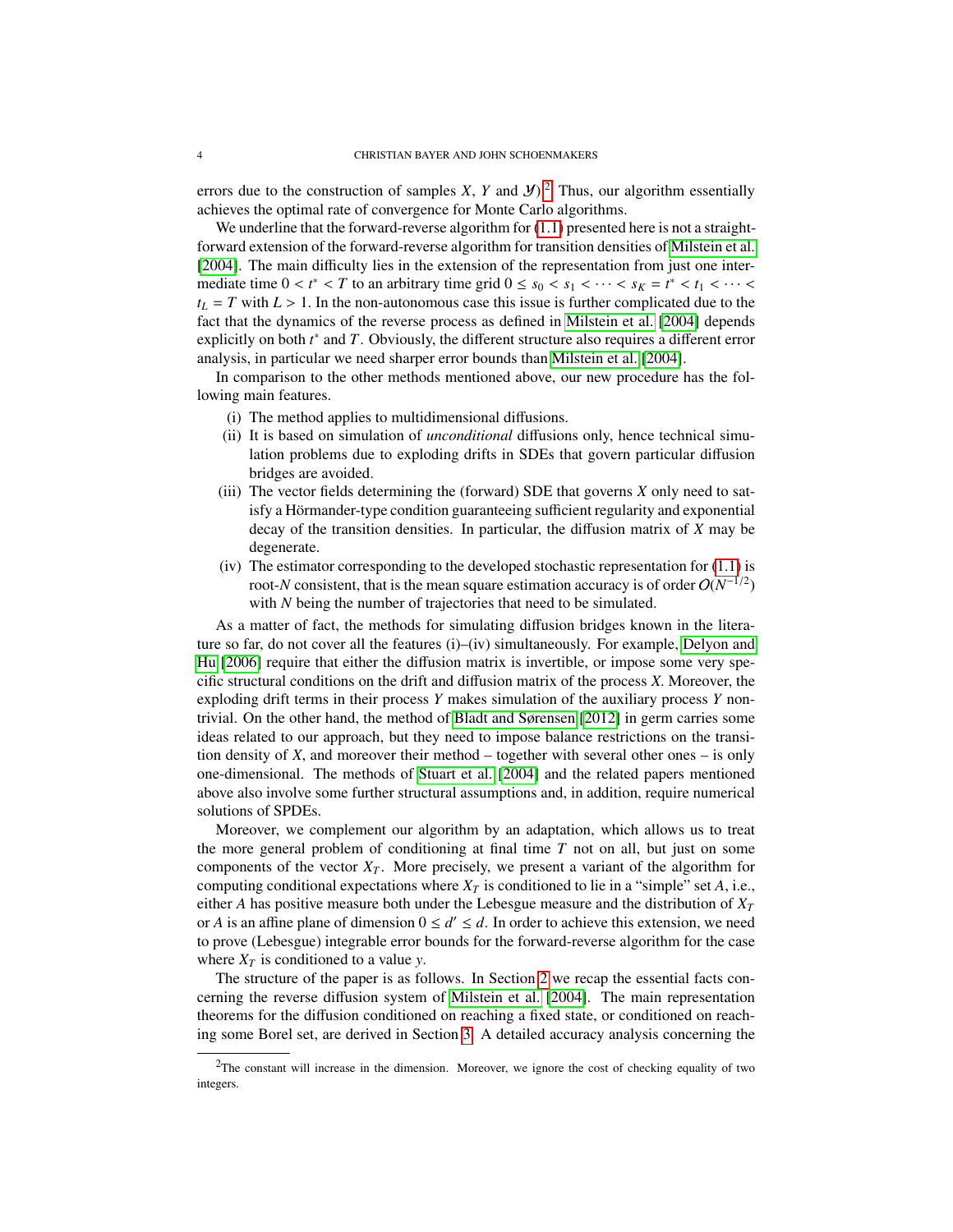Monte Carlo estimators for the respective conditioned diffusions is provided in Section [4,](#page-10-0) including the precise required regularity assumptions given in Condition [4.1,](#page-10-1) [4.4](#page-11-0) and [4.5.](#page-11-1) Limitations of the method are discussed in Section [4.3,](#page-23-0) while Section [5](#page-25-0) provides a numerical study involving a Heston type stochastic volatility model.

### 2. Recap of forward-reverse representations for diffusions

<span id="page-4-2"></span>In this section we recapitulate shortly the main ingredients in the approach by [Milstein](#page-29-12) [et al.](#page-29-12) [\[2004\]](#page-29-12). Let us consider the SDE

<span id="page-4-3"></span>
$$
(2.1) \t dX_{t,x}(s) = a(s, X_{t,x}(s))ds + \sigma(s, X_{t,x}(s))dW(s), \t 0 \le s \le T, X_{t,x}(t) = x
$$

where  $X_{t,x} \in \mathbb{R}^d$ ,  $a : [t, T] \times \mathbb{R}^d \to \mathbb{R}^d$ ,  $\sigma : [t, T] \times \mathbb{R}^d \to \mathbb{R}^{d \times m}$ , *W* is an *m*-dimensional standard Wiener process and  $x \in \mathbb{R}^d$ . At this stage, we only assume that *X* admits a  $C^2$ standard Wiener process and  $x \in \mathbb{R}^d$ . At this stage, we only assume that *X* admits a  $C^2$ transition density  $p$  and that the coefficients of [\(2.1\)](#page-4-3) are  $C^2$  as well.

Along with the (forward) process *X* given by [\(2.1\)](#page-4-3), [Milstein et al.](#page-29-12) [\[2004\]](#page-29-12) introduced an associated (from *X* independent) process  $(Y_{t,y;T}(s), Y_{t,y;T}(s))$  in  $\mathbb{R}^d \times \mathbb{R}, t \leq s \leq T$ , termed reverse process on the interval *It T*<sub>1</sub> that solves the SDE *reverse* process on the interval  $[t, T]$ , that solves the SDE

<span id="page-4-0"></span>(2.2) 
$$
dY_{t,y;T}(s) = \alpha_{t,T}(s, Y_{t,y;T}(s))ds + \widetilde{\sigma}_{t,T}(s, Y_{t,y;T}(s))dW(s), \quad Y_{t,y;T}(t) = y,
$$
  

$$
Y_{t,y;T}(s) = \exp\left(\int_t^s c_{t,T}(u, Y_{t,y;T}(u))du\right)
$$

with  $\widetilde{W}$  being a (from *W* independent) *m*-dimensional Wiener process, and

<span id="page-4-1"></span>(2.3) 
$$
\alpha_{t,T}^i(s, y) \coloneqq \sum_{j=1}^d \frac{\partial}{\partial y^j} b^{ij} (T + t - s, y) - a^i (T + t - s, y), \quad b \coloneqq \sigma \sigma^\top
$$

$$
\widetilde{\sigma}_{t,T}(s, y) \coloneqq \sigma (T + t - s, y),
$$

$$
c_{t,T}(s,y) := \frac{1}{2} \sum_{i,j=1}^d \frac{\partial^2 b^{ij}}{\partial y^i \partial y^j} (T+t-s,y) - \sum_{i=1}^d \frac{\partial a^i}{\partial y^i} (T+t-s,y).
$$

Despite its name, we stress that  $(Y, Y)$  is the solution of an ordinary SDE *forward* in time on the interval [*t*, *<sup>T</sup>*].

One of the central results in [Milstein et al.](#page-29-12) [\[2004\]](#page-29-12) is the following theorem.

<span id="page-4-6"></span>**Theorem 2.1** (M.S.S. (2004)). *For fixed t*, *x*, *y* and  $t < t^* < T$ , and any bi-variate test function f we have *function f we have*

<span id="page-4-4"></span>
$$
(2.4) \quad \mathbb{E}\left[f(X_{t,x}(t^*),Y_{t^*,y;T}(T))\mathcal{Y}_{t^*,y;T}(T)\right]=\iint p(t,x,t^*,x')p(t^*,y',T,y)f(x',y')dx'dy',
$$

where  $X_{t,x}(s)$  satisfies the forward equation [\(2.1\)](#page-4-3) and  $(Y_{t^*,y;T}(s), \mathcal{Y}_{t^*,y;T}(s))$ ,  $s \ge t^*$ , is the solution of the reverse system (2.2) *solution of the reverse system [\(2.2\)](#page-4-0).*

**Corollary 2.2.** *By taking*  $f \equiv 1$ , [\(2.4\)](#page-4-4) *yields* 

(2.5) 
$$
\mathbb{E}\left[\mathcal{Y}_{t^*,y;T}(T)\right] = \int p(t^*,y',T,y)dy',
$$

*which obviously extends to*  $t^* = t$ . *By next taking*  $f(x', y') = f(x')$  *(while abusing notation slightly) we obtain from* (2.4), *using* (2.5) and the independence of *X* and (*X N*). *slightly) we obtain from [\(2.4\)](#page-4-4), using [\(2.5\)](#page-4-5) and the independence of X and* (*Y*, <sup>Y</sup>),

<span id="page-4-5"></span>
$$
\mathbb{E}\left[f(X_{t,x}(t^*))\right] = \int p(t,x,t^*,x')f(x')dx',
$$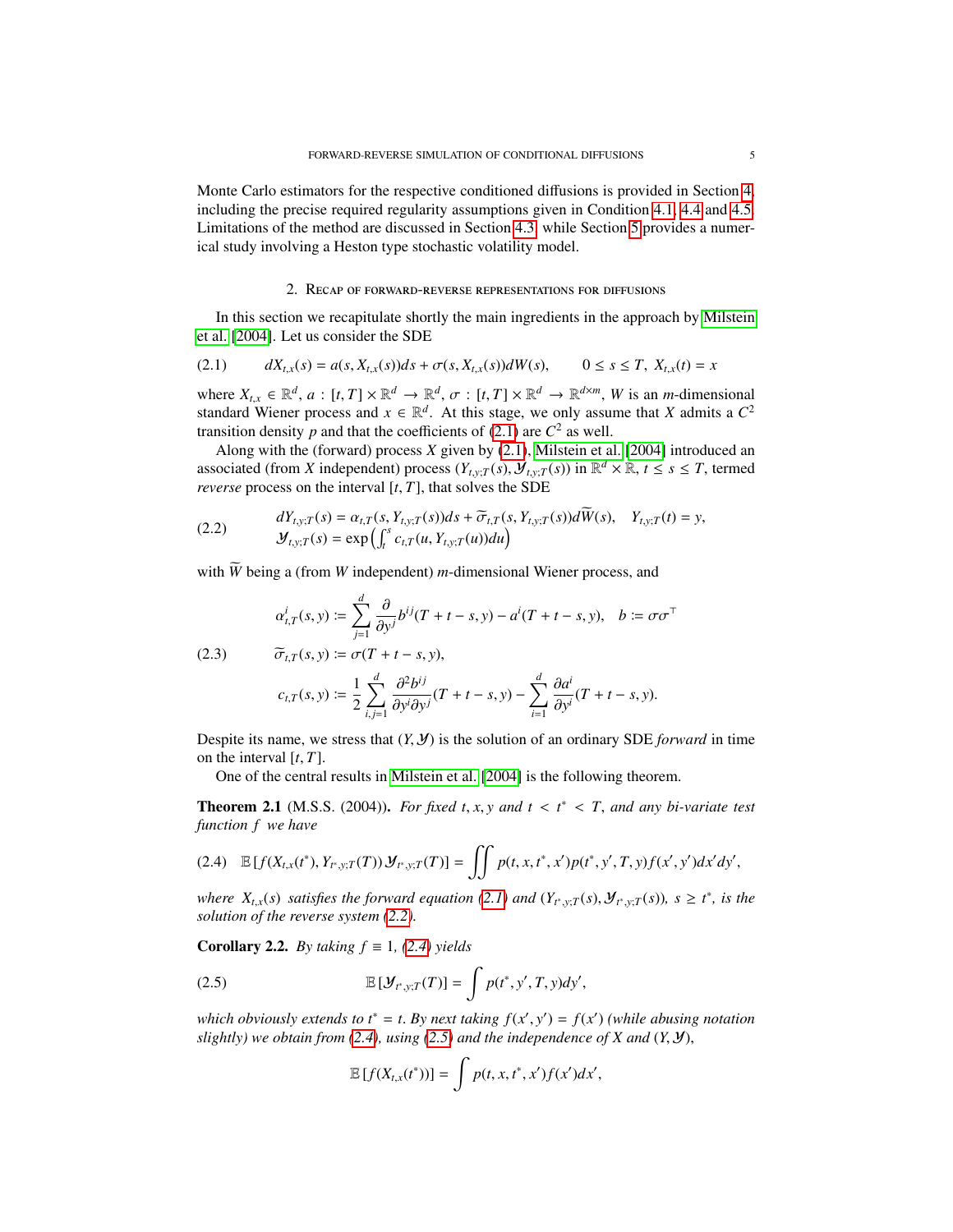*which obviously extends to t*<sup>∗</sup> <sup>=</sup> *<sup>T</sup>*, *i.e. the standard forward stochastic representation for*  $\int p(t, x, T, x') f(x') dx'$ . On the other hand, by taking  $f(x', y') = f(y')$  we obtain the so called reverse stochastic representation *called reverse stochastic representation*

(2.6) 
$$
\mathbb{E}\left[f(Y_{t^*,y;T}(T))\mathcal{Y}_{t^*,y;T}(T)\right] = \int p(t^*,y',T,y)f(y')dy',
$$

<span id="page-5-0"></span>*which obviously extends to t*<sup>∗</sup> <sup>=</sup> *<sup>t</sup>*.

### <span id="page-5-2"></span>3. Forward-reverse representations for conditional diffusions

It should be noted that in [Milstein et al.](#page-29-12) [\[2004\]](#page-29-12) the time domain of the reverse process was considered fixed. For our purposes however, it turns out to be more effective (in particular regarding the proof of Theorem [3.2](#page-6-0) below) to consider reverse processes suitably defined on different time domains. In particular it turns out be fruitful to formulate the forward-reverse representations of the previous section in terms of reverse processes defined on  $[0, T]$  for suitable  $T > 0$ . We therefore introduce the reverse process

<span id="page-5-1"></span>(3.1) 
$$
(Y_{y,T}(s), \mathcal{Y}_{y,T}(s))_{0 \leq s \leq T} := (Y_{0,y,T}(s), \mathcal{Y}_{0,y,T}(s))_{0 \leq s \leq T}
$$

that starts at time  $s = 0$  at a generic state  $(y, 1)$ , is defined on an interval [0, *T*], and satisfies [\(2.2\)](#page-4-0) with coefficients [\(2.3\)](#page-4-1) for  $t = 0$ , that is [\(3.1\)](#page-5-1) solves the SDE

(3.2) 
$$
dY(s) = \alpha_{0,T}(s, Y(s))ds + \widetilde{\sigma}_{0,T}(s, Y(s))dW(s), \quad Y(0) = y,
$$

$$
\mathcal{Y}(s) = \exp\left(\int_0^s c_{0,T}(u, Y(u))du\right).
$$

As a result, we have for any fixed  $t$ ,  $0 \le t \le T$ , that

<span id="page-5-5"></span>
$$
(Y_{y;T}(s), \mathcal{Y}_{y;T}(s))_{0 \leq s \leq T-t} = (Y_{t,y;T}(t+s), \mathcal{Y}_{t,y;T}(t+s))_{0 \leq s \leq T-t},
$$

whence  $(2.4)$  and  $(2.6)$  may be equivalently written as (3.3)

<span id="page-5-3"></span>
$$
\mathbb{E}\left[f(X_{t,x}(t^*),Y_{y,T}(T-t^*))\mathcal{Y}_{y,T}(T-t^*)\right] = \iint p(t,x,t^*,x')p(t^*,y',T,y)f(x',y')dx'dy',
$$

and

<span id="page-5-4"></span>(3.4) 
$$
\mathbb{E}\left[f(Y_{y;T}(T-t^*))\mathcal{Y}_{y;T}(T-t^*)\right] = \int p(t^*,y',T,y)f(y')dy',
$$

respectively. The main benefit is that the reverse process used in representations [\(2.4\)](#page-4-4) and [\(2.6\)](#page-5-2) depend on both  $t^*$  and *T*, while the one used in [\(3.3\)](#page-5-3) and [\(3.4\)](#page-5-4) depends on *T* only. In particular (3.4) may be considered as a reverse representation for all  $0 \lt t^* \lt T$  in terms particular, [\(3.4\)](#page-5-4) may be considered as a reverse representation for all  $0 < t^* < T$  in terms of one and the same reverse process  $(Y - Y)^n$ of one and the same reverse process  $(Y_{y:T}, \mathcal{Y}_{y:T})$ .

3.1. Representations for conditioning on a fixed state. Let us start with the following lemma.

**Lemma 3.1.** *For any*  $0 < s < t \leq T$  *it holds that* 

$$
Y_{Y_{y:T}(s);T-s}(t-s) = Y_{y:T}(t), \n\mathcal{Y}_{y:T}(t) = \mathcal{Y}_{y:T}(s)\mathcal{Y}_{Y_{y:T}(s);T-s}(t-s).
$$

*Proof.* The first statement is directly obvious from [\(3.2\)](#page-5-5). From this the second one follows by

$$
\mathcal{Y}_{y;T}(t) = e^{\int_0^s c_{0,T}(u,Y_{y;T}(u))du} e^{\int_s^t c_{0,T}(u,Y_{y;T(s);T-s}(u-s))du}
$$
\n
$$
= \mathcal{Y}_{y;T}(s) e^{\int_0^{t-s} c_{0,T-s}(u,Y_{y;T(s);T-s}(u))du}
$$
\n
$$
= \mathcal{Y}_{y;T}(s) \mathcal{Y}_{Y_{y;T}(s);T-s}(t-s). \square
$$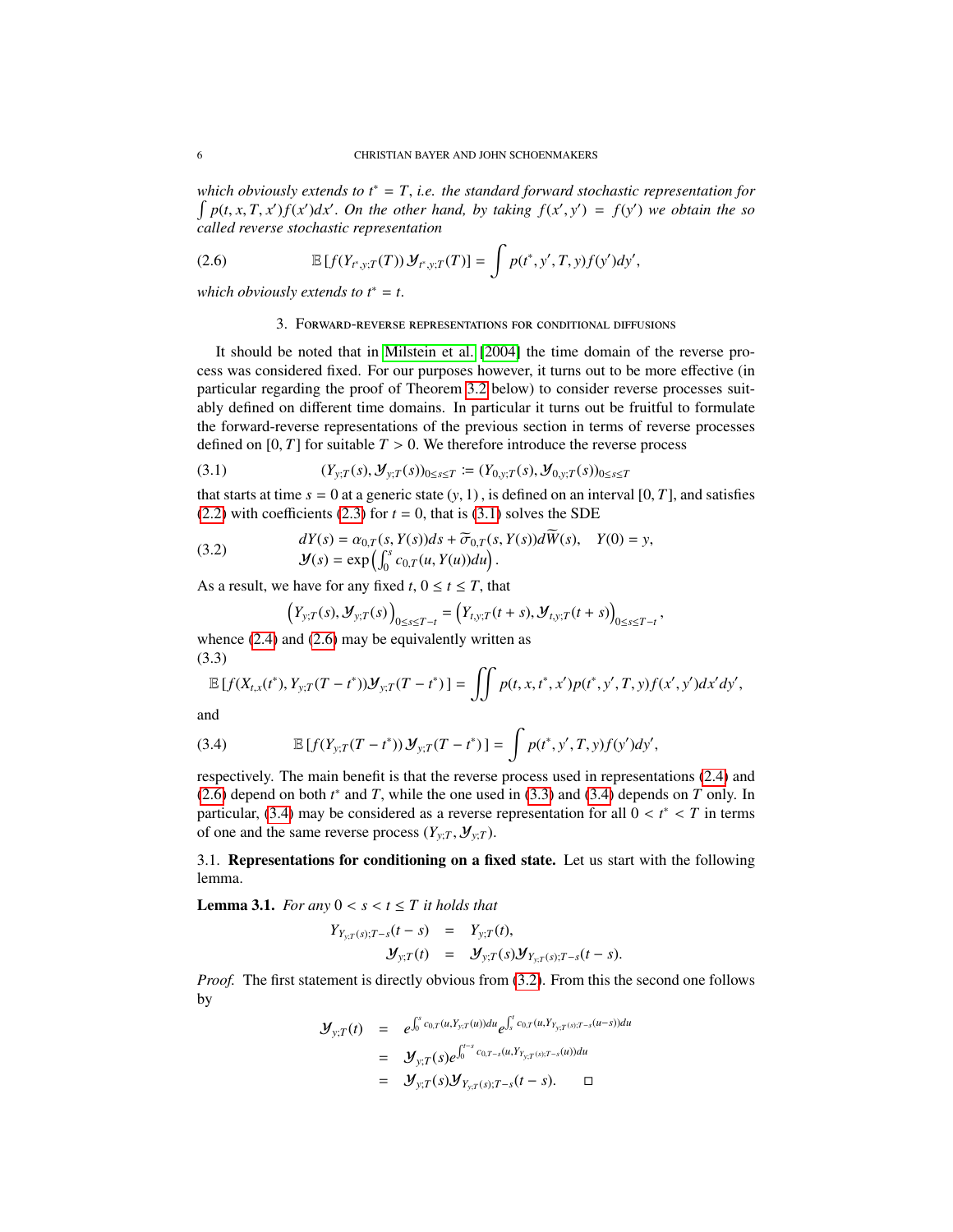We are now ready to state the following key theorem.

<span id="page-6-0"></span>**Theorem 3.2.** *Given a grid*  $D_L := \{0 \le t^* < t_1 < \cdots < t_L\}$ , *it holds that* 

$$
\mathbb{E}\left[f(Y_{y;t_L}(t_L-t_0), Y_{y;t_L}(t_L-t_1), \dots, Y_{y;t_L}(t_L-t_{L-1}))\mathcal{Y}_{y;t_L}(t_L-t_0)\right]
$$
\n
$$
= \int_{\mathbb{R}^{d \times L}} f(y_0, y_1, \dots, y_{L-1}) \prod_{i=1}^{L} p(t_{i-1}, y_{i-1}, t_i, y_i) dy_{i-1}
$$

*with*  $y_L \coloneqq y$  *and*  $t_0 \coloneqq t^*$ 

*Proof.* The following proof – much shorter than the proof in a previous version of the paper – has essentially been pointed out to us by an anonymous referee. We fix  $t_0$  (=  $t^*$ ) and use induction on *L*. For  $L = 1$  the statement boils down to [\(3.4\)](#page-5-4) with  $T := t_1$ . Suppose the statement is proved for some  $L \geq 1$ . For the grid

$$
\mathcal{D}_{L+1} = \{ t_0 < t_1 < \dots < t_{L+1} \}
$$

we next consider for any test function 
$$
f : \mathbb{R}^{d \times (L+1)} \to \mathbb{R}
$$
,  
\n
$$
\mathbb{E}\Big[f(Y_{y;t_{L+1}}(t_{L+1}-t_0), Y_{y;t_{L+1}}(t_{L+1}-t_1), \dots, Y_{y;t_{L+1}}(t_{L+1}-t_L))\mathcal{Y}_{y;t_{L+1}}(t_{L+1}-t_0)\Big]
$$
\n
$$
= \mathbb{E}\Big[\mathbb{E}\Big[f(Y_{Y_{y;t_{L+1}}(t_{L+1}-t_L);t_L}(t_L-t_0), Y_{Y_{y;t_{L+1}}(t_{L+1}-t_L);t_L}(t_L-t_1), \dots, Y_{Y_{y;t_{L+1}}(t_{L+1}-t_L);t_L}(t_L-t_{L-1}),
$$
\n
$$
Y_{Y_{y;t_{L+1}}(t_{L+1}-t_L);t_L}(0)\Big)\mathcal{Y}_{y;t_{L+1}}(t_{L+1}-t_L)\mathcal{Y}_{Y_{y;t_{L+1}}(t_{L+1}-t_L);t_L}(t_L-t_0)\Big|Y_{y;t_{L+1}}(t_{L+1}-t_L), \mathcal{Y}_{y;t_{L+1}}(t_{L+1}-t_L)\Big]\Big]
$$
\n
$$
= \mathbb{E}\Big[\mathcal{Y}_{y;t_{L+1}}(t_{L+1}-t_L)\mathbb{E}\Big[f(Y_{Y_{y;t_{L+1}}(t_{L+1}-t_L);t_L}(t_L-t_0), Y_{Y_{y;t_{L+1}}(t_{L+1}-t_L);t_L}(t_L-t_1), \dots, Y_{Y_{y;t_{L+1}}(t_{L+1}-t_L);t_L}(t_L-t_{L-1}), Y_{y;t_{L+1}}(t_{L+1}-t_L)\Big)\Big].
$$

By the induction hypothesis, we have that

$$
\mathbb{E}\Big[f(Y_{Y_{y;t_{L+1}}(t_{L+1}-t_L);t_L}(t_L-t_0),Y_{Y_{y;t_{L+1}}(t_{L+1}-t_L);t_L}(t_L-t_1),\ldots,Y_{Y_{y;t_{L+1}}(t_{L+1}-t_L);t_L}(t_L-t_{L-1}),\nY_{y;t_{L+1}}(t_{L+1}-t_L))\mathcal{Y}_{Y_{y;t_{L+1}}(t_{L+1}-t_L);t_L}(t_L-t_0)\Big|Y_{y;t_{L+1}}(t_{L+1}-t_L)=z\Big]
$$
\n
$$
=\mathbb{E}\Big[f(Y_{z;t_L}(t_L-t_0),Y_{z;t_L}(t_L-t_1),\ldots,Y_{z;t_L}(t_L-t_{L-1}),z)\mathcal{Y}_{z;t_L}(t_L-t_0)\Big]
$$
\n
$$
=\int_{\mathbb{R}^{d\times L}}f(y_0,y_1,\ldots,y_{L-1},z)\prod_{i=1}^Lp(t_{i-1},y_{i-1},t_i,y_i)dy_{i-1}=:F(z)
$$

with  $y_L \coloneqq z$ , and so obtain

$$
\mathbb{E}\Big[f(Y_{y;t_{L+1}}(t_{L+1}-t_0), Y_{y;t_{L+1}}(t_{L+1}-t_1), \dots, Y_{y;t_{L+1}}(t_{L+1}-t_L), \mathcal{Y}_{y;t_{L+1}}(t_{L+1}-t_0)\Big]
$$
\n
$$
= \mathbb{E}\Big[\mathcal{Y}_{y;t_{L+1}}(t_{L+1}-t_L)F\Big(Y_{y;t_{L+1}}(t_{L+1}-t_L)\Big)\Big]
$$
\n
$$
\stackrel{(3.4)}{=} \int p(t_L, z, t_{L+1}, y)F(z)dz
$$
\n
$$
= \int_{\mathbb{R}^{d\times (L+1)}} f(y_0, y_1, \dots, y_L) \prod_{i=1}^{L+1} p(t_{i-1}, y_{i-1}, t_i, y_i)dy_{i-1}
$$

where  $y_{L+1} := y$  and the integration variable *z* is renamed to  $y_L$ .

<span id="page-6-2"></span><span id="page-6-1"></span>For the next theorem, we consider an extended time grid

$$
(3.5) \t 0 \leq s_0 < s_1 < \cdots < s_K = t^* = t_0 < t_1 < \cdots < t_L = T.
$$

For convenience, we also introduce the notation

(3.6) 
$$
\widehat{t_i} := t_L - t_{L-i}, \quad i = 1, ..., L.
$$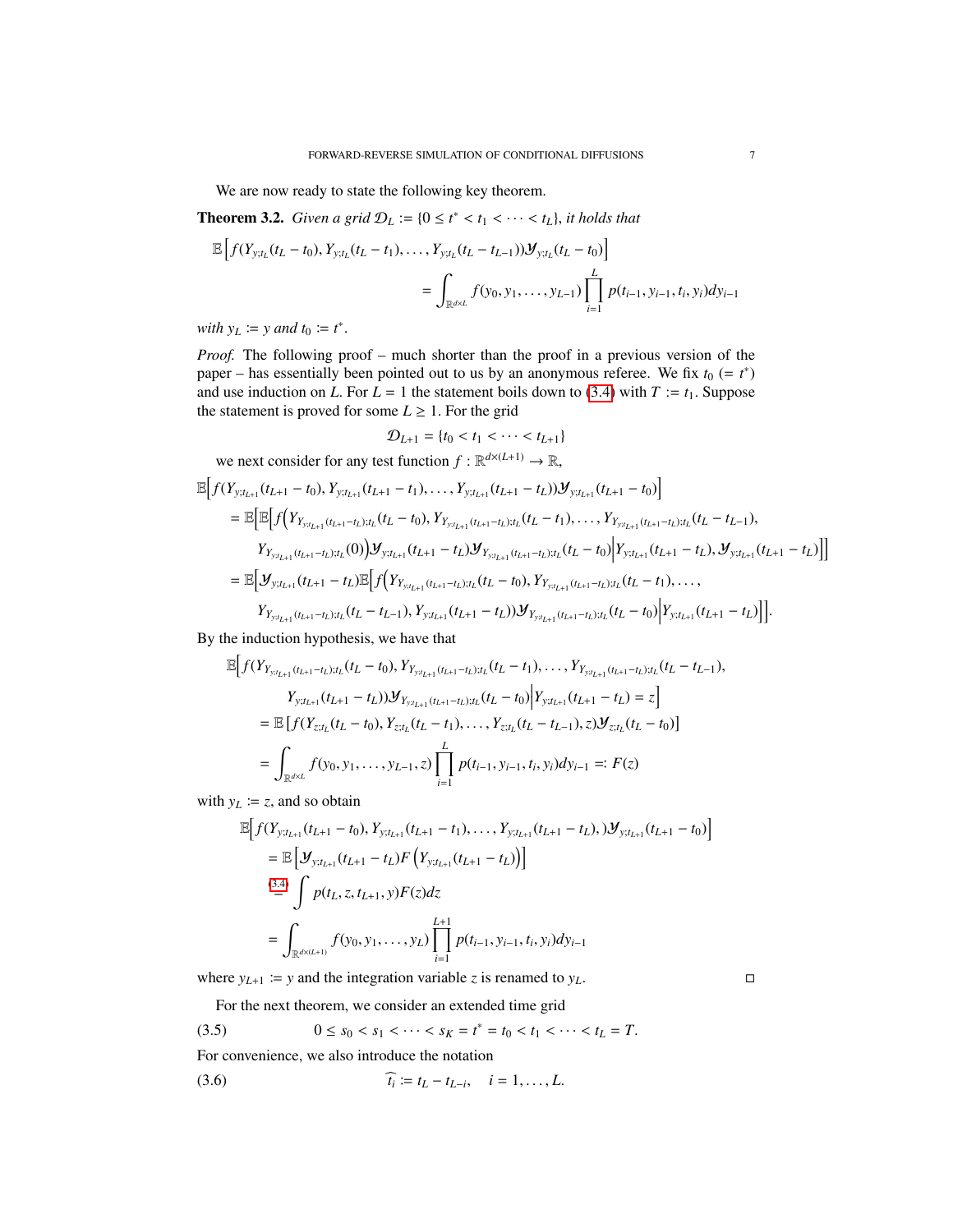Moreover, we fix a starting point  $x \in \mathbb{R}^d$ .

<span id="page-7-0"></span>**Theorem 3.3.** *For any*  $f : \mathbb{R}^{d \times (K+L)} \to \mathbb{R}$  *and grids* [\(3.5\)](#page-6-2) *together with* [\(3.6\)](#page-6-1)*, we have* 

$$
\mathbb{E}\Big[f(X_{s_0,x}(s_1),\ldots,X_{s_0,x}(s_K),Y_{y;T}(\widehat{t_L}),Y_{y;T}(\widehat{t_{L-1}}),\ldots,Y_{y;T}(\widehat{t_1}))\mathcal{Y}_{y;T}(\widehat{t_L})\Big]
$$
\n
$$
=\int_{\mathbb{R}^{d\times(K+L)}}f(x_1,\ldots,x_K,y_0,y_1,\ldots,y_{L-1})\prod_{i=1}^K p(s_{i-1},x_{i-1},s_i,x_i)dx_i\prod_{i=1}^L p(t_{i-1},y_{i-1},t_i,y_i)dy_{i-1}
$$

*with*  $x_0 := x$ ,  $y_L := y$ , *and the processes X and*  $(Y, Y)$  *being independent.* 

Theorem [3.3](#page-7-0) follows directly from Theorem [3.2](#page-6-0) by a standard conditioning argument and the Chapman-Kolmogorov equation. Note that for  $K = L = 1$ , Theorem [3.3](#page-7-0) collapses to Theorem [2.1.](#page-4-6)

We are now ready to derive a forward-reverse stochastic representation for the finite dimensional distributions of the process  $X_{s_0,x}$ , conditional on  $X_{s_0,x}(T) = y$ , for fixed  $s_0 < T$ , and fixed  $x, y \in \mathbb{R}^d$ . To this end we henceforth assume that

(3.7) 
$$
p(s_0, x, T, y) > 0.
$$

We also need to assume continuity of p. Let us take a bounded measurable test function

<span id="page-7-4"></span>
$$
g(x_1, ..., x_K, y_1, ..., y_{L-1}): \mathbb{R}^{d \times (K+L-1)} \to \mathbb{R},
$$

and consider the conditional expectation

<span id="page-7-1"></span>
$$
(3.8) \qquad \mathbb{E}\left[g(X_{s_0,x}(s_1),...,X_{s_0,x}(s_{K-1}),X_{s_0,x}(t^*),X_{s_0,x}(t_1),...,X_{s_0,x}(t_{L-1}))\Big|\;X_{s_0,x}(T)=y\right].
$$

The distribution of the diffusion  $X_{s_0,x}$  conditional on  $X_{s_0,x}(T) = y$  is completely determined by the totality of conditional expectations of the form [\(3.8\)](#page-7-1). These conditional expectations may be obtained due to Theorem [3.4](#page-7-2) below.

<span id="page-7-2"></span>Theorem 3.4. *Consider the forward process X and its reverse process* (*Y*, <sup>Y</sup>) *as before and the grids as specified in* [\(3.5\)](#page-6-2) *and* [\(3.6\)](#page-6-1)*. Let*

$$
K_{\epsilon}(u) \coloneqq \epsilon^{-d} K(u/\epsilon), \quad y \in \mathbb{R}^d,
$$

with *K* being integrable on  $\mathbb{R}^d$  and  $\int_{\mathbb{R}^d} K(u) du = 1$ . Hence, formally  $K_{\epsilon}$  converges to the delta function  $\delta$ , an  $\mathbb{R}^d$  *(in distribution gauge)* as  $\epsilon \downarrow 0$ . Then, since  $p(a, u, T, u) > 0$  by *delta function*  $\delta_0$  *on*  $\mathbb{R}^d$  (in distribution sense) as  $\epsilon \downarrow 0$ . Then, since  $p(s_0, x, T, y) > 0$  by assumption for any hounded measurable function  $g \cdot \mathbb{R}^{d \times (K+L-1)} \rightarrow \mathbb{R}$  we have *assumption, for any bounded measurable function g* : R *<sup>d</sup>*×(*K*+*L*−1) → R*, we have*

<span id="page-7-3"></span>
$$
(3.9) \mathbb{E}\Big[g\big(X_{s_0,x}(s_1),\ldots,X_{s_0,x}(t^*),X_{s_0,x}(t_1),\ldots,X_{s_0,x}(t_{L-1})\big)\Big|\;X_{s_0,x}(T)=y\Big]=\frac{1}{p(s_0,x,T,y)}\lim_{\epsilon\downarrow 0}\mathbb{E}\Big[g(X_{s_0,x}(s_1),\ldots,X_{s_0,x}(t^*),Y_{y,T}(\widehat{t}_{L-1}),\ldots,Y_{y,T}(\widehat{t}_1))\times\\qquad \qquad \times K_{\epsilon}\Big(Y_{y,T}(\widehat{t}_L)-X_{s_0,x}(t^*)\Big)\mathcal{Y}_{y,T}(\widehat{t}_L)\Big].
$$

*Proof.* By applying Theorem [3.3](#page-7-0) to

$$
f(x_1,\ldots,x_K,y_0,y_1,\ldots,y_{L-1})\coloneqq g(x_1,\ldots,x_K,y_1,\ldots,y_{L-1})K_{\epsilon}(y_0-x_K),
$$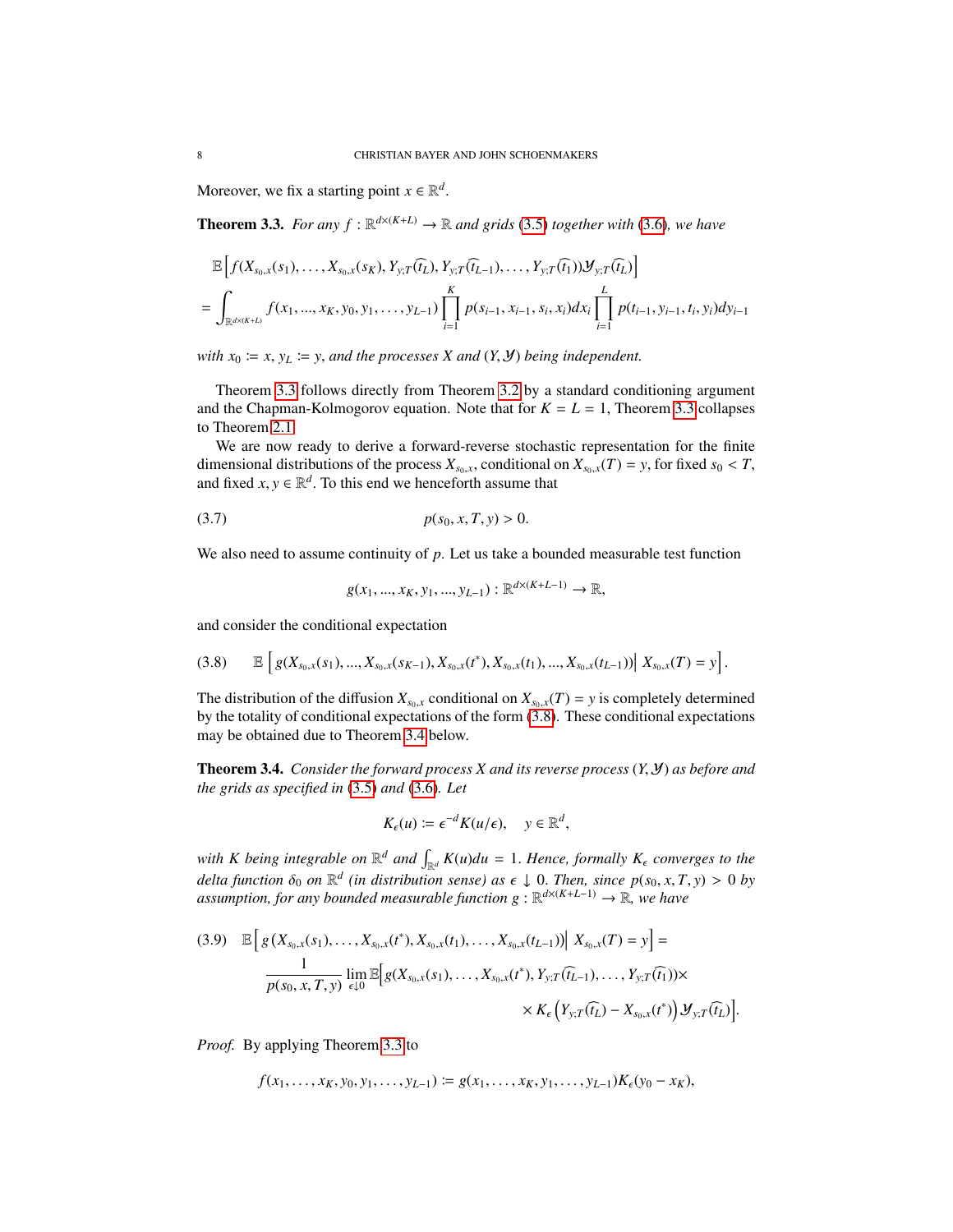we obtain,

$$
\mathbb{E}\Big[g(X_{s_0,x}(s_1),\ldots,X_{s_0,x}(t^*),Y_{y;T}(\widehat{t_{L-1}}),\ldots,Y_{y;T}(\widehat{t_1}))K_{\epsilon}\Big(Y_{y;T}(\widehat{t_{L}})-X_{s_0,x}(t^*)\Big) \mathcal{Y}_{y;T}(\widehat{t_{L}})\Big]
$$
\n
$$
=\int_{\mathbb{R}^{d\times(K+L)}} g(x_1,\ldots,x_K,y_1,\ldots,y_{L-1})K_{\epsilon}(y_1-x_K)\times
$$
\n
$$
\times \prod_{i=1}^K p(s_{i-1},x_{i-1},s_i,x_i)dx_i \prod_{i=1}^L p(t_{i-1},y_{i-1},t_i,y_i)dy_{i-1}
$$
\n(3.10)\n
$$
=\int_{\mathbb{R}^{d\times(K+L)}} g(x_1,\ldots,x_K,y_1,\ldots,y_{L-1})K(\nu) d\nu p(t^*,x_k+\epsilon \nu,t_1,y_2)\times
$$
\n
$$
\times \prod_{i=1}^K p(s_{i-1},x_{i-1},s_i,x_i)dx_i \prod_{i=2}^L p(t_{i-1},y_{i-1},t_i,y_i)dy_{i-1}.
$$

<span id="page-8-0"></span>By sending  $\epsilon$  to zero, [\(3.10\)](#page-8-0) clearly converges to

$$
\int_{\mathbb{R}^{d \times (K+L-1)}} g(x_1, ..., x_K, y_1, ..., y_{L-1}) \prod_{i=1}^K p(s_{i-1}, x_{i-1}, s_i, x_i) dx_i \times
$$
\n
$$
\times p(t^*, x_K, t_1, y_1) \prod_{i=2}^L p(t_{i-1}, y_{i-1}, t_i, y_i) dy_{i-1},
$$

from which [\(3.9\)](#page-7-3) easily follows.  $\square$ 

If the original grid  $t^* = t_0 < \cdots < t_L = T$  is equidistant, then the transformed grid  $\overline{t}$   $\overline{t}$   $\overline{t}$   $\overline{t}$   $\overline{t}$   $\overline{t}$   $\overline{t}$   $\overline{t}$   $\overline{t}$   $\overline{t}$   $\overline{t}$   $\overline{t}$   $\overline{t}$   $\overline{t}$   $\overline{t}$   $\overline$  $0 = \hat{t}_0 < \cdots < \hat{t}_L = T - t^*$  is obtained by a translation with  $-t^*$ , which leads to the following corollary following corollary.

**Corollary 3.5.** *If the time grid t<sup>\*</sup> =*  $t_0$  *< · · · <*  $t_L$  *= T is equidistant, we have* 

$$
\mathbb{E}\Big[g\left(X_{s_0,x}(s_1),\ldots,X_{s_0,x}(t^*),X_{s_0,x}(t_1),\ldots,X_{s_0,x}(t_{L-1})\right)\Big|\,X_{s_0,x}(T)=y\Big]=\frac{1}{p(s_0,x,T,y)}\lim_{\epsilon\downarrow 0}\mathbb{E}\Big[g(X_{s_0,x}(s_1),\ldots,X_{s_0,x}(t^*),Y_{y;T}(t_{L-1}-t^*),\ldots,Y_{y;T}(t_1-t^*))\times\\qquad \qquad \times K_{\epsilon}\left(Y_{y;T}(T-t^*)-X_{s_0,x}(t^*)\right)\mathcal{Y}_{y;T}(T-t^*)\Big]
$$

*Moreover, by setting*  $g \equiv 1$ *, we retrieve the forward-reverse representation of the transition density in [Milstein et al.](#page-29-12) [\[2004\]](#page-29-12),*

$$
(3.11) \t p(s_0, x, T, y) = \lim_{\epsilon \downarrow 0} \mathbb{E} \Big[ K_{\epsilon} \Big( Y_{y;T} (T - t^*) - X_{s_0, x}(t^*) \Big) \mathcal{Y}_{y;T} (T - t^*) \Big],
$$

*expressed with the variant of the reverse process introduced in* [\(3.2\)](#page-5-5) *above.*

*Remark* 3.6*.* For fixed  $x, y \in \mathbb{R}^d$  and  $s_0 < t^* < T$  as before, let us define a process *Z* by

$$
Z(t) \coloneqq Y_{y,T}(T-t), \quad t^* \le t \le T.
$$

The idea is that we run along the reverse diffusion *Y* backwards in time. Then [\(3.9\)](#page-7-3) reads

$$
\mathbb{E}\left[g\left(X_{s_0,x}(s_1),\ldots,X_{s_0,x}(t^*),X_{s_0,x}(t_1),\ldots,X_{s_0,x}(t_{L-1})\right)\middle| \right. X_{s_0,x}(T) = y\right] = \frac{1}{p(s_0,x,T,y)}\lim_{\epsilon\downarrow 0} \mathbb{E}\left[g(X_{s_0,x}(s_1),\ldots,X_{s_0,x}(t^*),Z(t_1),\ldots,Z(t_{L-1}))\times K_{\epsilon}\left(Z(t^*)-X_{s_0,x}(t^*)\right)\mathcal{Y}_{y;T}(T-t^*)\right].
$$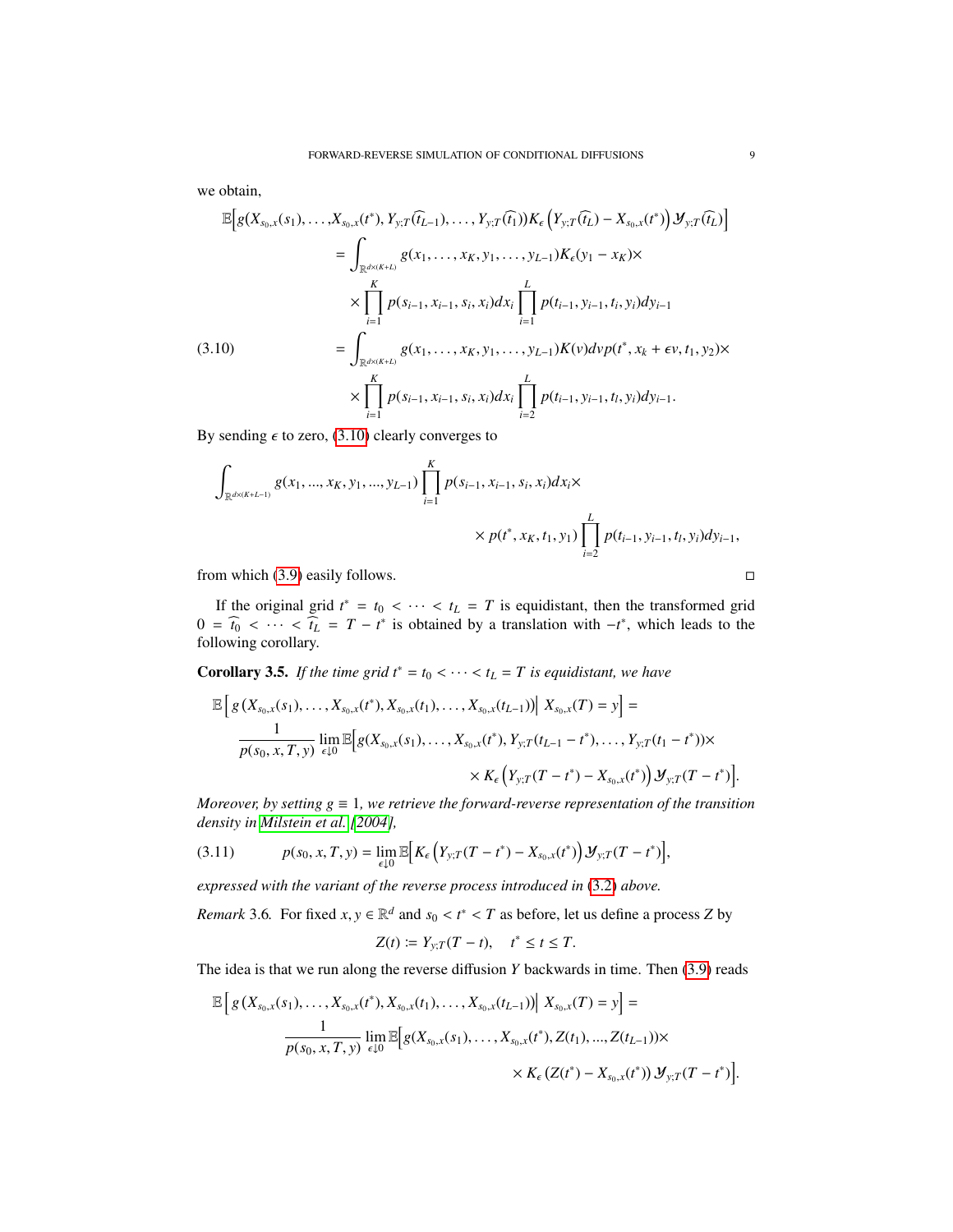3.2. Representations for conditioning on a set. Now let us assume that we are interested in the conditional expectation of a functional *g*( $X_{s_0,x}(s_1), \ldots, X_{s_0,x}(t_{L-1})$ ) given  $X_T$  ∈ *A* for some Borel set *A*. It is assumed for simplicity that either *A* is a subset of  $\mathbb{R}^d$  with positive some Borel set *A*. It is assumed for simplicity that either *A* is a subset of  $\mathbb{R}^d$  with positive *I* ebesaue measure and with  $\mathbb{P}(X \mid (T) \in A) > 0$  or *A* is an affine hyperplane of dimension Lebesgue measure and with  $\mathbb{P}(X_{s_0,x}(T) \in A) > 0$ , or *A* is an affine hyperplane of dimension  $d'$ ,  $0 \le d' \le d$ . As a further simplification in the latter case, although without further loss of generality we assume that A is of the form of generality, we assume that *A* is of the form

<span id="page-9-0"></span>(3.12) 
$$
A = \left\{ x \in \mathbb{R}^d : x^1 = c^1, ..., x^{d-d'} = c^{d-d'} \right\}.
$$

For  $0 \le d' \le d$  we consider the "restricted" Lebesgue measure

<span id="page-9-2"></span>
$$
(3.13) \qquad \lambda_A(dx) = \delta_{\{c^1\}}(dx^1) \cdots \delta_{\{c^{d-d'}\}}(dx^{d-d'}) \cdot dx^{d-d'+1} \cdots dx^d,
$$

which coincides with the ordinary Lebesgue measure if  $d' = d$ , and with a Dirac point<br>measure if  $d' = 0$ . We next introduce a random variable  $\xi$  with support in 4 independent measure if  $d' = 0$ . We next introduce a random variable  $\xi$  with support in *A* independent<br>from *X* and *Y* whose law has a density  $a > 0$  with respect to  $\lambda$ . Let further  $(Y_{\lambda}, Y_{\lambda}, \mathbf{y})$ from *X* and *Y*, whose law has a density  $\varphi > 0$  with respect to  $\lambda_A$ . Let further  $(Y_{t^*,\xi}, \mathcal{Y}_{\xi;T})$  denote the reverse process starting at the random location  $(\xi, 1)$  at time  $t^*$ . Here we replace denote the reverse process starting at the random location  $(\xi, 1)$  at time  $t^*$ . Here, we replace the condition (3.7) on the positivity of the transition density by the condition  $(3.7)$  on the positivity of the transition density by

(3.14) 
$$
\int_A p(s_0, x, T, z) \lambda_A(dz) > 0.
$$

<span id="page-9-3"></span>Theorem 3.7. *Let the kernel function K be as in Theorem [3.4,](#page-7-2) and let there be given a time grid of the form* [\(3.5\)](#page-6-2)*. The conditional expectation of*

<span id="page-9-1"></span>
$$
g(X_{s_0,x}(s_1),\ldots,X_{s_0,x}(t^*),X_{s_0,x}(t_1),\ldots,X_{s_0,x}(t_{L-1}))
$$

*given*  $X_{s_0,x}(T) \in A$  *with* A being a Borel set, either with positive probability or a hyperplane *of the form [\(3.12\)](#page-9-0), and g being a bounded measurable test function, has the stochastic representation*

$$
\int_{A} p(s_{0}, x, T, y) \lambda_{A}(dy) \cdot \mathbb{E}\Big[g\big(X_{s_{0}, x}(s_{1}), \ldots, X_{s_{0}, x}(t_{L-1})\big) \Big| \, X_{s_{0}, x}(T) \in A\Big] \n= \lim_{\epsilon \downarrow 0} \mathbb{E}\Big[g\big(X_{s_{0}, x}(s_{1}), \ldots, X_{s_{0}, x}(t^{*}), Y_{\xi; T}(\widehat{t_{L-1}}), \ldots, Y_{\xi; T}(\widehat{t_{i}})\big) \, K_{\epsilon}\big(Y_{\xi; T}(\widehat{t_{L}}) - X_{s_{0}, x}(t^{*})\big) \frac{\mathcal{Y}_{\xi; T}(\widehat{t_{L}})}{\varphi(\xi)}\Big].
$$

*In particular, by setting*  $g \equiv 1$  *we obtain a stochastic representation for the factor,* 

$$
\int_A p(s_0, x, T, y) \lambda_A(dy) = \lim_{\epsilon \downarrow 0} \mathbb{E} \bigg[ K_{\epsilon} \big( Y_{\xi;T}(\widehat{t_L}) - X_{s_0,x}(t^*) \big) \frac{\mathcal{Y}_{\xi;T}(\widehat{t_L})}{\varphi(\xi)} \bigg].
$$

*Proof.* Let us abbreviate

$$
H_A := \mathbb{E}\left[g\left(X_{s_0,x}(s_1),\ldots,X_{s_0,x}(t_{L-1})\right)\middle|X_{s_0,x}(T)\in A\right],
$$
  

$$
H(y) := \mathbb{E}\left[g\left(X_{s_0,x}(s_1),\ldots,X_{s_0,x}(t_{L-1})\right)\middle|X_{s_0,x}(T)=y\right],
$$

and consider the density of the conditional distribution of  $X_{s_0,x}(T)$  given  $X_{s_0,x}(T) \in A$  with respect to the measure  $\lambda_A$ , i.e.,

$$
q(y) = \frac{p(s_0, x, T, y)}{\int_A p(s_0, x, T, z) \lambda_A(dz)} 1_A(y).
$$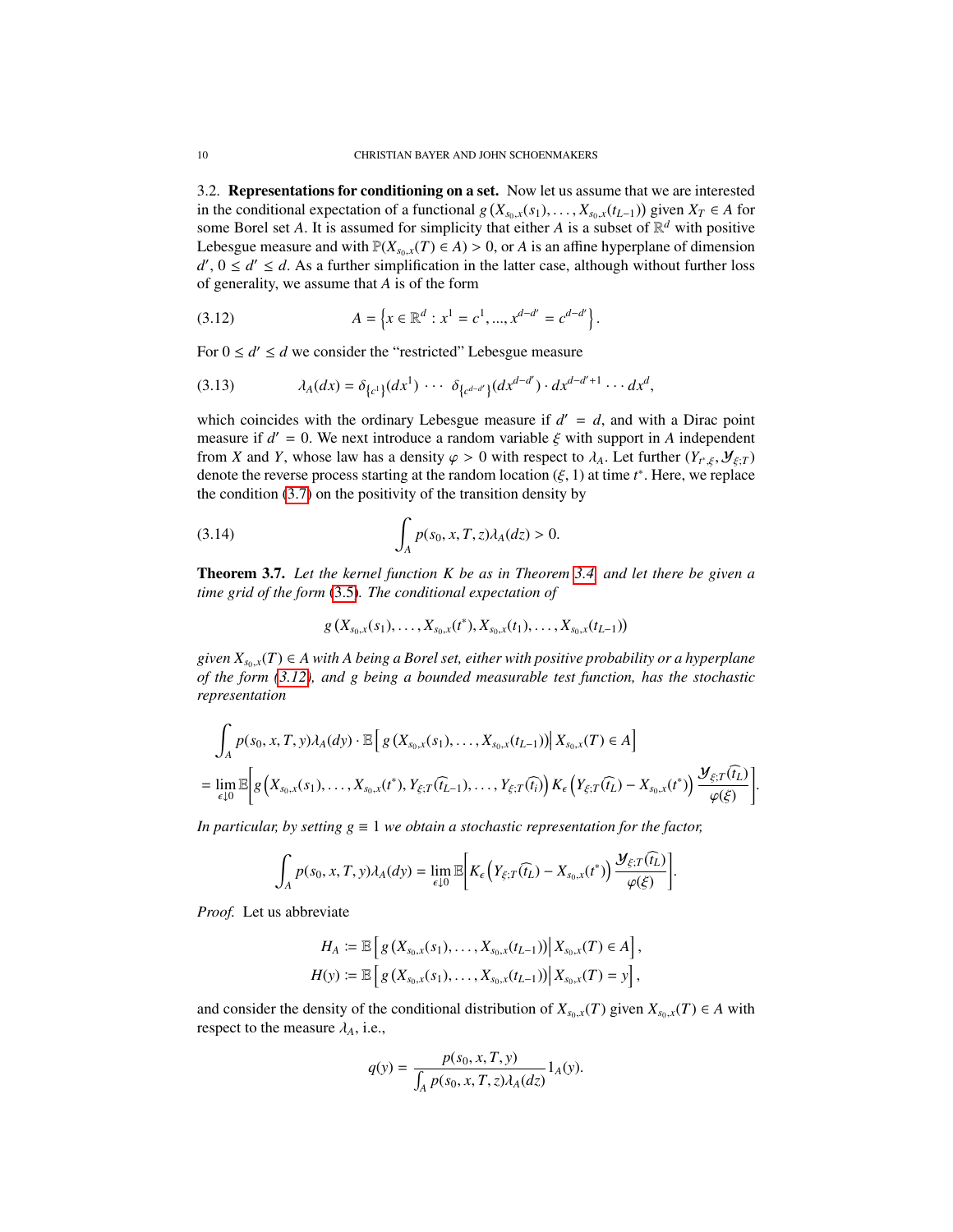Recall [\(3.14\)](#page-9-1) and the construction [\(3.13\)](#page-9-2) of  $\lambda_A$ . Then, we have

$$
H_A = \int_A \mathbb{E}\left[g\left(X_{s_0,x}(s_1),\ldots,X_{s_0,x}(t_{L-1})\right)\middle|X_{s_0,x}(T)=y\right]q(y)\lambda_A(dy)
$$
  
\n
$$
= \int_A H(y)q(y)\lambda_A(dy)
$$
  
\n
$$
= \mathbb{E}\left[\frac{H(\xi)q(\xi)}{\varphi(\xi)}\right]
$$
  
\n
$$
= \frac{1}{\int_A p(s_0,x,T,z)\lambda_A(dz)} \mathbb{E}\left[\frac{p(s_0,x,T,\xi)}{\varphi(\xi)}\mathbb{E}\left[g\left(X_{s_0,x}(s_1),\ldots,X_{s_0,x}(t_{L-1})\right)\middle|X_{s_0,x}(T)=\xi\right]\right]
$$

Hence,

$$
H_A \times \int_A p(s_0, x, T, y) \lambda_A(dy) = \mathbb{E} \bigg[ \frac{1}{\varphi(\xi)} \lim_{\epsilon \downarrow 0} \mathbb{E}^{\xi} \bigg[ g\left(X_{s_0, x}(s_1), \dots, X_{s_0, x}(t^*), Y_{\xi;T}(\widehat{t_{L-1}}), \dots, Y_{\xi;T}(\widehat{t_1})\right) \times
$$
  
 
$$
\times K_{\epsilon} \left(Y_{\xi;T}(\widehat{t_L}) - X_{s_0, x}(t^*)\right) \mathcal{Y}_{\xi;T}(\widehat{t_L}) \bigg]
$$
  
= 
$$
\lim_{\epsilon \downarrow 0} \mathbb{E} \bigg[ g\left(X_{s_0, x}(s_1), \dots, X_{s_0, x}(t^*)\right) \mathcal{Y}_{\xi;T}(\widehat{t_{L-1}}), \dots, Y_{\xi;T}(\widehat{t_1}) \bigg) \times
$$
  

$$
\times K_{\epsilon} \left(Y_{\xi;T}(\widehat{t_L}) - X_{s_0, x}(t^*)\right) \frac{\mathcal{Y}_{\xi;T}(\widehat{t_L})}{\varphi(\xi)} \bigg].
$$

<span id="page-10-2"></span>**Corollary 3.8.** *The conditional expectation of g*  $(X_{s_0,x}(s_1),...,X_{s_0,x}(t_{L-1}))$  given  $X^1_{s_0,x}(T) =$ <br> $S^1 \subseteq \mathbb{R}$  has the stachastic nonvegentation  $c^1 \in \mathbb{R}$  *has the stochastic representation* 

$$
\lim_{\epsilon \downarrow 0} \mathbb{E} \bigg[ g\left( X_{s_0,x}(s_1), \ldots, X_{s_0,x}(t^*), Y_{\xi;T}(\widehat{t_{L-1}}), \ldots, Y_{\xi;T}(\widehat{t_1}) \right) K_{\epsilon} \left( Y_{\xi;T}(\widehat{t_L}) - X_{s_0,x}(t^*) \right) \frac{\mathcal{Y}_{\xi;T}(\widehat{t_L})}{\varphi(\xi)} \bigg] = \\ \int_{\mathbb{R}^{d-1}} p(s_0, x, T, c^1, y^2, \ldots, y^d) dy^2 \cdots dy^d \mathbb{E} \bigg[ g\left( X_{s_0,x}(s_1), \ldots, X_{s_0,x}(t_{L-1}) \right) \bigg| X^1_{s_0,x}(T) = c^1 \bigg]
$$

*for any*  $\xi$  *taking values in the hyperplane*  $A := \{z \in \mathbb{R}^d \mid z^1 = c^1\}$  *such that*  $\varphi > 0$  *is the*<br>*density of the law of*  $\xi$  *with respect to*  $\lambda$ *, defined accordingly in particular by setting density of the law of* <sup>ξ</sup> *with respect to* <sup>λ</sup>*<sup>A</sup> defined accordingly. In particular, by setting*  $g \equiv 1$ , we obtain a stochastic representation for the marginal density

$$
\lim_{\epsilon \downarrow 0} \mathbb{E} \bigg[ K_{\epsilon} \big( Y_{\xi;T}(\widehat{t_L}) - X_{s_0,x}(t^*) \big) \frac{\mathcal{Y}_{\xi;T}(\widehat{t_L})}{\varphi(\xi)} \bigg] = \int_{\mathbb{R}^{d-1}} p(s_0,x,T,c^1,y^2,\ldots,y^d) dy^2 \cdots dy^d.
$$

*Remark* 3.9*.* Without doubt it is possible to construct analogous stochastic representations for conditional Markov chains in the spirit of [\[Milstein et al., 2007\]](#page-29-14). The details are considered beyond the scope of the present paper however.

### 4. Forward-reverse estimators and their analysis

<span id="page-10-0"></span>The stochastic representations for the conditional diffusion problem [\(1.1\)](#page-0-0), derived in the previous section, naturally lead to respective Monte Carlo estimators. In this section we analyze the accuracy of these estimators, under the following assumptions. First we need suitably regularity of the transition densities of both forward and reverse processes.

<span id="page-10-1"></span>Condition 4.1. We assume that the diffusion *X* as well as the reverse diffusion *Y* (not including *Y*) defined in [\(2.2\)](#page-4-0) have  $C^{\infty}$  transition densities  $p(t, x, s, y)$  and  $q(t, x, s, y)$ , respectively. Moreover, for fixed  $N \in \mathbb{N}$ , there are constants  $m_N \in \mathbb{N}$ ,  $v_N > 0$ ,  $\lambda_N > 0$ ,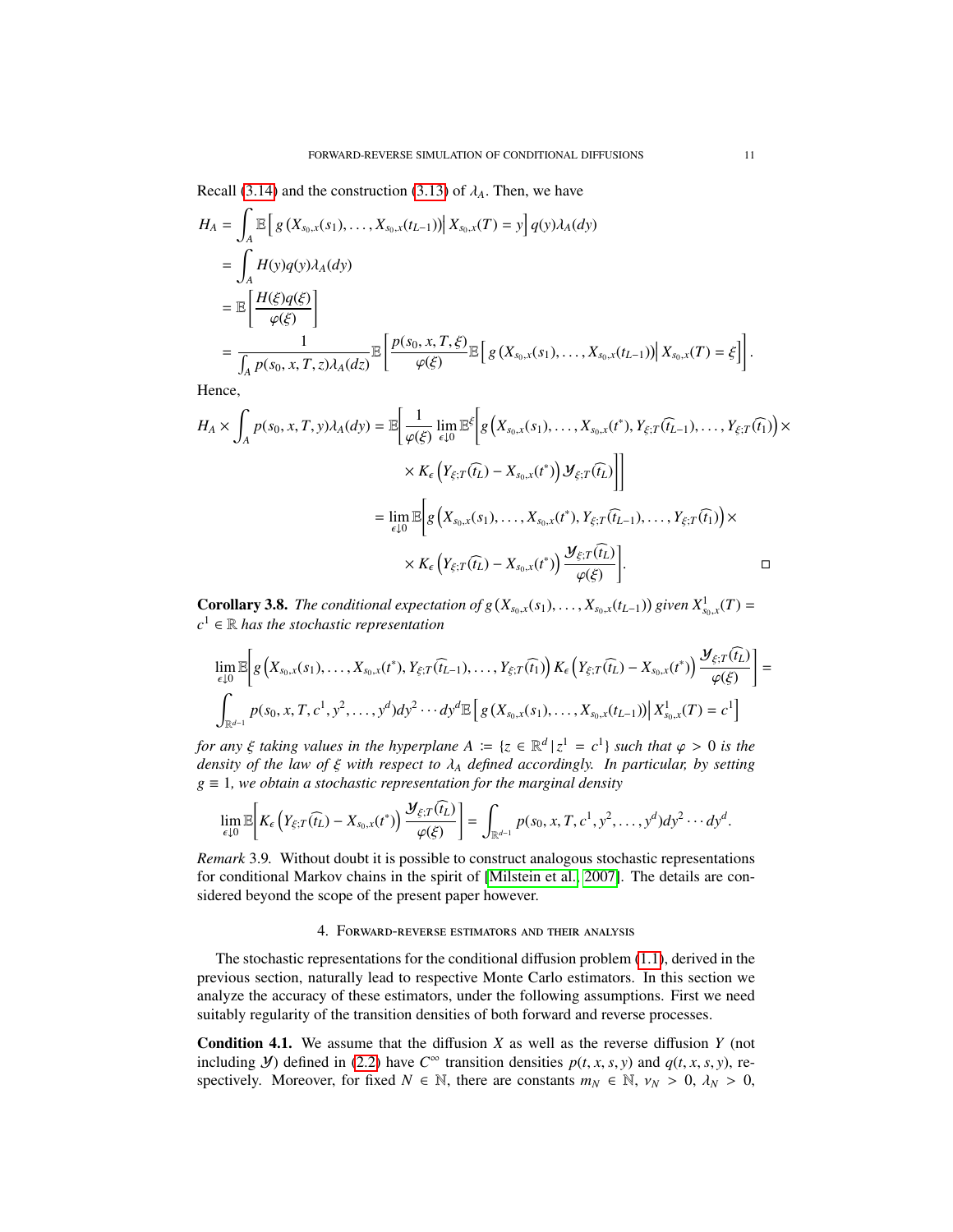*K*<sub>*N*</sub> > 0 and *C*<sub>0</sub> > 0 such that for any multi-indices  $\alpha, \beta \in \mathbb{N}_0^d$  with  $|\alpha| + |\beta| \le N$  we have

$$
\left|\partial_x^{\alpha}\partial_y^{\beta}p(t,x,s,y)\right|\leq \frac{K_N}{(s-t)^{\nu_N}}\exp\left(-\lambda_N\frac{|y-x|^2}{(1+C_0^2)(s-t)}\right),
$$

uniformly for  $(t, x, s, y) \in (0, T] \times \mathbb{R}^d \times \mathbb{R}^d$  and similarly for *q*.

*Remark* 4.2*.* In fact, for the theorems formulated as below, we only need Condition [4.1](#page-10-1) for  $N = 2$ . Higher order versions only become necessary in the context of Remark [4.17.](#page-19-0)

*Remark* 4.3*.* By the results of [Kusuoka and Stroock](#page-29-15) [\[1985\]](#page-29-15), Cor. (3.25), Condition [4.1](#page-10-1) is satisfied *in the autonomous case* provided that (the vector fields driving) the forward diffusion *X* and *Y* satisfy a uniform Hörmander condition and  $a$  and  $\sigma$  are bounded and *C* <sup>∞</sup> bounded, i.e., all the derivatives are bounded as well. We know of no similar study for non-autonomous stochastic differential equations. Of course, the seminal work by [Aron](#page-28-3)[son](#page-28-3) [\[1967\]](#page-28-3) gives upper (and lower) Gaussian bounds for the transition density of timedependent, but uniformly elliptic stochastic differential equations. Moreover, [Cattiaux](#page-29-16) [and Mesnager](#page-29-16) [\[2002\]](#page-29-16) prove the existence and smoothness of transition densities for timedependent SDEs under Hörmander conditions.

In any case, an extension of the Kusuoka-Stroock result to the time-inhomogeneous case seems entirely possible, in particular since we do not consider time-derivatives, for instance by first considering the case of piecewise constant coefficients.

<span id="page-11-0"></span>**Condition 4.4.** The kernel *K* satisfies  $\int_{\mathbb{R}^d} K(v) dv = 1$  and  $\int_{\mathbb{R}^d} vK(v) dv = 0$ . Moreover, it has lighter tails than a Gaussian density in the sense that there are constants  $C, \alpha > 0$  and  $\beta \geq 0$  such that

$$
K(v) \leq C \exp\left(-\alpha |v|^{2+\beta}\right), \quad v \in \mathbb{R}^d.
$$

In many applications, one would probably choose a compactly supported kernel, which trivially satisfies the above tail-condition. Finally, we also introduce some further assumptions put forth for convenience, which could be easily relaxed.

<span id="page-11-1"></span>**Condition 4.5.** The functional  $g : \mathbb{R}^{(K+L-1)\times d} \to \mathbb{R}$  together with its gradient and its Hessian are bounded. Moreover, the coefficient  $c$  in  $(2.2)$  is bounded.

*Remark* 4.6*.* Condition [4.5](#page-11-1) could be replaced by a requirement of polynomial boundedness.

# <span id="page-11-5"></span>4.1. Forward-reverse estimators for conditioning on a fixed state. Let us consider

<span id="page-11-2"></span>
$$
(4.1)
$$

$$
h_{\epsilon} := \mathbb{E}\Big[g\Big(X_{s_0,x}(s_1),\ldots,X_{s_0,x}(t^*),Y_{y;T}(\widehat{t_{L-1}}),\ldots,Y_{y;T}(\widehat{t_1})\Big)\epsilon^{-d}K\bigg(\frac{Y_{y;T}(\widehat{t_L})-X_{s_0,x}(t^*)}{\epsilon}\bigg)\mathcal{Y}_{y;T}(\widehat{t_L})\bigg],
$$

which can – and will – be computed using Monte Carlo simulation. Here, we recall the definition of  $\hat{t}_i = t_L - t_{L-i}$  given in [\(3.6\)](#page-6-1). By Theorem [3.4,](#page-7-2)  $h_\epsilon$  converges to

<span id="page-11-4"></span>(4.2) 
$$
h := p(s_0, x, T, y) \mathbb{E} \left[ g\left( X_{s_0, x}(s_1), \ldots, X_{s_0, x}(t_{L-1}) \right) \middle| X_{s_0, x}(T) = y \right].
$$

<span id="page-11-3"></span>**Theorem 4.7.** Assuming Conditions [4.1,](#page-10-1) [4.4](#page-11-0) and [4.5,](#page-11-1) there are constants  $C, \epsilon_0 > 0$  such *that the bias of the approximation*  $h_{\epsilon}$  *can be bounded by* 

$$
|h - h_{\epsilon}| \le C\epsilon^2, \quad 0 < \epsilon < \epsilon_0.
$$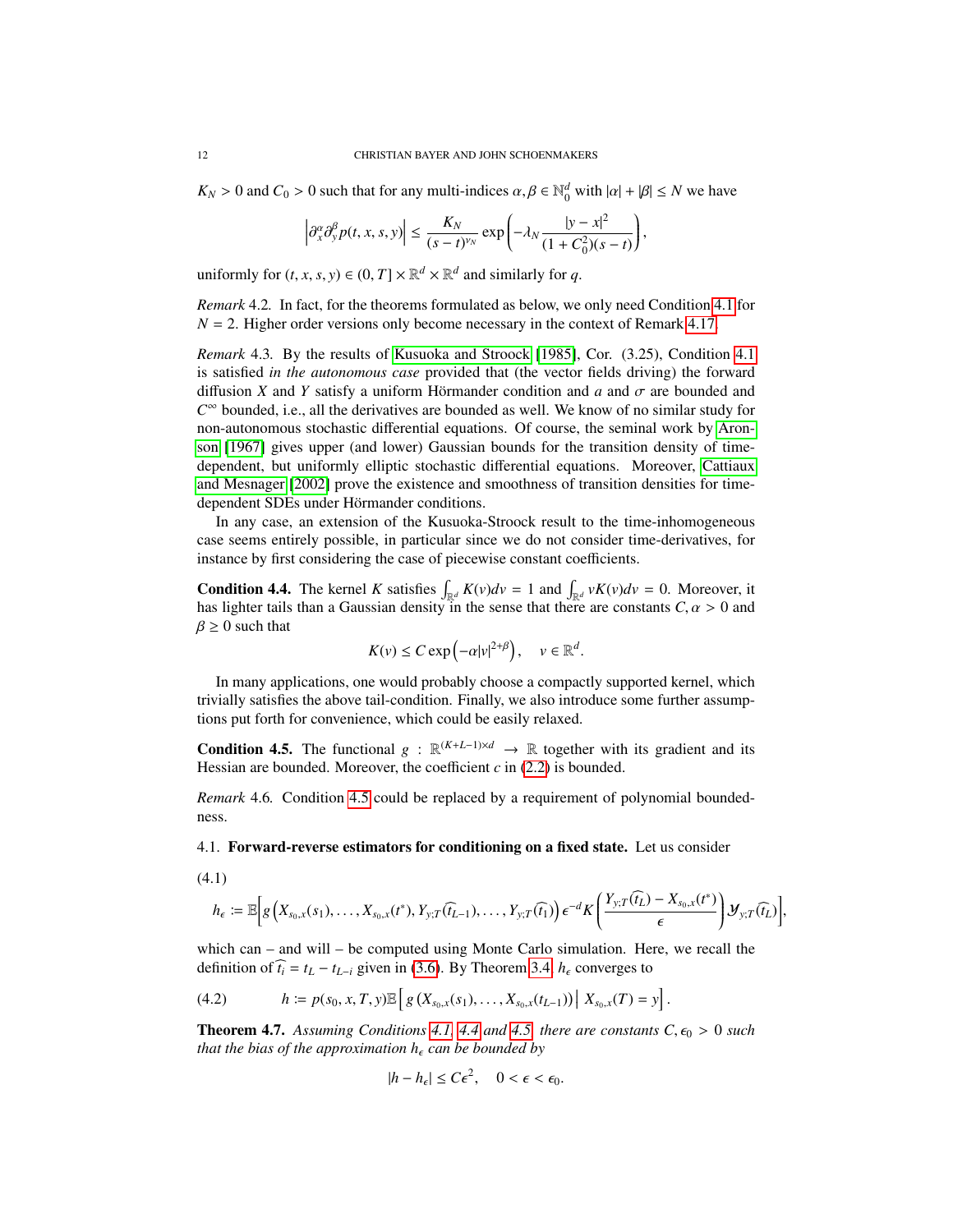*Proof.* Changing variables  $y_0 \rightarrow v := \frac{y_0 - x_k}{\epsilon}$  $\frac{-x_K}{\epsilon}$  in Theorem [3.3,](#page-7-0) we arrive at

$$
h_{\epsilon} = \int g(x_1, \dots, x_K, y_1, \dots, y_{L-1}) K(v) \prod_{i=1}^K p(s_{i-1}, x_{i-1}, s_i, x_i) \times
$$
  
 
$$
\times p(t^*, x_K + \delta v, t_1, y_1) \prod_{i=2}^L p(t_{i-1}, y_{i-1}, t_i, y_i) dx_1 \cdots dx_K dv dy_1 \cdots dy_{L-1}.
$$

In particular, we have that  $h = \lim_{\epsilon \downarrow 0} h_{\epsilon}$ . Consider

$$
r_{\epsilon}(x_K, y_1) := \int k(v) p(t^*, x_K + \epsilon v, t_1, y_1) dv - p(t^*, x_K, t_1, y_1).
$$

In the following, we use the notation  $\partial_x^{\beta} = \partial_{x^1}^{\beta^1}$ <br>formula Condition 4.4 and Condition 4.1, we go  $\frac{\beta^1}{x^1} \cdots \frac{\beta^{d^d}}{\alpha^{d^d}}$  $\beta^d$ , for  $x \in \mathbb{R}^d$ ,  $\beta \in \mathbb{N}^d$ . By Taylor's formula, Condition [4.4](#page-11-0) and Condition [4.1,](#page-10-1) we get

$$
r_{\epsilon} = \int K(v) \left[ p(t^*, x_K + \epsilon v, t_1, y_1) - p(t^*, x_K, t_1, y_1) \right] dv
$$
  
= 
$$
\int K(v) \left[ \epsilon \partial_x p(t^*, x_K, t_1, y_1) \cdot v \right] dv +
$$
  
+ 
$$
\sum_{|\beta|=2} \frac{2}{\beta!} \epsilon^2 \int \int_0^1 (1-t) \partial_x^{\beta} p(t^*, x_K + t\epsilon v, t_1, y_1) \cdot v^{\beta} dt K(v) dv
$$

implying that

$$
|r_{\epsilon}(x_K, y_1)| \leq \sum_{|\beta|=2} \frac{2}{\beta!} \epsilon^2 \int_0^1 (1-t) \int \left| \partial_x^{\beta} p(t^*, x_K + t\epsilon v, t_1, y_1) \right| |v|^2 K(v) dv dt
$$
  

$$
\leq \sum_{|\beta|=2} \frac{2}{\beta!} \epsilon^2 C_1 \int_0^1 (1-t) \int e^{-\gamma |y_1 - x_K - t\epsilon v|^2} |v|^2 K(v) dv dt
$$
  

$$
\leq \sum_{|\beta|=2} \frac{2}{\beta!} \epsilon^2 C_1 C_\eta \int_0^1 (1-t) \int e^{-\gamma |y_1 - x_K - t\epsilon v|^2} e^{-\eta |v|^2} dv dt,
$$

where  $C_1 \coloneqq \frac{K_2(t_1 - t^*)}{(t_1 - t^*)^2}$ ,  $\gamma \coloneqq \frac{\lambda_2}{(1 + C_0^2)(t_1 - t^*)}$  as given in Condition [4.1,](#page-10-1)  $\eta > 0$  and  $C_\eta$  is chosen such that  $|v|^2 K(v) \le C_\eta e^{-\eta |v|^2}$ , which is possible by Condition [4.4.](#page-11-0) Since

$$
|y_1 - x_K - t\epsilon v|^2 = |y_1 - x_K|^2 - 2t\epsilon \langle y_1 - x_K, v \rangle + t^2 \epsilon^2 |v|^2,
$$

we can further compute, using  $\sigma^2 := \frac{1}{2(\eta + \gamma t^2 \epsilon^2)} \le \frac{1}{2\eta}$ ,

$$
\int e^{-\gamma |y_1 - x_K - t\epsilon v|^2} e^{-\eta |v|^2} dv = e^{-\gamma |y_1 - x_K|^2} \int e^{2t\gamma \epsilon \langle y_1 - x_K, v \rangle} e^{-\frac{|v|^2}{2\sigma^2}} dv
$$
  

$$
= \left(\frac{\eta + \gamma t^2 \epsilon^2}{\pi}\right)^{-d/2} \exp\left(\epsilon^2 \frac{t^2 \gamma^2}{\eta} |y_1 - x_K|^2\right) e^{-\gamma |y_1 - x_K|^2}
$$
  

$$
\leq \left(\frac{\pi}{\eta}\right)^{d/2} e^{\epsilon^2 \frac{\gamma^2}{\eta} |y_1 - x_K|^2} e^{-\gamma |y_1 - x_K|^2}.
$$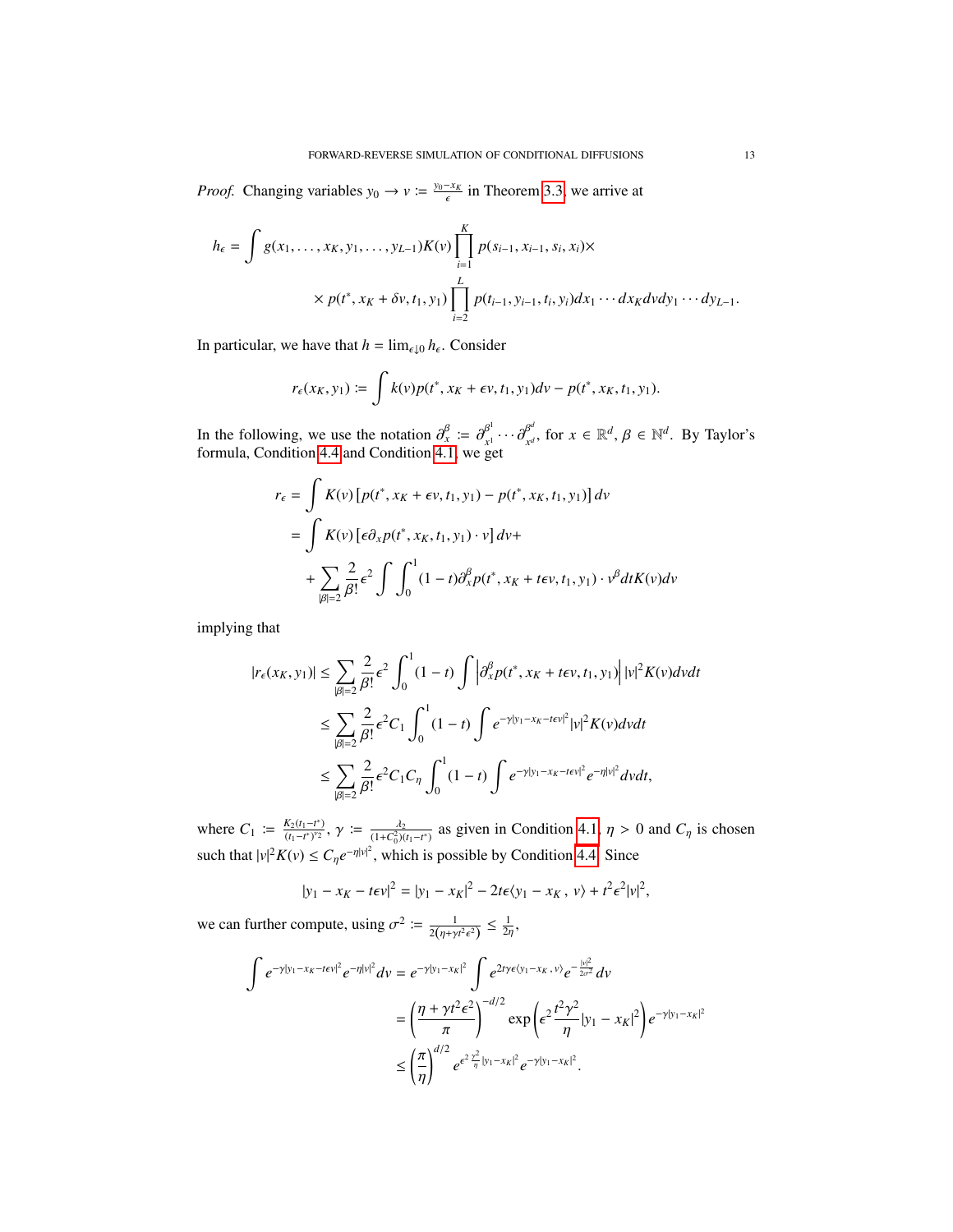Defining  $\widetilde{C}_\eta := \sum_{|\beta|=2} \frac{1}{\beta!} C_1 C_\eta(\pi/\eta)^{d/2}$ , we get the bound

$$
|r_{\epsilon}(x_K, y_1)| \le 2\widetilde{C}\epsilon^2 e^{-\gamma|y_1 - x_K|^2} \int_0^1 (1 - t)e^{\epsilon^2 \frac{y^2}{\eta}|y_1 - x_K|^2} dt
$$
  

$$
\le \widetilde{C}\epsilon^2 e^{-\gamma'|y_1 - x_K|^2},
$$

with  $\gamma' = \gamma - \frac{\gamma^2}{\eta} \epsilon^2$ , which is positive for  $0 < \epsilon < \epsilon_0 := (\eta/\gamma)^{1/2}$ . Consequently, for  $0 < \epsilon < \epsilon_0$ , we can interpret  $s_{\epsilon}(x_K, y_1) := |r_{\epsilon}(x_K, y_1)|/(C_2\epsilon^2)$  as a (Gaussian) transition<br>density which has moments of all orders for a suitable normalization constant  $C_2$  for density, which has moments of all orders, for a suitable normalization constant  $C_2$ , for which we can derive explicit upper bounds. Thus, we finally obtain

$$
|h_{\epsilon} - h| \leq \int |g(x_1, \dots, x_K, y_1, \dots, y_{L-1})| \prod_{i=1}^K p(s_{i-1}, x_{i-1}, s_i, x_i) \times
$$
  

$$
\times |r_{\epsilon}(x_K, y_1)| \prod_{i=2}^L p(t_{i-1}, y_{i-1}, t_i, y_i) dx_1 \cdots dx_K dy_1 \cdots dy_{L-1}
$$
  

$$
\leq C_2 \epsilon^2 \int |g(x_1, \dots, x_K, y_1, \dots, y_{L-1})| \prod_{i=1}^K p(s_{i-1}, x_{i-1}, s_i, x_i) \times
$$
  

$$
\times s_{\epsilon}(x_K, y_1) \prod_{i=2}^L p(t_{i-1}, y_{i-1}, t_i, y_i) dx_1 \cdots dx_K dy_1 \cdots dy_{L-1}
$$
  

$$
=: C \epsilon^2 < \infty,
$$

<span id="page-13-2"></span>provided that  $0 < \epsilon < \epsilon_0$ , as the last expression can be interpreted as

$$
C_2 \mathbb{E} \left[ |g(Z_{s_1}, \ldots, Z_{s_K}, Z_{t_1}, \ldots, Z_{t_{L-1}})| \, \Big| \, Z_{s_0} = x, \, Z_T = y \right],
$$

for a Markov process *Z* with transition densities  $p(s_{i-1}, x_{i-1}, s_i, x_i)$ , 1 ≤ *i* ≤ *K*,  $s_\epsilon(x_K, y_1)$ ,  $p(t_{i-1}, y_{i-1}, t_{i}, y_i)$ , 2 < *i* ≤ *I* which admits finite moments of all orders by construction *p*( $t_{i-1}, y_{i-1}, t_i, y_i$ ), 2 ≤ *i* ≤ *L*, which admits finite moments of all orders by construction.  $\Box$ 

*Remark* 4.8*.* Note that the constant *C* in the above statement can be explicitly bounded in terms of the bound on *g*, the constants appearing in Condition [4.1](#page-10-1) and  $\eta$ .

In the spirit of [Milstein et al.](#page-29-12) [\[2004\]](#page-29-12) we now introduce a Monte Carlo estimator  $\hat{h}_{\epsilon}$  for the quantity  $h_{\epsilon}$  introduced in [\(4.1\)](#page-11-2). Let us denote

<span id="page-13-0"></span>
$$
(4.4)
$$

$$
Z_{nm}^{\epsilon} \coloneqq \frac{1}{\epsilon^d} g\left(X_{s_0,x}^n(s_1),\ldots,X_{s_0,x}^n(s_K),Y_{y,T}^m(\widehat{t_{L-1}}),\ldots,Y_{y,T}^m(\widehat{t_1})\right) K\left(\frac{Y_{y,T}^m(\widehat{t_L})-X_{s_0,x}^n(t^*)}{\epsilon}\right) \mathcal{Y}_{y,T}^m(\widehat{t_L}).
$$

Note that  $\mathbb{E}\left[Z_{nm}^{\epsilon}\right] = h_{\epsilon}$ . The Monte Carlo estimator is now defined by

<span id="page-13-1"></span>
$$
\widehat{h}_{\epsilon,M,N} := \frac{1}{NM} \sum_{n=1}^{N} \sum_{m=1}^{M} Z_{nm}^{\epsilon}
$$

where the superscripts *n* and *m* denote different, independent realizations of the corresponding processes. We are left to analyze the variance of the estimator  $h_{\epsilon, M, N}$ . To this end, we consider the expectation  $\mathbb{E}\left[Z_{nm}^{\epsilon}Z_{n'm'}^{\epsilon}\right]$  for various combinations of *n*, *m*, *n'*, and *m'*.

*Remark* 4.9. For the remainder of the section, we omit the sub-scripts in *X*, *Y* and *Y* as we keep the initial times and values fixed.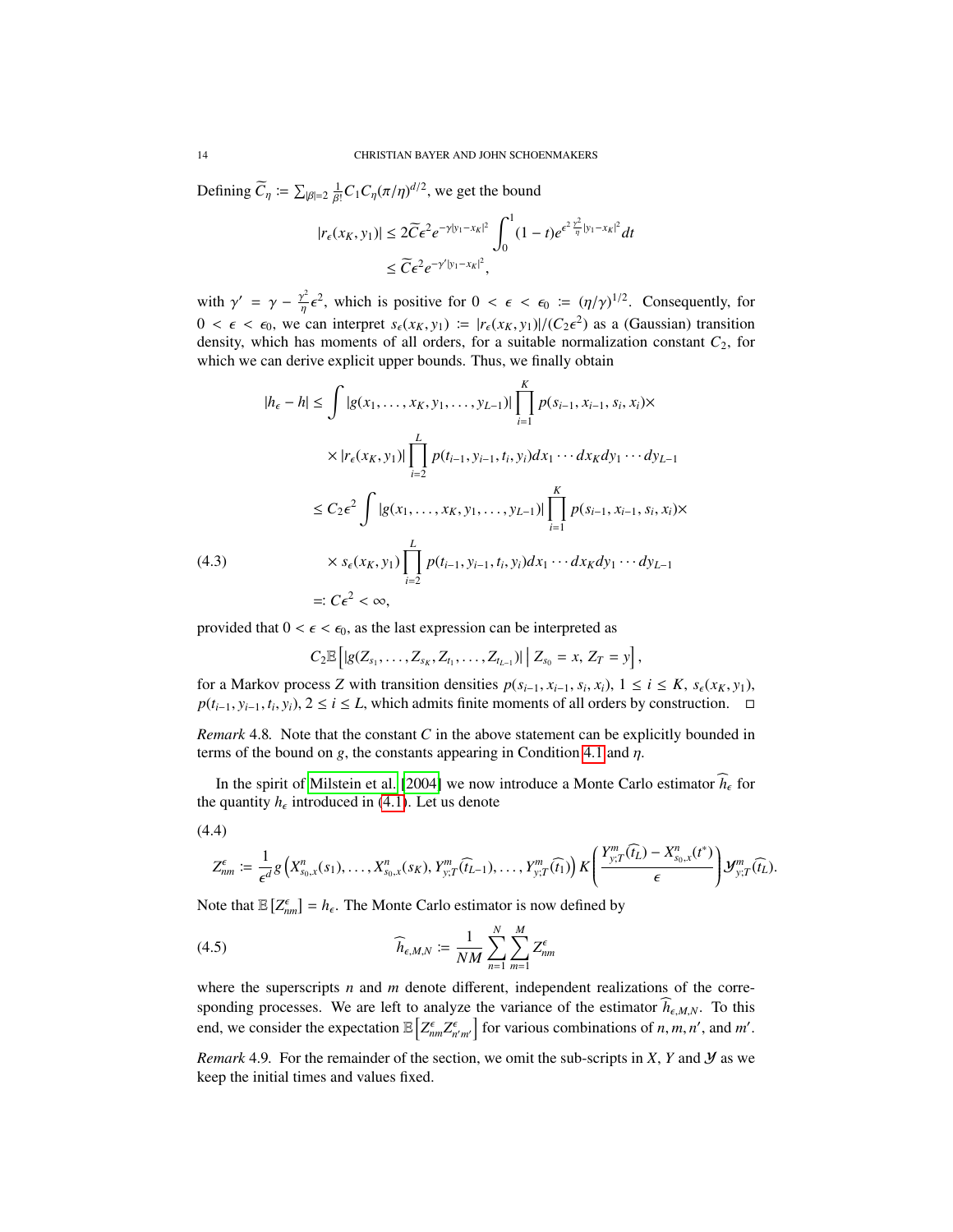<span id="page-14-0"></span>**Lemma 4.10.** *For*  $m \neq m'$  *we obtain* 

$$
\mathbb{E}\big[Z_{nm}^{\epsilon}Z_{nm'}^{\epsilon}\big]\big|_{\epsilon=0} = \int g(x_1,\ldots,x_K,y_1,\ldots,y_{L-1})g(x_1,\ldots,x_K,y'_1,\ldots,y'_{L-1}) \times
$$
  
 
$$
\times p(t^*,x_K,t_1,y_1)p(t^*,x_K,t_1,y'_1) \times
$$
  
 
$$
\times \prod_{i=1}^K p(s_{i-1},x_{i-1},s_i,x_i)dx_i \prod_{i=2}^L p(t_{i-1},y_{i-1},t_i,y_i)dy_{i-1} \prod_{i=2}^L p(t_{i-1},y'_{i-1},t_i,y'_i)dy'_{i-1}.
$$

*Moreover, we can bound*

$$
\left|\mathbb{E}[Z_{nm}^{\epsilon}Z_{nm'}^{\epsilon}] - \mathbb{E}\left[Z_{nm}^{\epsilon}Z_{nm'}^{\epsilon}\right]\right|_{\epsilon=0}\right| \leq C\epsilon^2.
$$

*Proof.* In what follows, *C* is a positive constant, which may change from line to line. We have

$$
E\left[Z_{nm}^{\epsilon}Z_{nm'}^{\epsilon}\right] = \epsilon^{-2d}E\left[g\left(X_{s_{1}}^{n},\ldots,X_{s_{K}}^{n},Y_{\widehat{i_{L-1}}}^{m},\ldots,Y_{\widehat{i_{1}}}^{m}\right)g\left(X_{s_{1}}^{n},\ldots,X_{s_{K}}^{n},Y_{\widehat{i_{L-1}}}^{m'},\ldots,Y_{\widehat{i_{1}}}^{m'}\right)\times \times K\left(\frac{Y_{\widehat{i_{L}}}^{m}-X_{\widehat{i_{L}}}^{n}}{\epsilon}\right)K\left(\frac{Y_{\widehat{i_{L}}}^{m'}-X_{\widehat{i_{L}}}^{n}}{\epsilon}\right)Y_{\widehat{i_{L}}}^{m}Y_{\widehat{i_{L}}}^{m'}\right]
$$
\n
$$
= \epsilon^{-2d}\int g(x_{1},\ldots,x_{K},y_{1},\ldots,y_{L-1})g(x_{1},\ldots,x_{K},y'_{1},\ldots,y'_{L-1})\times \times K\left(\frac{y_{0}-x_{K}}{\epsilon}\right)K\left(\frac{y'_{0}-x_{K}}{\epsilon}\right)\prod_{i=1}^{K}p(s_{i-1},x_{i-1},s_{i},x_{i})dx_{i}\times \times \prod_{i=1}^{L}p(t_{i-1},y_{i-1},t_{i},y_{i})dy_{i-1}\prod_{i=1}^{L}p(t_{i-1},y'_{i-1},t_{i},y'_{i})dy'_{i-1}
$$
\n
$$
= \int g(x_{1},\ldots,x_{K},y_{1},\ldots,y_{L-1})g(x_{1},\ldots,x_{K},y'_{1},\ldots,y'_{L-1})\times \times K(v)K(v')p(t^{*},x_{K}+\epsilon v,t_{1},y_{1})dv p(t^{*},x_{K}+\epsilon v',t_{1},y'_{1})dv' \times \times \prod_{i=1}^{K}p(s_{i-1},x_{i-1},s_{i},x_{i})dx_{i}\prod_{i=2}^{L}p(t_{i-1},y_{i-1},t_{i},y_{i})dy_{i-1}\prod_{i=2}^{L}p(t_{i-1},y'_{i-1},t_{i},y'_{i})dy'_{i-1},
$$

where we changed variables  $v := (y_0 - x_K)/\epsilon$  and  $v' := (y'_0 - x_K)/\epsilon$ . Thus, for  $\epsilon = 0$ , we arrive at the above expression, which is treated as a problem-dependent constant.

Using Condition [4.4,](#page-11-0) we now consider

$$
r_{\epsilon}^{(1,2)}(x_K, y_1, y_1') := \int K(v)K(v')[p(t^*, x_K + \epsilon v, t_1, y_1)p(t^*, x_K + \epsilon v', t_1, y_1') -
$$
  
\n
$$
- p(t^*, x_K, t_1, y_1)p(t^*, x_K, t_1, y_1') dvdv'
$$
  
\n
$$
= \epsilon^2 \int_0^1 (1-t) \Big[ \sum_{i=1}^d \int K(v)K(v') \partial_x^{2\epsilon_i} p(t^*, x_K + t\epsilon v, t_1, y_1)p(t^*, x_K + t\epsilon v', t_1, y_1')v_i^2 dvdv' +
$$
  
\n
$$
+ \sum_{i=1}^d \int K(v)K(v'^*, x_K + t\epsilon v, t_1, y_1) \partial_x^{2\epsilon_i} p(t^*, x_K + t\epsilon v', t_1, y_1') (v_i')^2 dvdv' +
$$
  
\n
$$
+ 2 \sum_{i,j=1}^d \int K(v)K(v') \partial_x^{\epsilon_i} p(t^*, x_K + t\epsilon v, t_1, y_1) \partial_x^{\epsilon_j} p(t^*, x_K + t\epsilon v', t_1, y_1') v_i v_j' dvdv' \Big] dt,
$$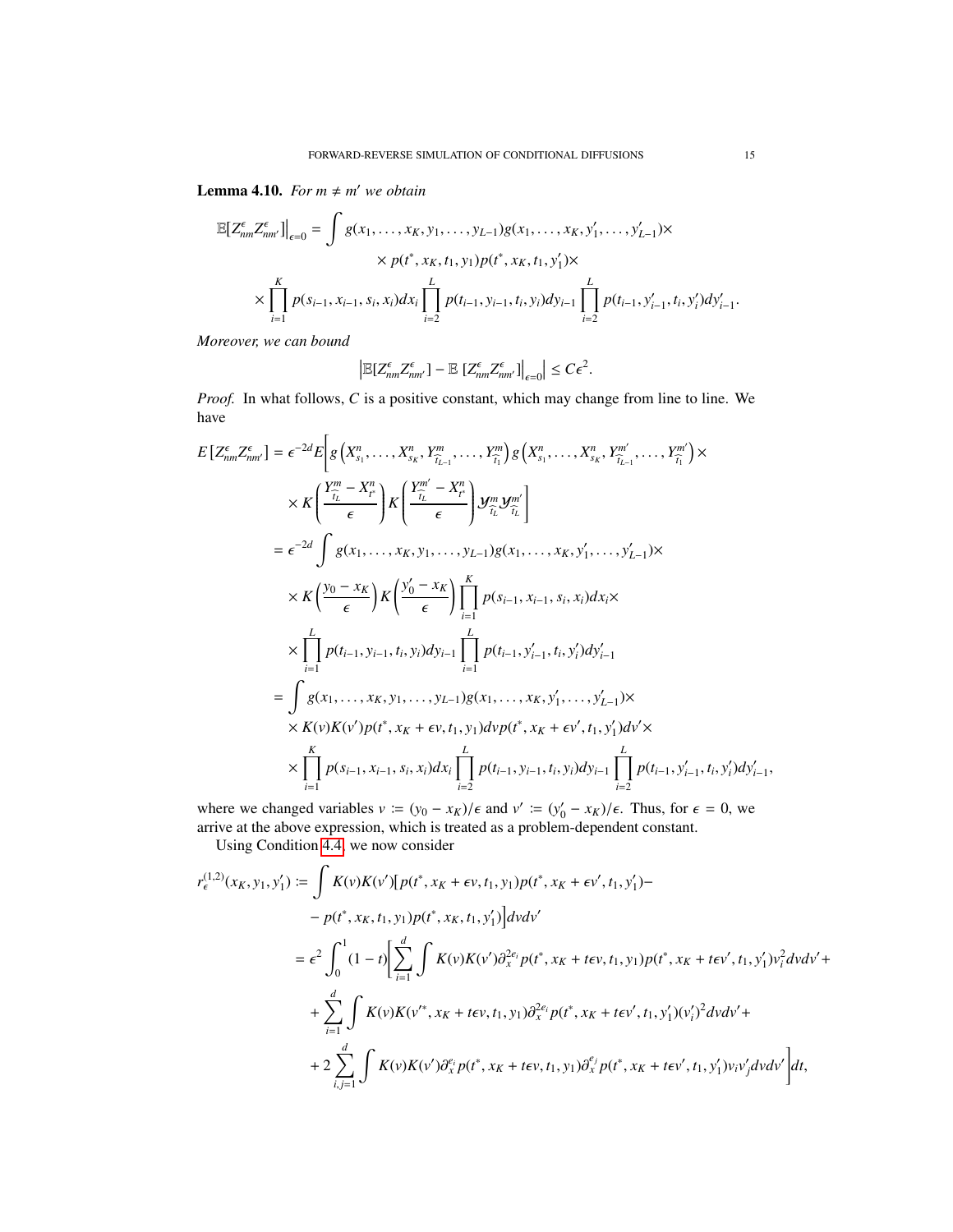where, for instance,  $\partial_{x_i}^{\epsilon_i} \equiv \partial_{x_i}$  and  $\partial_{x_i}^{2\epsilon_i} \equiv \partial_{x_i} \partial_{x_i}$ . By similar techniques as in the proof of Theorem *A* 7 relying once more on the uniform bounds of Condition *A* 1, we arrive at an where, for instance,  $\sigma_x \equiv \sigma_{x'}$  and  $\sigma_x \equiv \sigma_{x'} \sigma_{x'}$ . By similar techniques as in the proof of Theorem [4.7,](#page-11-3) relying once more on the uniform bounds of Condition [4.1,](#page-10-1) we arrive at an upper bound

$$
\left| r_{\epsilon}^{(1,2)}(x_K, y_1, y_1') \right| \leq C s_{\epsilon}^{(1,2)}(x_K, y_1) s_{\epsilon}^{(1,2)}(x_K, y_1')
$$

for a transition density  $s_{\epsilon}^{(1,2)}(x_K, y_1)$  with Gaussian bounds. Consequently, we obtain

$$
\left| \mathbb{E}[Z_{nm}^{\epsilon} Z_{nm'}^{\epsilon}] - \mathbb{E}\left[Z_{nm}^{\epsilon} Z_{nm'}^{\epsilon}\right] \right|_{\epsilon=0} \le C\epsilon^2 \int |g(x_1, \dots, x_K, y_1, \dots, y_{L-1})| \times
$$
  
 
$$
\times |g(x_1, \dots, x_K, y'_1, \dots, y'_{L-1})| \prod_{i=1}^K p(s_{i-1}, x_{i-1}, s_i, x_i) dx_i s_{\epsilon}^{(1,2)}(x_K, y_1) dy_1 \times
$$
  
 
$$
\times \prod_{i=3}^L p(t_{i-1}, y_{i-1}, t_i, y_i) dy_{i-1} \times s_{\epsilon}^{(1,2)}(x_K, y'_1) dy'_1 \prod_{i=3}^L p(t_{i-1}, y'_{i-1}, t_i, y'_i) dy'_{i-1},
$$

which can be bounded by  $C\epsilon^2$  by boundedness of *g*. In fact, we can find densities  $\tilde{p}$  and  $\tilde{q}$  with Gaussian tails such that with Gaussian tails such that

<span id="page-15-1"></span>
$$
(4.6) \qquad \left| \mathbb{E}[Z_{nm}^{\epsilon} Z_{nm'}^{\epsilon}] - \mathbb{E}\left[Z_{nm}^{\epsilon} Z_{nm'}^{\epsilon}\right] \right|_{\epsilon=0} \le C\epsilon^2 \int \widetilde{p}(s_0, x, t^*, x_K) \widetilde{q}(t^*, x_K, T, y)^2 dx_K. \qquad \Box
$$

When we consider  $\mathbb{E}\left[Z_{\text{fin}}^{\epsilon}Z_{\text{fin}}^{\epsilon}\right]$ , we have to take care of terms  $\mathcal{Y}_{\overline{t}_L}^2$  appearing in the expectation. To this end, let us introduce

$$
\mu_2(y_0,\ldots,y_{L-1})\coloneqq \mathbb{E}\bigg[\mathcal{Y}_{\widehat{t}_L}\bigg|\,Y_{\widehat{t}_L}=y_0,\ldots,Y_{\widehat{t}_1}=y_{L-1}\bigg].
$$

In what follows, we are going to replace  $\mathcal{Y}^2_{\tau_L}$  by its conditional expectation  $\mu_2(Y_{\tau_L}, \ldots, Y_{\tau_L})$ and re-write the expectation as an integral w.r.t. the transition density of the reverse diffusion  $Y$  – by independence of *X* and  $(Y, Y)$ , we do not need to condition on *X* as well. Note that by Condition [4.5,](#page-11-1)  $\mu_2$  is a bounded function and the transition densities q of the reverse process *Y* satisfy the bounds provided by Condition [4.1,](#page-10-1) as well.

<span id="page-15-0"></span>**Lemma 4.11.** For  $n \neq n'$  we have

$$
\mathbb{E}\left[Z_{nm}^{\epsilon}Z_{n'm}^{\epsilon}\right]_{\epsilon=0} = \int g(x_1,\ldots,x_{K-1},y_0,\ldots,y_{L-1})g(x'_1,\ldots,x'_{K-1},y_0,\ldots,y_{L-1}) \times
$$
  

$$
\times \mu_2(y_0,\ldots,y_{L-1})\prod_{i=1}^{K-1} p(s_{i-1},x_{i-1},s_i,x_i)dx_i \prod_{i=1}^{K-1} p(s_{i-1},x'_{i-1},s_i,x'_i)dx'_i \times
$$
  

$$
\times p(s_{K-1},x_{K-1},s_K,y_0)p(s_{K-1},x'_{K-1},s_K,y_0) \prod_{i=1}^{L} q(\widehat{t}_{i-1},y_i,\widehat{t}_i,y_{i-1})dy_{i-1}.
$$

*Moreover, there is a constant C such that*

$$
\left|\mathbb{E}[Z_{nm}^{\epsilon}Z_{n'm}^{\epsilon}]-\mathbb{E}\left[Z_{nm}^{\epsilon}Z_{n'm}^{\epsilon}\right]\right|_{\epsilon=0}\right|\leq\epsilon^2C.
$$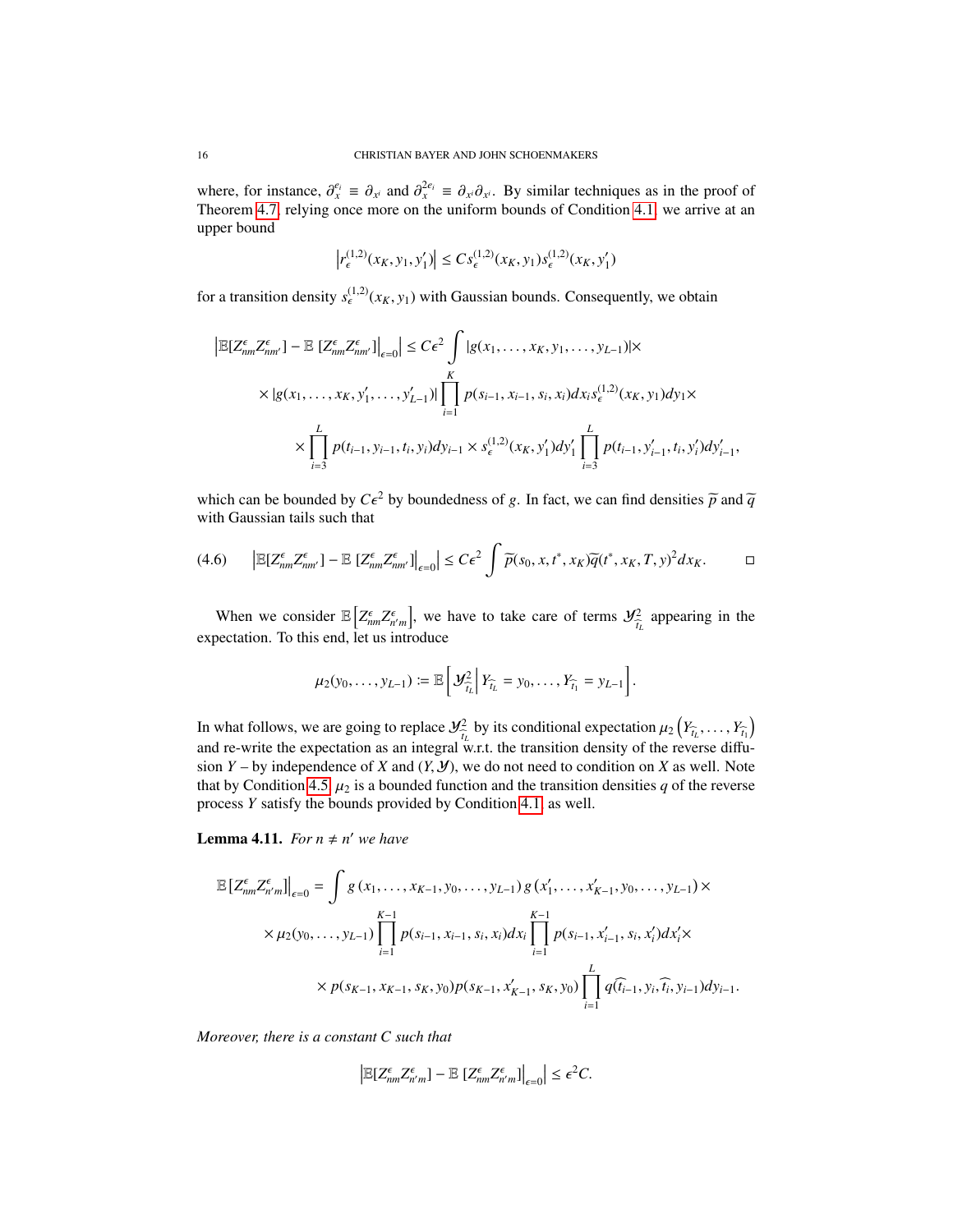*Proof.* We first note that

$$
\mathbb{E}\left[Z_{nm}^{\epsilon}Z_{n'm}^{\epsilon}\right] = \epsilon^{-2d} \mathbb{E}\left[g\left(X_{s_1}^n,\ldots,X_{s_K}^n,Y_{\widehat{i_{L-1}}^n}^m,\ldots,Y_{\widehat{i_1}}^n\right)g\left(X_{s_1}^{n'},\ldots,X_{s_K}^{n'},Y_{\widehat{i_{L-1}}^n}^m,\ldots,Y_{\widehat{i_1}}^n\right)\times\\ \times K\left(\frac{Y_{\widehat{i_L}}^m - X_{t^*}^n}{\epsilon}\right)K\left(\frac{Y_{\widehat{i_L}}^m - X_{t^*}^{n'}}{\epsilon}\right)\left(\mathcal{Y}_{\widehat{i_L}}^m\right)^2\right] \n= \epsilon^{-2d} \mathbb{E}\left[g\left(X_{s_1}^n,\ldots,X_{s_K}^n,Y_{\widehat{i_{L-1}}^n}^m,\ldots,Y_{\widehat{i_1}}^m\right)g\left(X_{s_1}^{n'},\ldots,X_{s_K}^{n'},Y_{\widehat{i_{L-1}}^n}^m,\ldots,Y_{\widehat{i_1}}^m\right)\times\\ \times K\left(\frac{Y_{\widehat{i_L}}^m - X_{t^*}^n}{\epsilon}\right)K\left(\frac{Y_{\widehat{i_L}}^m - X_{t^*}^{n'}}{\epsilon}\right)\mu_2\left(Y_{\widehat{i_L}^n}^m,\ldots,Y_{\widehat{i_1}}^m\right)\right].
$$

By a similar approach as in Lemma [4.10,](#page-14-0) but changing variables  $x_K \to v := (y_0 - x_K)/\epsilon$  and  $x'_K \to v' := (y_0 - x'_K)/\epsilon$ , we arrive at

$$
\mathbb{E}\left[Z_{nm}^{\epsilon}Z_{n'm}^{\epsilon}\right] = \int g(x_1, \dots, x_{K-1}, y_0 - \epsilon v, y_1, \dots, y_{L-1}) g(x'_1, \dots, x'_{K-1}, y_0 - \epsilon v', y_1, \dots, y_{L-1}) \times
$$
\n
$$
\times K(v) K(v') \mu_2(y_0, \dots, y_{L-1}) \prod_{i=1}^{K-1} p(s_{i-1}, x_{i-1}, s_i, x_i) dx_i \prod_{i=1}^{K-1} p(s_{i-1}, x'_{i-1}, s_i, x'_i) dx'_i \times
$$
\n
$$
\times p(s_{K-1}, x_{K-1}, s_K, y_0 - \epsilon v) \, dv p(s_{K-1}, x'_{K-1}, s_K, y_0 - \epsilon v') \, dv' \prod_{i=1}^{L} q(\widehat{t}_{i-1}, y_i, \widehat{t}_i, y_{i-1}) \, dy_{i-1}.
$$

For  $\epsilon = 0$ , Condition [4.4](#page-11-0) implies

$$
\mathbb{E}\left[Z_{nm}^{\epsilon}Z_{n'm}^{\epsilon}\right]_{\epsilon=0}^{J} = \int g(x_1,\ldots,x_{K-1},y_0,\ldots,y_{L-1})g(x'_1,\ldots,x'_{K-1},y_0,\ldots,y_{L-1}) \times
$$
\n
$$
\times \mu_2(y_0,\ldots,y_{L-1})\prod_{i=1}^{K-1} p(s_{i-1},x_{i-1},s_i,x_i)dx_i \prod_{i=1}^{K-1} p(s_{i-1},x'_{i-1},s_i,x'_i)dx'_i \times
$$
\n
$$
\times p(s_{K-1},x_{K-1},s_K,y_0)p(s_{K-1},x'_{K-1},s_K,y_0) \prod_{i=1}^{L} q(\widehat{t}_{i-1},y_i,\widehat{t}_i,y_{i-1})dy_{i-1},
$$

which gives the formula from the statement of the lemma.

For the bound on the difference, note once again that

$$
r_{\epsilon}^{(2,1)} := \int \Big[ g(x_1, \dots, x_{K-1}, y_0 - \epsilon v, y_1, \dots, y_{L-1}) g(x'_1, \dots, x'_{K-1}, y_0 - \epsilon v', y_1, \dots, y_{L-1}) \times
$$
  
 
$$
\times p(s_{K-1}, x_{K-1}, s_K, y_0 - \epsilon v) p(s_{K-1}, x'_{K-1}, s_K, y_0 - \epsilon v') -
$$
  
 
$$
- g(x_1, \dots, x_{K-1}, y_0, \dots, y_{L-1}) g(x'_1, \dots, x'_{K-1}, y_0, \dots, y_{L-1}) \times
$$
  
 
$$
p(s_{K-1}, x_{K-1}, s_K, y_0) p(s_{K-1}, x'_{K-1}, s_K, y_0) \Big] K(v) K(v') dv dv'
$$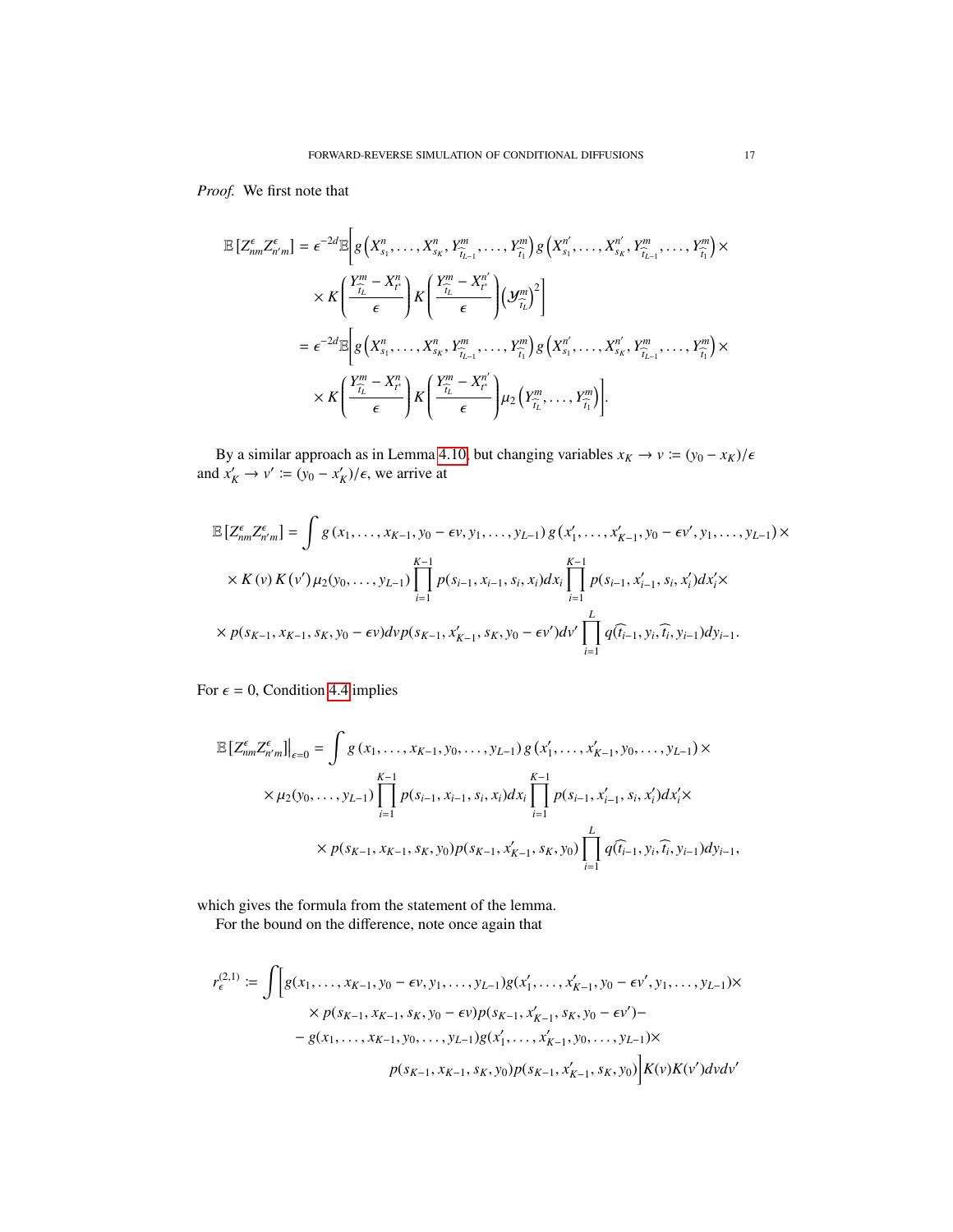can be bounded in the sense that  $|r_{\epsilon}^{(2,1)}| \leq Cs_{\epsilon}^{(2,1)}(x_{K-1}, y_0)s_{\epsilon}^{(2,1)}(x'_{K-1}, y_0)$  for transition densities  $s_{\epsilon}^{(2,1)}$  with Gaussian tails, so that

$$
\left| \mathbb{E}[Z_{nm}^{\epsilon} Z_{n'm}^{\epsilon}] - \mathbb{E}\left[Z_{nm}^{\epsilon} Z_{n'm}^{\epsilon}\right] \right|_{\epsilon=0} \le C\epsilon^2 \int \mu_2(y_0, \dots, y_{L-1}) \prod_{i=1}^{K-1} p(s_{i-1}, x_{i-1}, s_i, x_i) dx_i \times \prod_{i=1}^{K-1} p(s_{i-1}, x'_{i-1}, s_i, x'_i) dx_i' s_{\epsilon}^{(2,1)}(x_{K-1}, y_0) s_{\epsilon}^{(2,1)}(x'_{K-1}, y_0) \prod_{i=1}^{L} q(\widehat{t}_{i-1}, y_i, \widehat{t}_i, y_{i-1}) dy_{i-1}.
$$

If q was symmetric, i.e.,  $q(\hat{t}_{i-1}, y_i, \hat{t}_i, y_{i-1}) = q(\hat{t}_{i-1}, y_{i-1}, \hat{t}_i, y_i)$ , then this expression would already have the desired form. While symmetry of q would be a very strong assumption, note that the Condition [4.1](#page-10-1) allows us to bound

$$
q(\widehat{t_{i-1}}, y_i, \widehat{t_i}, y_{i-1}) \le C^i \exp\left(-\gamma^i|y_i - y_{i-1}|^2\right) =: \widetilde{C}^i s_{i-1}(y_{i-1}, y_i)
$$

by a Gaussian transition density  $s_{i-1}$  which is naturally symmetric. Absorbing  $||\mu_2||_{\infty}$  and  $\Pi^L$   $\widetilde{C}^i$  into the constant  $C$  and denoting (by a mild abuse of notation).  $\prod_{i=1}^{L} \widetilde{C}^i$  into the constant *C* and denoting (by a mild abuse of notation)

$$
\widetilde{p}(s_0, x, t^*, y_1) := \int \prod_{i=1}^{K-1} p(s_{i-1}, x_{i-1}, s_i, x_i) dx_i s_{\epsilon}^{(2,1)}(x_{K-1}, y_0),
$$

$$
\widetilde{q}(t^*, y_0, T, y) := \int \prod_{i=1}^{L} s_{i-1}(y_{i-1}, y_i) dy_1 \cdots dy_{L-1},
$$

the Chapman-Kolmogorov equation implies that

<span id="page-17-1"></span>
$$
\left| \mathbb{E}[Z_{nm}^{\epsilon} Z_{n'm}^{\epsilon}] - \mathbb{E}\left[Z_{nm}^{\epsilon} Z_{n'm}^{\epsilon}\right] \right|_{\epsilon=0} \le C\epsilon^2 \int \widetilde{p}(s_0, x, t^*, y_0)^2 \widetilde{q}(t^*, y_0, T, y) dy_0
$$
\n
$$
\le C\epsilon^2 \int \widetilde{p}(s_0, x, t^*, y_0) \widetilde{q}(t^*, y_0, T, y) dy_0.
$$
\n(4.7)

<span id="page-17-0"></span>Lemma 4.12. *We have*

$$
\epsilon^d E\left[ (Z_{nm}^{\epsilon})^2 \right] = \int K(v)^2 dv \int g(x_1, \dots, x_{K-1}, y_0, y_1, \dots, y_{L-1}) \mu_2(y_0, y_1, \dots, y_{L-1}) \times
$$
  
\n
$$
\times \prod_{i=1}^{K-1} p(s_{i-1}, x_{i-1}, s_i, x_i) p(s_{K-1}, x_{K-1}, s_K, y_0) \prod_{i=1}^L q(\widehat{t}_{i-1}, y_i, \widehat{t}_i, y_{i-1}) dx_1 \cdots dx_{K-1} dy_0 dy_1 \cdots dy_{L-1}.
$$

 $\Box$ 

*Moreover there is a constant C* > <sup>0</sup> *such that*

$$
\left|\epsilon^d\mathbb{E}[(Z_{nm}^\epsilon)^2] - \lim_{\epsilon \to 0} \epsilon^d \mathbb{E}\left[(Z_{nm}^\epsilon)^2\right]\right| \le C\epsilon^2.
$$

*Proof.* Substituting  $x_K \to v := (y_0 - x_K)/\epsilon$ , we obtain

$$
\epsilon^{d} E\left[ (Z_{nm}^{\epsilon})^{2} \right] = \int g(x_{1}, \dots, x_{K-1}, y_{0} - \epsilon v, y_{1}, \dots, y_{L-1}) \mu_{2}(y_{0}, y_{1}, \dots, y_{L-1}) \times
$$
\n
$$
\times K(v)^{2} \prod_{i=1}^{K-1} p(s_{i-1}, x_{i-1}, s_{i}, x_{i}) p(s_{K-1}, x_{K-1}, s_{K}, y_{0} - \epsilon v) \times
$$
\n
$$
\times \prod_{i=1}^{L} q(\widehat{t_{i-1}}, y_{i}, \widehat{t_{i}}, y_{i-1}) \times dx_{1} \cdots dx_{K-1} dv dy_{0} dy_{1} \cdots dy_{L-1}.
$$

For  $\epsilon \to 0$  the right hand side gives the statement from the Lemma.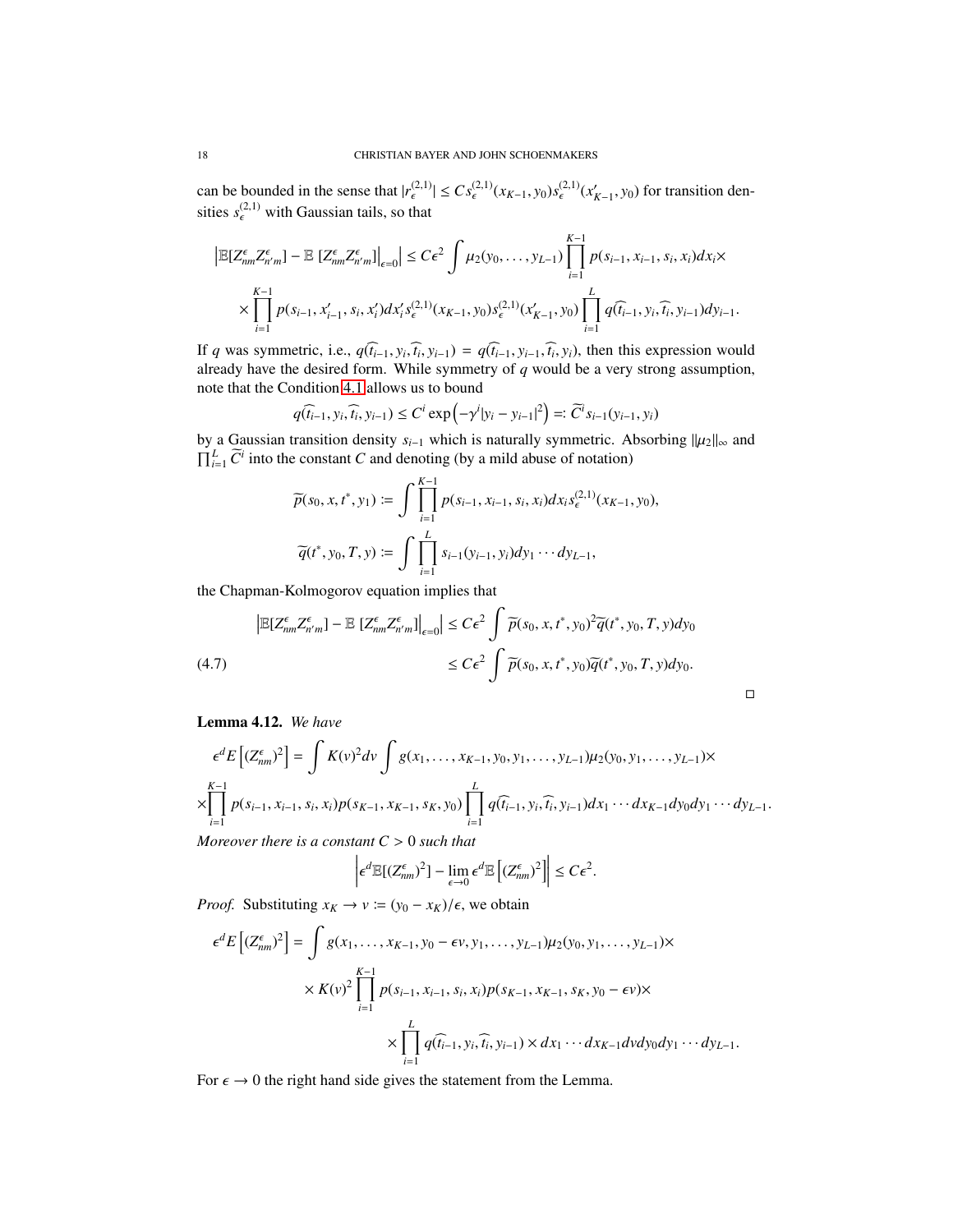For the difference, consider

$$
r_{\epsilon}^{(1,1)} := \int K(v)^2 \Big[ g(x_1, \dots, x_{K-1}, y_0 - \epsilon v, y_1, \dots, y_{L-1})^2 p(s_{K-1}, x_{K-1}, s_K, y_0 - \epsilon v) -
$$

$$
- g(x_1, \dots, x_{K-1}, y_0, y_1, \dots, y_{L-1})^2 p(s_{K-1}, x_{K-1}, s_K, y_0) \Big] dv.
$$

Following the procedure established in the previous lemmas, we obtain

$$
|r_{\epsilon}^{(1,1)}| \leq Cs_{\epsilon}^{(1,1)}(x_{K-1}, y_0),
$$

and by the argument used in the proof of Lemma [4.11,](#page-15-0) we obtain transition densities function  $\widetilde{p}(s_0, x, t^*, y_0)$  and  $\widetilde{q}(t^*, y_0, T, y)$  such that

<span id="page-18-3"></span>
$$
(4.8) \qquad \left| \epsilon^d \mathbb{E}[(Z_{nm}^{\epsilon})^2] - \lim_{\epsilon \to 0} \epsilon^d \mathbb{E}[(Z_{nm}^{\epsilon})^2] \right| \le C\epsilon^2 \int \widetilde{p}(s_0, x, t^*, y_0) \widetilde{q}(t^*, y_0, T, y) dy_0. \qquad \Box
$$

In what follows, we simplify the notation by the following conventions:

- The constant in Theorem [4.7](#page-11-3) is denoted by  $C_0$ , i.e.,  $|h_{\epsilon} h| \leq C_0 \epsilon^2$ ;<br>
 for  $m \neq m'$ , we set  $\mathbb{E} \left[ z^{\epsilon} \mid z^{\epsilon} \right] = L^{(1,2)}$  and denote the sensitive form
- for  $m \neq m'$ , we set  $\mathbb{E}\left[Z_{nm}^{\epsilon}Z_{nm'}^{\epsilon}\right] =: h_{\epsilon}^{(1,2)}$  and denote the constant for the difference by  $C_{1,2}$ , i.e.,  $|h_{\epsilon}^{(1,2)} h_{0}^{(1,2)}| \le C_{1,2} \epsilon^2$ ;
- by *C*<sub>1,2</sub>, i.e.,  $|h_{\epsilon}^{(1,2)} h_{0}^{(1,2)}| \le C_{1,2} \epsilon^2$ ;<br>
 for *n* ≠ *n'*, we set  $\mathbb{E}\left[Z_{nm}^{\epsilon}Z_{n'm}^{\epsilon}\right] =: h_{\epsilon}^{(2,1)}$  and denote the constant for the difference by  $C_{2,1}$ , i.e.,  $|h_{\epsilon}^{(2,1)} - h_0^{(2,1)}| \le C_{2,1} \epsilon^2$ ;
- we set  $\epsilon^d \mathbb{E}\left[ (Z_{nm}^{\epsilon})^2 \right] =: h_{\epsilon}^{(1,1)}$  and denote the constant for the difference by  $C_{1,1}$ , i.e.,  $|h_{\epsilon}^{(1,1)} h_0^{(1,1)}| \le C_{1,1} \epsilon^2$ .

<span id="page-18-0"></span>Lemma 4.13. *The variance of the estimator is given by*

$$
\text{Var}\,\widehat{h}_{\epsilon,M,N} = \frac{1-M-N}{NM}h_{\epsilon}^2 + \frac{M-1}{NM}h_{\epsilon}^{(1,2)} + \frac{N-1}{NM}h_{\epsilon}^{(2,1)} + \frac{\epsilon^{-d}}{NM}h_{\epsilon}^{(1,1)}.
$$

*Remark* 4.14*.* Lemma [4.13](#page-18-0) gives a clarification of the intuitive fact that the variance of  $\hat{h}_{\epsilon,M,N}$  explodes as  $\epsilon \to 0$  (and, hence,  $K_{\epsilon} \to \delta_0$ ). Indeed, as all the  $h_{\epsilon}^{(\cdot)}$  terms have a finite limit the explosion is exclusively equated by the contribution of  $\mathbb{E}[(\mathcal{I}\epsilon)^{2}] = \epsilon^{-d} h^{(1,1)}$ finite limit, the explosion is exclusively caused by the contribution of  $\mathbb{E}[(Z_{\epsilon m}^{\epsilon})^2] = \epsilon^{-d} h_{\epsilon}^{(1,1)}$ .<br>Finally the exploding term  $\epsilon^{-d}$  will be compensated by the factor  $1/(NM)$ . Finally, the exploding term  $\epsilon^{-d}$  will be compensated by the factor  $1/(NM)$ .

*Proof of Lemma [4.13.](#page-18-0)* The result follows immediately by [\(4.4\)](#page-13-0), independence of  $Z_{nm}^{\epsilon}$  and  $Z_{n'm'}^{\epsilon}$  when both  $n \neq n'$  and  $m \neq m'$  and the notations introduced above, noting that  $E[Z_{nm}^{\epsilon}] = h_{\epsilon}$ .

We immediately obtain

<span id="page-18-1"></span>Lemma 4.15. *We assume Conditions [4.1,](#page-10-1) [4.4](#page-11-0) and [4.5](#page-11-1) to hold. Then the mean square error of the estimator*  $h_{\epsilon,M,N}$  *introduced in* [\(4.5\)](#page-13-1) *for the term h defined in* [\(4.2\)](#page-11-4) *satisfies* 

$$
\begin{split} &\mathbb{E}\left[\left(\widehat{h}_{\epsilon,M,N}-h\right)^2\right] \leq \frac{1-N-M}{NM}h^2 + \frac{M-1}{NM}h_0^{(1,2)} + \frac{N-1}{NM}h_0^{(2,1)} + \frac{\epsilon^{-d}}{NM}h_0^{(1,1)} +\\ &+ \frac{\epsilon^{-d+2}}{NM}C_{1,1} + \epsilon^2\left[2\frac{1-N-M}{NM}Ch + \frac{M-1}{NM}C_{1,2} + \frac{N-1}{NM}C_{2,1}\right] + \frac{(N-1)(M-1)}{NM}C_0^2\epsilon^4. \end{split}
$$

Similarly to [Milstein et al.](#page-29-12) [\[2004\]](#page-29-12), we can now choose  $N = M$  and the bandwidth  $\epsilon$  so as to obtain convergence proportional to  $N^{-1/2}$  in RMSE-sense.

<span id="page-18-2"></span>**Theorem 4.16.** Assume Conditions [4.1,](#page-10-1) [4.4](#page-11-0) and [4.5](#page-11-1) and set  $M = N$  and  $\epsilon = \epsilon_N$  dependent *on N.*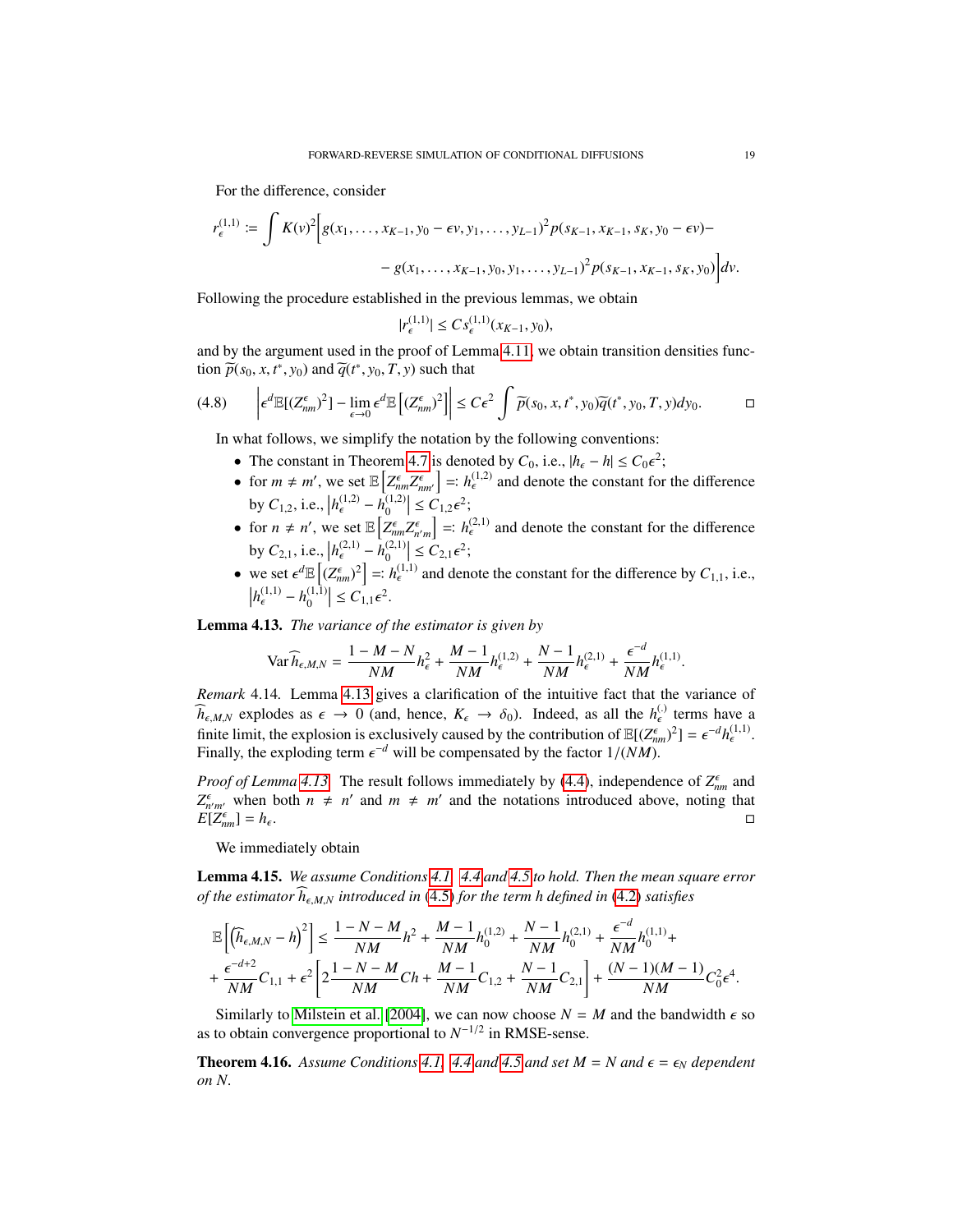- *If*  $d \leq 4$ *, choose*  $\epsilon_N = CN^{-\alpha}$ ,  $1/4 \leq \alpha \leq 1/d$ *. Then we have*  $\mathbb{E}\left[\left(\widehat{h}_{\epsilon_N,N,N} h\right)^2\right] =$  $O(N^{-1})$ *), so we achieve the optimal convergence rate*  $1/2$ *.*
- *For d* > 4*, choose*  $\epsilon_N = CN^{-2/(4+d)}$ *, and obtain*  $\mathbb{E}\left[\left(\widehat{h}_{\epsilon_N,N,N} h\right)^2\right] = O(N^{-8/(4+d)})$ *.*

*Proof.* Insert  $M = N$  and the respective choice of  $\epsilon_N$  in Lemma [4.15.](#page-18-1)

<span id="page-19-0"></span>*Remark* 4.17. By replacing the kernel *K* by *higher order* kernels<sup>[3](#page-19-1)</sup>, one could retain the convergence rate 1/2 even in higher dimensions, as higher order kernels lead to higher order estimates (in  $\epsilon$ ) in Lemmas [4.10,](#page-14-0) [4.11](#page-15-0) and [4.12.](#page-17-0)

So far, we have only computed the quantity *h* as given in [\(4.2\)](#page-11-4). However, finally we want to compute the conditional expectation

$$
H := \mathbb{E}\left[g\left(X_{s_0,x}(s_1),\ldots,X_{s_0,x}(t_{L-1})\right)\middle| \ X_{s_0,x}(T) = y\right].
$$

As  $H = \frac{h}{p(s_0, x, T, y)}$  with *h* defined in [\(4.2\)](#page-11-4), we need to divide the estimator for *h* by an appropriate estimator for  $p(s_0, x, T, y)$  – in fact, we choose the forward reverse estimator with  $g \equiv 1$ . Note that we have assumed that  $p(s_0, x, T, y) > 0$ . To rule out large error contributions when the denominator is small, we will discard experiments which give too small estimates for the transition density. More precisely, we choose our final estimator to be

<span id="page-19-3"></span>
$$
(4.9) \quad \widehat{H}_{\epsilon,M,N} := \frac{\sum_{n=1}^{N} \sum_{m=1}^{M} g\left(X_{s_1}^n, \ldots, X_{s_K}^n, Y_{\widehat{t}_{L-1}}^m, \ldots, Y_{\widehat{t}_1}^m\right) K\left(\frac{Y_{\widehat{t}_L}^m - X_{t^*}^n}{\epsilon}\right) \mathcal{Y}_{\widehat{t}_L}^m}{\sum_{n=1}^{N} \sum_{m=1}^{M} K\left(\frac{Y_{\widehat{t}_L}^m - X_{t^*}^n}{\epsilon}\right) \mathcal{Y}_{\widehat{t}_L}^m}{\times 1} \times \frac{1}{\frac{1}{NM} \epsilon^{-d} \sum_{n=1}^{N} \sum_{m=1}^{M} K\left(\frac{Y_{\widehat{t}_L}^m - X_{t^*}^n}{\epsilon}\right) \mathcal{Y}_{\widehat{t}_L}^m > \overline{p}/2}
$$

where  $\overline{p} > 0$  is a lower bound for  $p(s_0, x, T, y)$  (for fixed  $s_0, x, T, y$ ), which is assumed to be known.<sup>[4](#page-19-2)</sup>

,

<span id="page-19-4"></span>**Theorem 4.18.** Assume Conditions [4.1,](#page-10-1) [4.4](#page-11-0) and [4.5](#page-11-1) and set  $M = N$  and  $\epsilon = \epsilon_N$  dependent *on N.*

- *If*  $d \leq 4$  *(or d* > 4 *and higher order kernels are used), choose*  $\epsilon_N = CN^{-\alpha}$ ,  $1/4 \le \alpha \le 1/d$ . Then we have  $\mathbb{E}\left[\left(\widehat{H}_{\epsilon_N,N,N}-H\right)^2\right] = O(N^{-1})$ , so we achieve the *optimal convergence rate* <sup>1</sup>/2*.*
- *For d* > 4*, choose*  $\epsilon_N = CN^{-2/(4+d)}$ *, and obtain*  $\mathbb{E}\left[\left(\widehat{H}_{\epsilon_N,N,N} H\right)^2\right] = O(N^{-8/(4+d)})$ *.*

*Proof.* Let  $X_N := \widehat{h}_{\epsilon_N, N, N}$ , and, similarly, let

$$
Y_N := \frac{1}{N^2} \epsilon_N^{-d} \sum_{n=1}^N \sum_{m=1}^N K\left(\frac{Y_{\widehat{t}_L}^m - X_{t^*}^n}{\epsilon_N}\right) \mathcal{Y}_{\widehat{t}_L}^m
$$

<span id="page-19-1"></span><sup>&</sup>lt;sup>3</sup>Recall that the order of a kernel *K* is the order of the lowest order (non-constant) monomial *f* such that  $\int f(v)K(v)dv \neq 0.$ 

<span id="page-19-2"></span><sup>&</sup>lt;sup>4</sup>In practice, such a lower bound could be achieved by running an independent estimation for  $p(s_0, x, T, y)$  then taking a value at the lower and of a required confidence interval. See Permark 4.10 helow for a different and then taking a value at the lower end of a required confidence interval. See Remark [4.19](#page-21-0) below for a different version of the theorem. In any case, our numerical experiments suggest that the cut-off can be safely omitted in practice. Keep in mind, however, that the ratio of the asymptotic distributions for numerator and denominator may not have finite moments.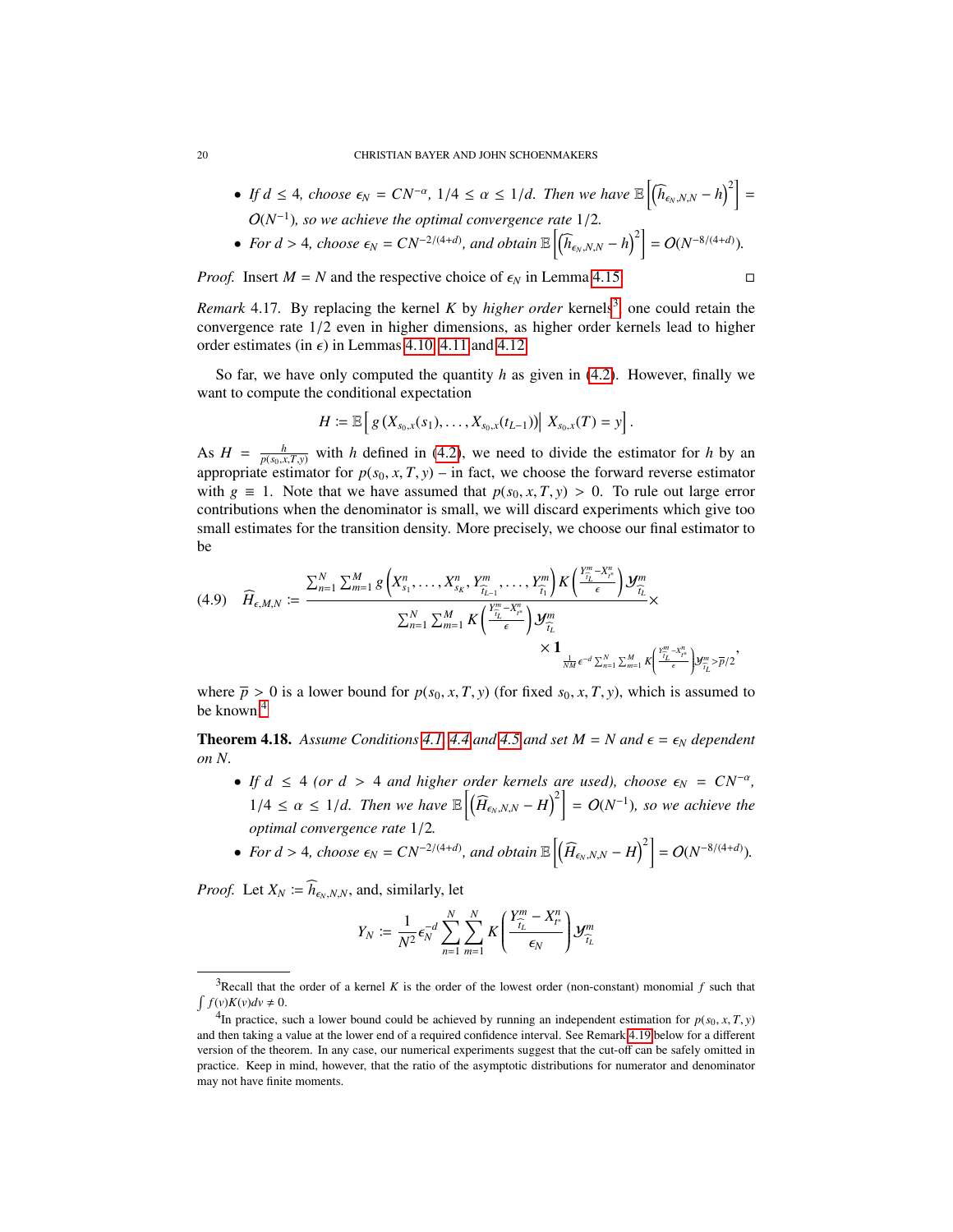denote the estimator in the denominator – including the normalization factor. Moreover, let *X*  $:= h$  as defined in [\(4.2\)](#page-11-4) and let *Y*  $:= p(s_0, x, T, y)$ . Then we have already established in Theorem [4.16](#page-18-2) that

$$
\mathbb{E}\left[|X_N - X|^2\right] = O(N^{-p}),
$$
  

$$
\mathbb{E}\left[|Y_N - Y|^2\right] = O(N^{-p}),
$$

where  $p = 1$  for  $d \le 4$  and  $p = \frac{8}{4+d}$  when  $d > 4$ . Moreover, we have obtained in Lemma [4.13](#page-18-0) that Var  $X_N = O(N^{-p})$  and Var  $Y_N = O(N^{-p})$ .

We will now estimate the mean square error for the quotient by splitting it into two contributions, depending on whether  $Y_N$  is small or large. To this end, let

$$
\zeta_N\coloneqq\frac{X_N}{Y_N}\mathbf{1}_{Y_N>D_N}
$$

for a constant  $D_N$  to be specified below satisfying  $D_N < \mathbb{E}[Y_N]$  (in fact, for *N* large enough, this constant may be chosen to be  $\bar{p}/2$ ). Then we have

$$
\mathbb{E}\left[\left(\frac{X_N}{Y_N} - \frac{X}{Y}\right)^2 \mathbf{1}_{Y_N > D_N}\right] = \mathbb{E}\left[\frac{(X_N Y - Y_N X)^2}{(Y_N Y)^2} \mathbf{1}_{Y_N > D_N}\right]
$$
\n
$$
\leq \frac{\mathbb{E}\left[(Y(X_N - X) + X(Y - Y_N))^2\right]}{Y^2 D_N^2}
$$
\n
$$
\leq 2 \frac{Y^2 \mathbb{E}[(X_N - X)^2] + X^2 \mathbb{E}\left[(Y - Y_N)^2\right]}{Y^2 D_N^2}
$$
\n
$$
\leq \frac{C_{X,Y}^1}{D_N^2 N^p},
$$
\n
$$
(4.10)
$$

<span id="page-20-0"></span>where we used the estimates on the MSEs for numerator and denominator. On the other hand, we have, using that  $D_N < \mathbb{E}Y_N$ , Chebyshev's inequality and our estimate on the variance of *YN*,

$$
\mathbb{P}(Y_N \le D_N) = \mathbb{P}(Y_N - \mathbb{E}Y_N \le D_N - \mathbb{E}Y_N; Y_N \le \mathbb{E}Y_N)
$$
  
\n
$$
\le \mathbb{P}(|Y_N - \mathbb{E}Y_N| \ge \mathbb{E}Y_N - D_N)
$$
  
\n
$$
\le \frac{\text{Var } Y_N}{(\mathbb{E}Y_N - D_N)^2}
$$
  
\n(4.11)  
\n
$$
\le \frac{C_Y^2}{(\mathbb{E}Y_N - D_N)^2 N^p}.
$$

<span id="page-20-1"></span>Finally, consider

<span id="page-20-2"></span>
$$
\mathbb{E}\left[\left(\zeta_N - \frac{X}{Y}\right)^2\right] = \mathbb{E}\left[\left(\zeta_N - \frac{X}{Y}\mathbf{1}_{Y_N > D_N} - \frac{X}{Y}\mathbf{1}_{Y_N \le D_N}\right)^2\right] \\
= \mathbb{E}\left[\left(\zeta_N - \frac{X}{Y}\mathbf{1}_{Y_N > D_N}\right)^2\right] + \frac{X^2}{Y^2}\mathbb{P}\left(Y_N \le D_N\right) \\
\le \frac{C_{X,Y}^1}{D_N^2 N^p} + \frac{C_Y^2 X^2}{\left(\mathbb{E}Y_N - D_N\right)^2 Y^2 N^p},
$$
\n(4.12)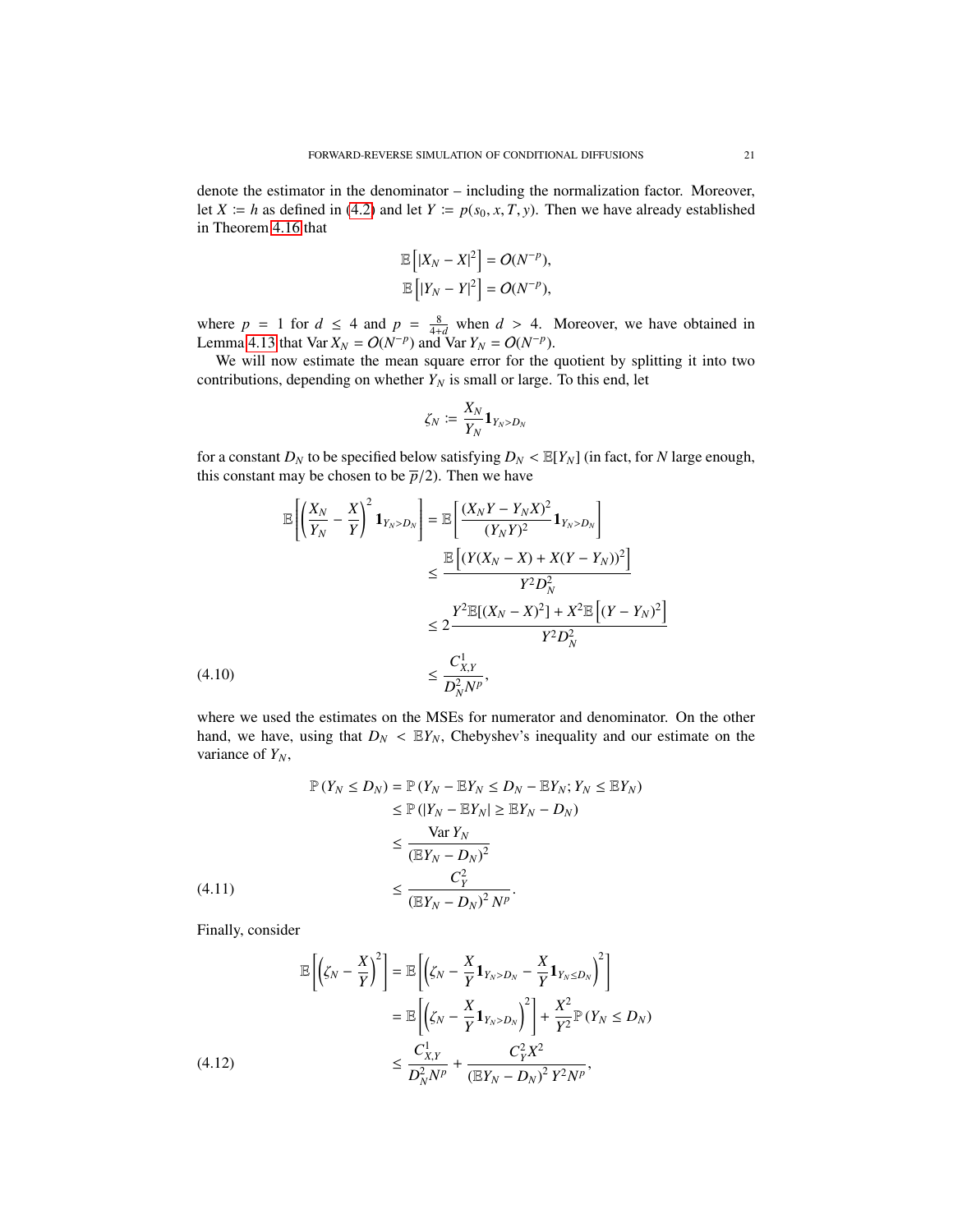where we have combined [\(4.10\)](#page-20-0) and [\(4.11\)](#page-20-1). Now choose  $D_N := \overline{p}/2$  for *N* large enough. As  $\mathbb{E}Y_N \xrightarrow{N \to \infty} Y$ , [\(4.12\)](#page-20-2) implies that

$$
(4.13) \t\t\t\t\t\mathbb{E}\left[\left(\zeta_N - \frac{X}{Y}\right)^2\right] = O(N^{-p}).
$$

<span id="page-21-0"></span>*Remark* 4.19*.* Alternatively, we could replace the cut-off  $\overline{p}/2$  in [\(4.9\)](#page-19-3) by some sequence  $D_N \xrightarrow{N \to \infty} 0$ . In that case, the MSE of the estimator is of order  $O(N^{-p}/D_N^2)$ , which can be chosen as close to  $O(N^{-p})$  as desired by proper choices of (slowly convergent) sebe chosen as close to  $O(N^{-p})$  as desired by proper choices of (slowly convergent) sequences  $D_N$ . Note that finally  $\mathbb{E}Y_N > D_N$  in the proof of Theorem [4.18,](#page-19-4) as  $\mathbb{E}Y_N \xrightarrow{N \to \infty} P(S_0, Y, T, V) > 0$  by assumption  $p(s_0, x, T, y) > 0$  by assumption.

4.2. Forward-reverse estimators for conditioning on a set. In Theorem [3.7](#page-9-3) and Corollary [3.8](#page-10-2) we have derived a representation of the conditional expectation of a functional *g* of the process *X* given that  $X_T \in A$  (for a Borel set *A* with positive probability) or given  $X_T^1 = y^1, \ldots, X_T^{d'}$ <br>Carlo estimators  $T_T^{d'} = y^{d'}$ . In analogy to the first part of this section, one can construct Monte Carlo estimators for these conditional expectations and analyze their bias and variance. In what follows, we assume that *A* is either a general Borel set with positive probability or an affine surface, i.e., we treat both cases distinguished above together.

Recall that we represented the conditional expectation as

$$
\lim_{\epsilon \downarrow 0} \mathbb{E} \Big[ g\Big( X_{s_0,x}(s_1), \dots, X_{s_0,x}(s_K), Y_{\xi;T}(\widehat{t_{L-1}}, \dots, Y_{t^*,\xi}(\widehat{t_1}) \Big) \epsilon^{-d} K \bigg( \frac{Y_{\xi;T}(\widehat{t_L}) - X_{s_0,x}(t^*)}{\epsilon} \bigg) \frac{\mathcal{Y}_{\xi;T}(\widehat{t_L})}{\varphi(\xi)} \Big] = \\ = \int_A p(s_0, x, T, y) \lambda_A(dy) \mathbb{E} \Big[ g\left( X_{s_0,x}(s_1), \dots, X_{s_0,x}(t_{L-1}) \right) \Big| \ X_{s_0,x}(T) \in A \Big],
$$

where  $\xi$  is an independent random variable taking values in *A* with density  $\varphi$  with respect to  $\lambda_A$ . In order to arrive at an estimator with bounded variance, we need to restrict the choice of  $\varphi$  and, consequently,  $\xi$ .

<span id="page-21-2"></span>**Condition 4.20.** The density  $\varphi$  has (strictly) super-Gaussian tails, i.e., there are constants  $C, \gamma, \delta > 0$  such that

$$
\varphi(v)^{-1} \le C \exp(\gamma |v|^{2-\delta}), \quad v \in A.
$$

We define the following Monte Carlo estimator for the conditional expectation:

<span id="page-21-1"></span>
$$
(4.14) \quad \widehat{H}_{\epsilon,M,N}^{\xi} := \frac{\sum_{n=1}^{N} \sum_{m=1}^{M} g\left(X_{s_{1}}^{n}, \ldots, X_{s_{K}}^{n}, Y_{\widehat{l}_{L-1}}^{m}, \ldots, Y_{\widehat{l}_{1}}^{m}\right) K\left(\frac{Y_{\widehat{l}_{L}}^{m} - X_{\ell}^{n}}{\epsilon}\right) \frac{\mathcal{Y}_{\widehat{l}_{L}}^{m}}{\varphi(\xi^{m})}}{\varphi(\xi^{m})} \times \\ \frac{\sum_{n=1}^{N} \sum_{m=1}^{M} K\left(\frac{Y_{\widehat{l}_{L}}^{m} - X_{\ell}^{n}}{\epsilon}\right) \frac{\mathcal{Y}_{\widehat{l}_{L}}^{m}}{\varphi(\xi^{m})}}{\sum_{M}^{M} \epsilon^{-d} \sum_{n=1}^{N} \sum_{m=1}^{M} K\left(\frac{Y_{\widehat{l}_{L}}^{m} - X_{\ell}^{n}}{\epsilon}\right) \frac{\mathcal{Y}_{\widehat{l}_{L}}^{m}}{\varphi(\xi^{m})} > \overline{p}/2}
$$

,

where  $(X_{s_1}^n, \ldots, X_{s_K}^n)$ ,  $1 \le n \le N$ , are independent samples from the solution of the for-<br>ward process X started at  $X = x$  and  $(Y^m - Y^m)$  together with  $Y^m - 1 \le m \le M$  are ward process *X* started at  $X_{s_0} = x$  and  $(Y_{\widehat{i}}^m)$  $\hat{t}_L^m, \ldots, Y^m_{\hat{t}_1}$ *b*<sub> $\hat{t}$ </sub><sup>m</sup>
<sub>*f*</sub><sub>1</sub></sub> (*o*<sub>*t*</sub><sub>*t*</sub><sub>*k*</sub> (*o*<sub>*t*</sub><sub>*k*</sub> *t*<sub>*l*</sub><sup>*m*</sup><sub>*k*</sub> *L<sup><i>m*</sup><sub>*k*</sub> *L<sup><i>m*</sup><sub>*k*</sub> *L<sup><i>m*</sup><sub>*k*</sub> *Lm*<sub>*z*</sub> *n*<sub>*b*</sub> *Lf*<sub>*x*</sub> *n*<sub>*s*</sub> *n*<sub>*k*</sub> independent samples from the reverse process  $(Y, \dot{Y})$  started at  $Y_0^m = \xi^m$ ,  $Y_0^m = 1$ , for an independent sequence of samples  $\xi^m$  from the distribution  $\xi$ . Apart from the term  $\varphi(\xi^m)$ , the independent sequence of samples  $\xi^m$  from the distribution  $\xi$ . Apart from the term  $\varphi(\xi^m)$ , the difference to estimator (4.9) is the randomness of the initial values of the reverse process difference to estimator [\(4.9\)](#page-19-3) is the randomness of the initial values of the reverse process. Again,  $p(s_0, x, T, y) > \overline{p} > 0$ , and Remark [4.19](#page-21-0) applies. The analysis of [\(4.14\)](#page-21-1), however, works along the lines of the analysis of [\(4.9\)](#page-19-3). Indeed, in all the expectations considered in Theorem [4.7](#page-11-3) and in Lemma [4.10](#page-14-0)[–4.12,](#page-17-0) we obtain the same kind of results by the following steps: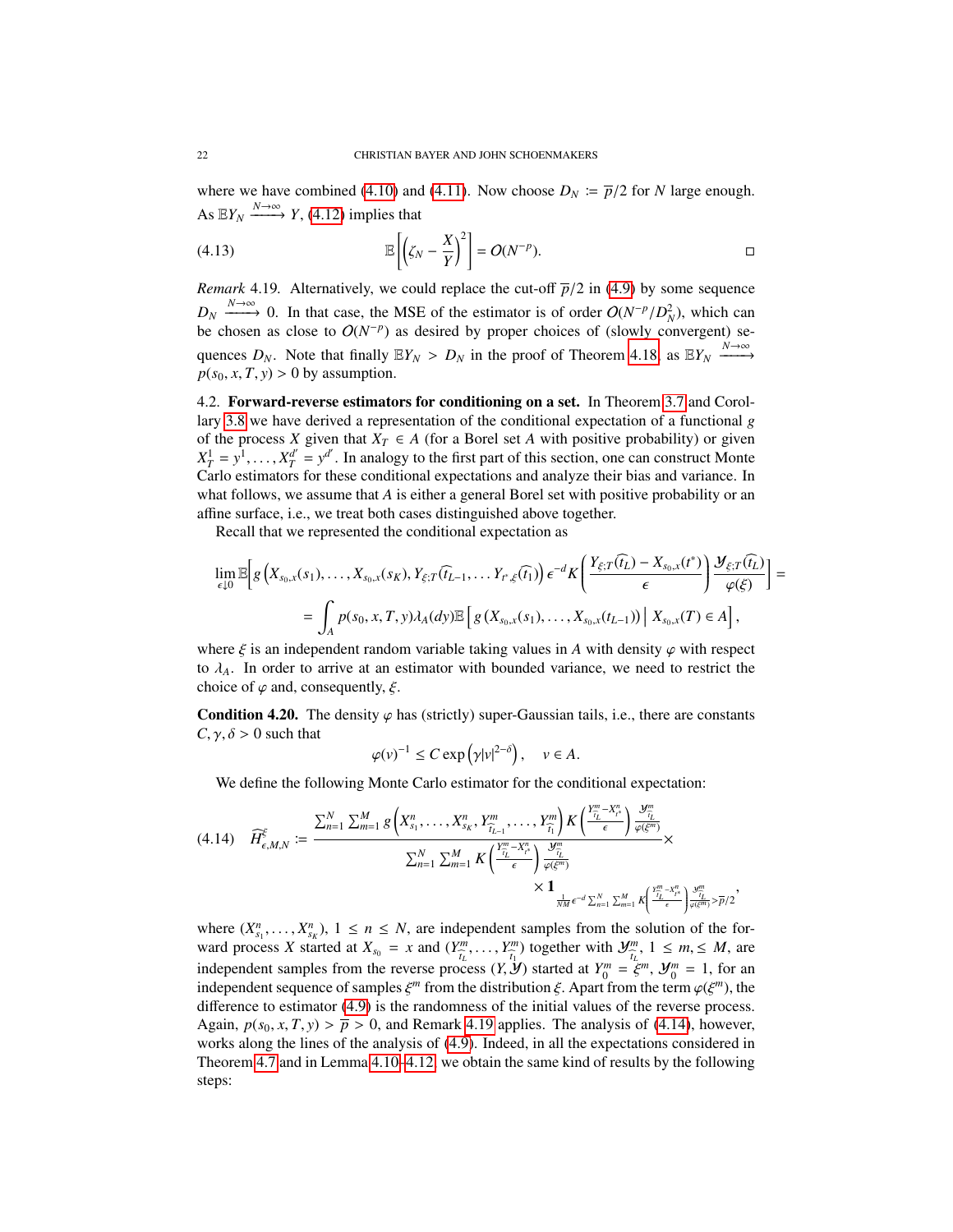- (1) Condition on  $\xi$  and pull out the factor  $\varphi(\xi)^{-1}$  (possibly with indices *m* and/or *m'*);<br>(2) Use the results obtained in Section 4.1, with constants depending on the value of
- (2) Use the results obtained in Section [4.1,](#page-11-5) with constants depending on the value of
- ξ;<br>Μ (3) Move  $\varphi(\xi)^{-1}$  back in and take the expectation in  $\xi$ .

<span id="page-22-2"></span>Theorem 4.21. *Set M* = *N and assume Condition [4.20](#page-21-2) and, as usual, Condition [4.1,](#page-10-1) [4.4](#page-11-0) and [4.5.](#page-11-1)*

- *If d* ≤ 4*, choose*  $\epsilon_N = CN^{-\alpha}$ , 1/4 ≤ α ≤ 1/*d. Then the MSE of the forward-reverse* estimator  $\widehat{H}^{\xi}$  is  $O(N^{-1})$ . *estimator*  $\widehat{H}_{\epsilon,M,N}^{\xi}$  *is*  $O(N^{-1})$ *.*
- *For d* > 4*, choose*  $\epsilon_N = CN^{-2/(4+d)}$ . Then the MSE of the forward-reverse estimator<br>  $\widehat{H}^{\xi}$  is  $O(N^{-8/(4+d)})$  $\widehat{H}_{\epsilon,M,N}^{\xi}$  *is*  $O(N^{-8/(4+d)})$ *.*

*Proof.* In this proof, the constant *C* may change from line to line. Define

$$
h^{\xi} := \int_{A} p(s_{0}, x, T, y) \lambda_{A}(dy) \cdot \mathbb{E} \Big[ g\left(X_{s_{0}, x}(s_{1}), \ldots, X_{s_{0}, x}(t_{L-1})\right) \Big| X_{s_{0}, x}(T) \in A \Big]
$$
  
\n
$$
h^{\xi}_{\epsilon} := \mathbb{E} \Big[ g\left(X_{s_{0}, x}(s_{1}), \ldots, X_{s_{0}, x}(t^{*}), Y_{\xi; T}(\widehat{t_{L-1}}), \ldots, Y_{\xi; T}(\widehat{t_{i}})\right) K_{\epsilon} \left(Y_{\xi; T}(\widehat{t_{L}}) - X_{s_{0}, x}(t^{*})\right) \frac{\mathcal{Y}_{\xi; T}(\widehat{t_{L}})}{\varphi(\xi)} \Big],
$$
  
\n
$$
Z_{nm}^{\epsilon, \xi} := \frac{1}{\epsilon^{d}} g\left(X_{s_{0}, x}^{n}(s_{1}), \ldots, X_{s_{0}, x}^{n}(s_{K}), Y_{\xi^{m}; T}^{m}(\widehat{t_{L-1}}), \ldots, Y_{\xi^{m}; T}^{m}(\widehat{t_{1}})\right) K \Bigg( \frac{Y_{\xi^{m}; T}^{m}(\widehat{t_{L}}) - X_{s_{0}, x}^{n}(t^{*})}{\epsilon} \Bigg) \frac{\mathcal{Y}_{\xi^{m}; T}^{m}(\widehat{t_{L}})}{\varphi(\xi^{m})},
$$

and notice that the result will follow if we can establish the bounds of Theorem [4.7](#page-11-3) and Lemma [4.10,](#page-14-0) [4.11](#page-15-0) and [4.12](#page-17-0) for *h*,  $h_{\epsilon}$  and  $Z_{nm}^{\epsilon}$  replaced by  $h^{\epsilon}$ ,  $h^{\epsilon}$  and  $Z_{nm}^{\epsilon\epsilon}$ , respectively.

For the bias, [\(4.3\)](#page-13-2) implies a bound  $|h(y) - h_{\epsilon}(y)| \leq C \epsilon^2 \tilde{p}(s_0, x, T, y)$  for some density  $\tilde{p}$ <br>w where we make the dependence of *h* and *h* on *y* explicit. Consequently conditioning in *y*, where we make the dependence of *h* and  $h_{\epsilon}$  on *y* explicit. Consequently, conditioning on  $\xi$  first, we have

$$
|h^{\xi} - h_{\epsilon}^{\xi}| = \left| \mathbb{E} \left[ \frac{h(\xi) - h_{\epsilon}(\xi)}{\varphi(\xi)} \right] \right|
$$
  

$$
\leq \mathbb{E} \left[ \frac{|h(\xi) - h_{\epsilon}(\xi)|}{\varphi(\xi)} \right]
$$
  

$$
\leq C\epsilon^2 \int \frac{\widetilde{p}(s_0, x, T, \xi)}{\varphi(\xi)} \varphi(\xi) d\xi
$$
  
(4.15) 
$$
\leq C\epsilon^2.
$$

<span id="page-22-0"></span>By the same approach, using the estimate from Lemma [4.10,](#page-14-0) denoting  $z_{n,m,m'}^{\epsilon}(y, y') :=$ <br> $z_{n,m'}^{\epsilon}$  $\mathbb{E}\left[Z_{nm}^{\epsilon}Z_{nm}^{\epsilon}\right]$ , where we assume  $Y^{m} = Y_{m}^{m}$  and  $Y^{m'} = Y_{t^*,y'}^{m'}$ , we get, using a simple adaptation of (*A* 6) for different terminal values *y* and  $y'$ of  $(4.6)$  for different terminal values *y* and *y'*,

<span id="page-22-1"></span>
$$
\begin{split} \left| \mathbb{E} \left[ Z_{nm}^{\epsilon,\xi} Z_{nm'}^{\epsilon,\xi} \right] - \mathbb{E} \left[ Z_{nm}^{\epsilon,\xi} Z_{nm'}^{\xi} \right] \right|_{\epsilon=0} & \left| \leq \mathbb{E} \left[ \frac{\left| z_{n,m,m'}^{\epsilon}(\xi^{m},\xi^{m'}) - z_{n,m,m'}^{\epsilon}(\xi^{m},\xi^{m'}) \right|_{\epsilon=0} \right|}{\varphi(\xi^{m})\varphi(\xi^{m'})} \right] \\ &\leq C\epsilon^2 \mathbb{E} \left[ \frac{\int \widetilde{p}(s_0, x, t^*, x_K) \widetilde{q}(t^*, x_K, T, \xi^m) \widetilde{q}(t^*, x_k, T, \xi^{m'}) dx_K}{\varphi(\xi^{m})\varphi(\xi^{m'})} \right] \\ &= C\epsilon^2 \int \widetilde{p}(s_0, x, t^*, x_K) \widetilde{q}(t^*, x_K, T, y) \widetilde{q}(t^*, x_k, T, y') dx_K \lambda_A(dy) \lambda_A(dy') \\ &\leq C\epsilon^2. \end{split}
$$
\n
$$
(4.16)
$$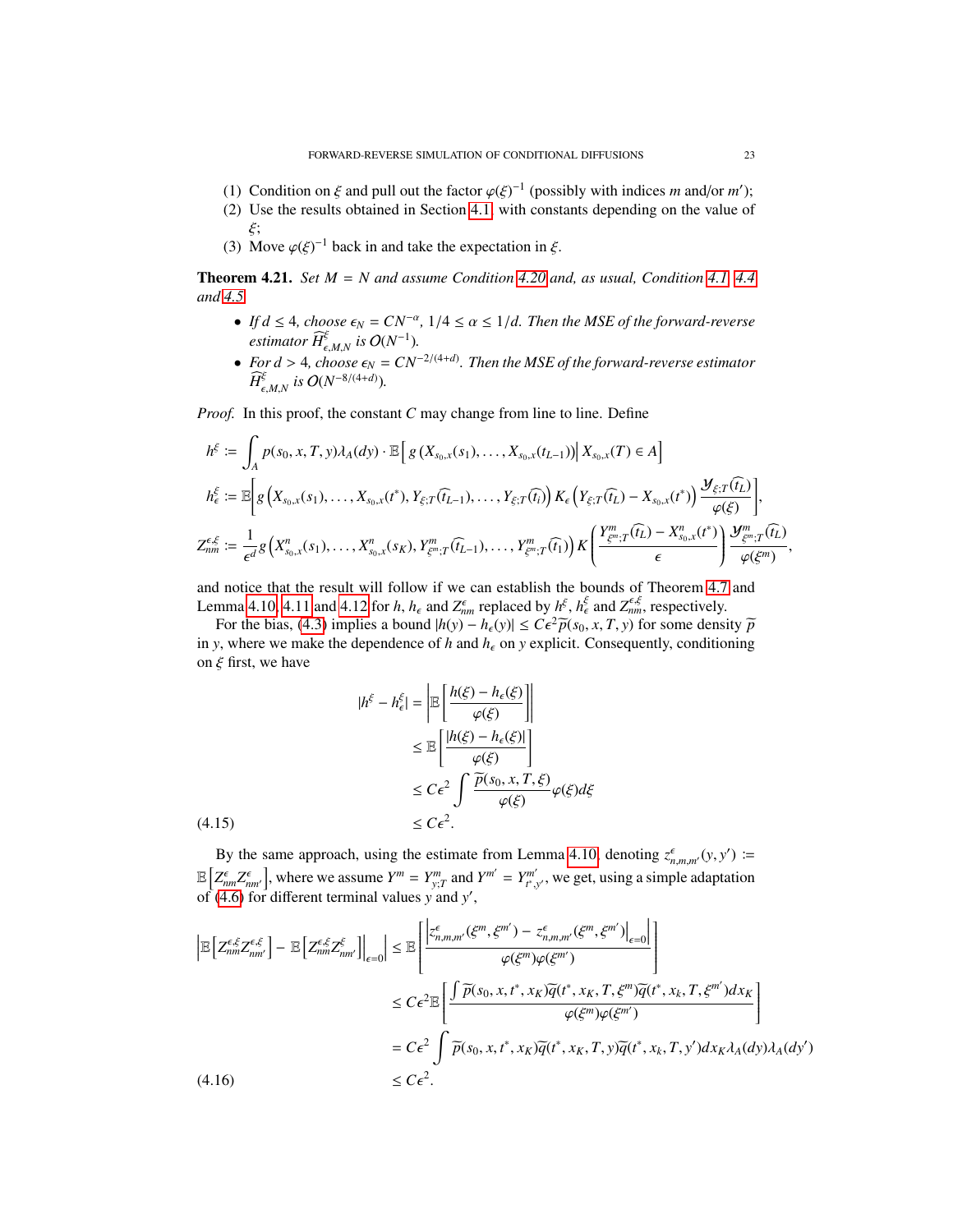Adopting the above notation for the case  $n \neq n'$  covered in Lemma [4.11](#page-15-0) and using [\(4.7\)](#page-17-1), we get

$$
\left| \mathbb{E} \left[ Z_{nm}^{\epsilon,\xi} Z_{n'm}^{\epsilon,\xi} \right] - \mathbb{E} \left[ Z_{nm}^{\epsilon,\xi} Z_{n'm}^{\epsilon,\xi} \right] \right|_{\epsilon=0} \right| \leq \mathbb{E} \left[ \frac{\left| z_{n,n',m}^{\epsilon}(\xi^m,\xi^m) - z_{n,n',m}^{\epsilon}(\xi^m,\xi^m) \right|_{\epsilon=0} \right|}{\varphi(\xi^m) \varphi(\xi^m)} \right] \leq C \epsilon^2 \int \frac{\widetilde{p}(s_0, x, t^*, y_1) \widetilde{q}(t^*, y_1, T, y)}{\varphi(y)} dy_1 \lambda_A(dy).
$$

By assumption the density  $\int \tilde{p}(s_0, x, t^*, y_1) \tilde{q}(t^*, y_1, T, y) dy_1$  has Gaussian tails, whereas  $\varphi$  was assumed to have strictly sub-Gaussian tails. This implies that the above integral is was assumed to have strictly sub-Gaussian tails. This implies that the above integral is finite and we get the bound

$$
(4.17) \qquad \qquad \left| \mathbb{E} \left[ Z_{nm}^{\epsilon,\xi} Z_{n'm}^{\epsilon,\xi} \right] - \mathbb{E} \left[ Z_{nm}^{\epsilon,\xi} Z_{n'm}^{\epsilon,\xi} \right] \right|_{\epsilon=0} \leq C \epsilon^2
$$

<span id="page-23-2"></span><span id="page-23-1"></span>In a similar way, using [\(4.8\)](#page-18-3), we get the bound

(4.18) 
$$
\left| \epsilon^{d} \mathbb{E} \left[ (Z_{nm}^{\epsilon,\xi})^{2} \right] - \lim_{\epsilon \to 0} \epsilon^{d} \mathbb{E} \left[ (Z_{nm}^{\epsilon,\xi})^{2} \right] \right| \leq C \epsilon^{2}.
$$

The respective versions of Lemma [4.13,](#page-18-0) Lemma [4.15](#page-18-1) and Theorem [4.16](#page-18-2) follow immediately from the bounds  $(4.15)$ ,  $(4.16)$ ,  $(4.17)$  and  $(4.18)$ , and we can repeat the proof of Theorem [4.18,](#page-19-4) arriving at the conclusion.

We again stress that the non-optimal complexity rate in Theorem [4.21](#page-22-2) can be improved to the optimal one even for  $d > 4$  by Remark [4.17.](#page-19-0)

<span id="page-23-0"></span>4.3. Limitations of the forward-reverse estimator. Theorem [4.18](#page-19-4) and [4.21](#page-22-2) above present the asymptotic analysis of the MSE for the forward-reverse estimator. In practice, for many methods with very good asymptotic rates, limitations arise due to potentially high constants, and the forward-reverse estimator is no exception. In fact, this can be already seen in a very simple example, where all the estimates can be given explicitly.

<span id="page-23-4"></span>For  $s_0 = 0 < t^* < T$ , consider the one-dimensional Ornstein-Uhlenbeck process

(4.19) 
$$
dX_{0,x}(t) = -\alpha X_{0,x}(t)dt + dB_t
$$

for  $\alpha > 0$ . The corresponding reverse process satisfies

<span id="page-23-5"></span>
$$
dY_{y;T}(t) = \alpha Y_{y;T}(t)dt + dW_t,
$$

for a Brownian motion  $W_t$ . Moreover,  $\mathcal{Y}_{y;T}(T-t^*) = e^{\alpha(T-t^*)}$ . We first discuss the estimator  $\widehat{h}_{\epsilon,N,N}$  introduced in [\(4.5\)](#page-13-1) for the numerator of the forward-reverse estimator  $\widehat{H}_{\epsilon,N,N}$  for  $g \equiv 1$  with  $K = L = 1$ . Of course, we expect that the findings for this special case carry over to situations with non-constant *g* and  $K, L \geq 1$ .

After elementary, but tedious calculations (see [\[Milstein et al., 2004,](#page-29-12) Section 4]) one arrives at

<span id="page-23-3"></span>
$$
(4.21) \qquad \mathbb{E}\left[\widehat{h}_{\epsilon,N,N}\right] = \frac{1}{\sqrt{2\pi\left(\epsilon^2 e^{-2\alpha(T-t^*)} + \sigma^2(T)\right)}}\exp\left(-\frac{\left(e^{-\alpha T}x - y\right)^2}{2\left(\epsilon^2 e^{-2\alpha(T-t^*)} + \sigma^2(T)\right)}\right)
$$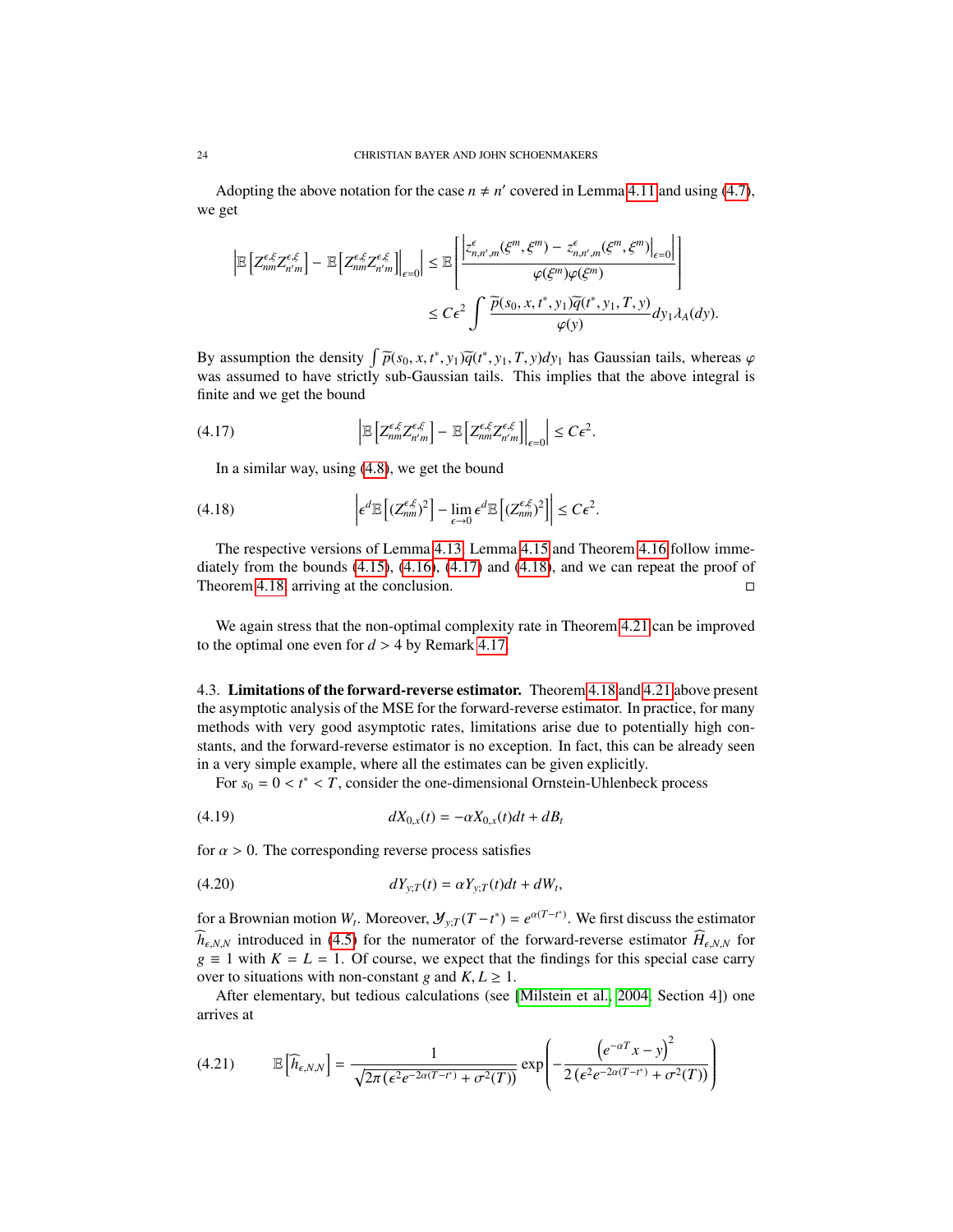and

<span id="page-24-0"></span>
$$
(4.22) \quad \text{Var}\,\widehat{h}_{\epsilon,N,N} = -\frac{2N-1}{2\pi N^2 (B+\sigma^2(T))} \exp\left(-\frac{A}{B+\sigma^2(T)}\right) \n+ \frac{N-1}{2\pi N^2 \sqrt{B+\sigma^2(T-t^*)} \sqrt{B+2\sigma^2(T)-\sigma^2(T-t^*)}} \exp\left(-\frac{A}{B+2\sigma^2(T)-\sigma^2(T-t^*)}\right) \n+ \frac{N-1}{2\pi N^2 \sqrt{B+\sigma^2(T)-\sigma^2(T-t^*)} \sqrt{B+\sigma^2(T)+\sigma^2(T-t^*)}} \exp\left(-\frac{A}{B+\sigma^2(T)+\sigma^2(T-t^*)}\right) \n+ \frac{e^{\alpha(T-t^*)}}{2\pi N^2 \epsilon \sqrt{B+2\sigma^2(T)}} \exp\left(-\frac{A}{B+2\sigma^2(T)}\right),
$$

where

$$
\sigma^2(s) \coloneqq \frac{1 - e^{-2\alpha s}}{2\alpha}, \quad A \coloneqq \left( e^{-\alpha T} x - y \right)^2, \quad B \coloneqq \epsilon^2 e^{-2\alpha (T - t^*)}.
$$

Thus, all the terms in the MSE (composed of the square of [\(4.21\)](#page-23-3) and [\(4.22\)](#page-24-0)) exhibit fairly moderate constants, except for the last term in [\(4.22\)](#page-24-0). Indeed, when  $\alpha \gg 0$ , we have  $e^{\alpha(T-t^*)} \gg 1$ , unless  $T-t^* \ll 1$ . In other words, the constant in Theorem [4.16](#page-18-2) will be quite large if  $\alpha \gg 0$  and  $T - t^* \sim 1$ . That observation is quite intuitive in view<br>of (4.19) and (4.20);  $Y_0$  is contracting to 0 as time increases whereas  $Y_0$  is exponentially of [\(4.19\)](#page-23-4) and [\(4.20\)](#page-23-5):  $X_{0,x}$  is contracting to 0 as time increases, whereas  $Y_{y,T}$  is exponentially expanding away from *y*. Thus, the probability of  $X_{0,x}(t^*)$  and  $Y_{y,T}(T - t^*)$  be close to each other is your small. other is very small.

*Remark* 4.22*.* Note that the last term in [\(4.22\)](#page-24-0) is the term estimated in Lemma [4.12.](#page-17-0) The constant in the lemma depends on the constant in Condition [4.1](#page-10-1) for the derivatives of the transition density  $p(t, x', s, y')$  with respect to the *y*'-variable. For the Ornstein-Uhlenbeck<br>process the density is given by process, the density is given by

$$
p(t, x', s, y') = \frac{1}{2\pi\sigma^2(s-t)} \exp\left(-\frac{\left(e^{-\alpha(s-t)}x'-y'\right)^2}{2\sigma^2(s-t)}\right).
$$

Therefore, we see that derivatives with respect to  $y'$  (and, hence, the corresponding constants) are considerably larger than derivatives with respect to  $x'$ . This explains why the last term (and no other term) in [\(4.22\)](#page-24-0) causes problems for  $\alpha$  large.

*Remark* 4.23. There is also a source of error due to the form of  $\widehat{H}_{\epsilon,N,M}$  as a fraction of two terms. The error of an approximation

$$
\frac{Q}{P} \approx \frac{\widehat{Q}}{\widehat{P}} = \frac{Q + \Delta Q}{P + \Delta P}
$$

of a quantity of interest  $Q/P$  by the fraction of the approximations  $\widehat{Q}$  for  $Q$  and  $\widehat{P}$  for *P* with corresponding (absolute) errors ∆*Q* and ∆*P* is controlled by the *relative* errors for *Q* and *P*. Indeed, assume for simplicity that  $\Delta Q = 0$  and  $Q/P = O(1)$ , then

$$
\frac{Q}{P} - \frac{\overline{Q}}{\widehat{P}} = O\bigg(\frac{\Delta P/P}{1 + \Delta P/P}\bigg),
$$

which may be close to 1 if the relative error <sup>∆</sup>*P*/*<sup>P</sup>* for the denominator *<sup>P</sup>* is large.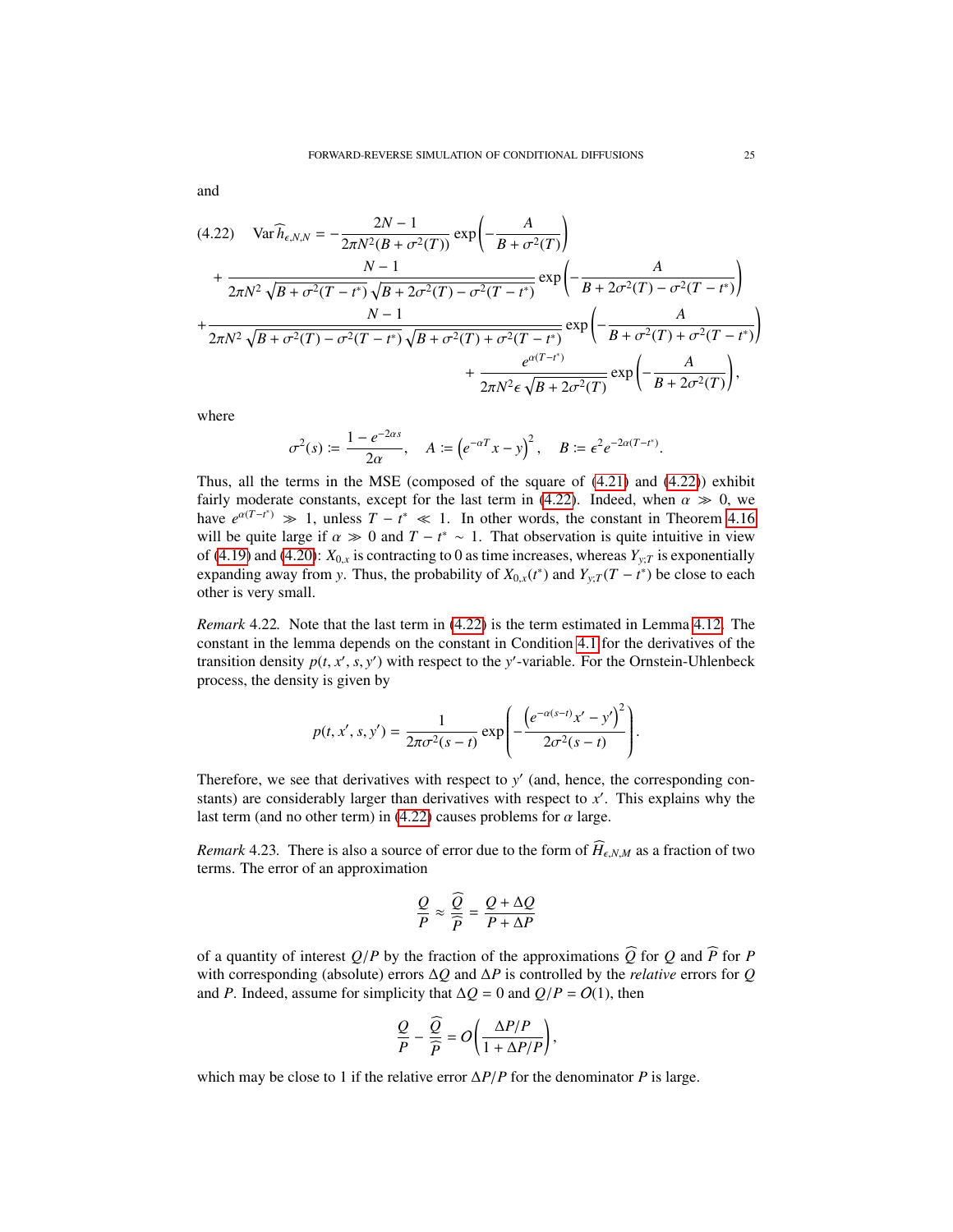#### 5. Numerical study

<span id="page-25-0"></span>5.1. Implementation. Some care is necessary when implementing the forward reverse estimators [\(4.9\)](#page-19-3) and [\(4.14\)](#page-21-1) for expectations of a functional of the diffusion bridge between two points or a point and a subset. This especially concerns the evaluation of the double sum. Indeed, straightforward computation would require the cost of *MN* kernel evaluations which would be tremendous, for example, when  $M = N = 10^5$ . But, fortunately, by using kernels with an (in some sense) small support we can get around this difficulty as outlined below – see also [Milstein et al.](#page-29-12) [\[2004\]](#page-29-12) for a similar discussion.

We here assume that the kernel  $K(x)$  used in [\(4.9\)](#page-19-3) and [\(4.14\)](#page-21-1), respectively, has bounded support contained in some ball of radius *r*, an assumption which is easily fulfilled in practice. For instance, even though the Gaussian kernel  $K(x) = (2\pi)^{-d/2} \exp(-|x|^2/2)$  has un-<br>hounded support in practice  $K(x)$  is negligible outside a finite ball (with exponential decay bounded support, in practice  $K(x)$  is negligible outside a finite ball (with exponential decay of the value as function of the radius). Therefore, it is easy to choose a ball  $B_r(0)$  such that *K* is smaller than some error tolerance const $\times$ TOL outside the ball.<sup>[5](#page-25-1)</sup> Then, due to the small support of *<sup>K</sup>*, the following Monte Carlo algorithm for the kernel estimator is feasible. For simplicity, we take  $N = M$ . (We present the algorithm only for the case of [\(4.9\)](#page-19-3), the analysis being virtually equal for  $(4.14)$ .) Here, the input variable  $D$  denotes the grid [\(3.5\)](#page-6-2). The complexity of the simulation steps (2) and (3) in Algorithm [1](#page-25-2) is  $O(KNd)$  and  $O(LNd)$ 

# <span id="page-25-2"></span>Algorithm 1 Forward-reverse algorithm

- 1: **procedure** For Rev(*N*,  $\epsilon_N$ , *a*,  $\sigma$ , *x*, *y*, *D*,  $t^*$ , *g*)<br>2: Simulate *N* trajectories  $(X^n | N)$  of the fo
- 2: Simulate *N* trajectories  $(X_{n_0,x}^n)_{n=1}^N$  of the forward process on  $s_0 < \cdots < s_K$ .<br>
Simulate *N* trajectories  $(X_m^n)_{m \in \mathbb{N}}^N$  of the reverse process on  $0 < \hat{x} < \hat{y}$ .
- Simulate *N* trajectories  $(X_{s_0,x}^m)_{n=1}^m$  of the reverse process on  $0 < \widehat{t_1} < \cdots < \widehat{t_L}$ .<br>
for  $m \neq 1$  *N* do
- 4: **for**  $m \leftarrow 1, N$  **do**<br>5: **Find** the sub-
- 5: Find the sub-sample

$$
\{X_{s_0,x}^{n_k(m)}(t^*) : k = 1,\ldots,l_m\} := \{X_{s_0,x}^n(t^*) : n = 1,\ldots,N\} \cap B_{r\epsilon_N}(Y_{y,T}^m(T)).
$$

6: end for

7: Evaluate [\(4.9\)](#page-19-3) by

$$
\widehat{H}_{\epsilon,M,N} \leftarrow \frac{\sum_{m=1}^{N} \sum_{k=1}^{l_m} g\left(X_{s_1}^{n_k(m)},\ldots,X_{s_K}^{n_k(m)},Y_{\widehat{l}_{L-1}}^m,\ldots,Y_{\widehat{l}_1}^m\right) K\left(\frac{Y_{\widehat{l}_{L}}^m - X_{\widehat{l}}^{n_k(m)}}{\epsilon}\right) \mathcal{Y}_{\widehat{l}_{L}}^m}{\sum_{m=1}^{N} \sum_{k=1}^{l_m} K\left(\frac{Y_{\widehat{l}_{L}}^m - X_{\widehat{l}}^{n_k(m)}}{\epsilon}\right) \mathcal{Y}_{\widehat{l}_{L}}^m} \times \sum_{\frac{1}{NM}\epsilon^{-d} \sum_{m=1}^{N} \sum_{k=1}^{l_m} K\left(\frac{Y_{\widehat{l}_{L}}^m - X_{\widehat{l}}^{n_k(m)}}{\epsilon}\right) \mathcal{Y}_{\widehat{l}_{L}}^m}{\sum_{\frac{1}{NM}\epsilon^{-d} \sum_{m=1}^{N} \sum_{k=1}^{l_m} K\left(\frac{Y_{\widehat{l}_{L}}^m - X_{\widehat{l}}^{n_k(m)}}{\epsilon}\right) \mathcal{Y}_{\widehat{l}_{L}}^m} \times \sum_{\frac{1}{NM}\epsilon^{-d} \sum_{m=1}^{N} \sum_{k=1}^{l_m} K\left(\frac{Y_{\widehat{l}_{L}}^m - X_{\widehat{l}_{L}}^{n_k(m)}}{\epsilon}\right) \mathcal{Y}_{\widehat{l}_{L}}^m}{\sum_{\frac{1}{NM}\epsilon^{-d} \sum_{m=1}^{N} \sum_{k=1}^{l_m} K\left(\frac{Y_{\widehat{l}_{L}}^m - X_{\widehat{l}_{L}}^{n_k(m)}}{\epsilon}\right) \mathcal{Y}_{\widehat{l}_{L}}^m} \times \sum_{\frac{1}{NM}\epsilon^{-d} \sum_{m=1}^{N} K\left(\frac{Y_{\widehat{l}_{L}}^m - X_{\widehat{l}_{L}}^{n_k(m)}}{\epsilon}\right) \mathcal{Y}_{\widehat{l}_{L}}^m}{\sum_{\frac{1}{NM}\epsilon^{-d} \sum_{m=1}^{N} \sum_{k=1}^{l_m} K\left(\frac{Y_{\widehat{l}_{L}}^m - X_{\widehat{l}_{L}}^{n_k(m)}}{\epsilon}\right) \mathcal{Y}_{\widehat{l}_{L}}^m} \times \sum_{\frac{1}{NM}\epsilon^{-d} \sum_{m=1}^{
$$

#### 8: end procedure

elementary computations, respectively. The size  $l_m$  of the intersection in step (5) of Algo-rithm [1](#page-25-2) is, on average, proportional to  $N\epsilon_N^d \times p(s_0, x, t^*, Y_{y,T}^m(\widehat{t_L}))$ . The search procedure<br>itself can be done at a cost of order  $O(N \log N)$  (peglecting the cost of comparison between itself can be done at a cost of order  $O(N \log N)$  (neglecting the cost of comparison between two integers). Thus, we get the complexity bounds summarized in Theorem [5.1](#page-26-0) below.

<span id="page-25-1"></span> $5$ Obviously, the appropriate value for const depends on the size of the constants in the MSE bound.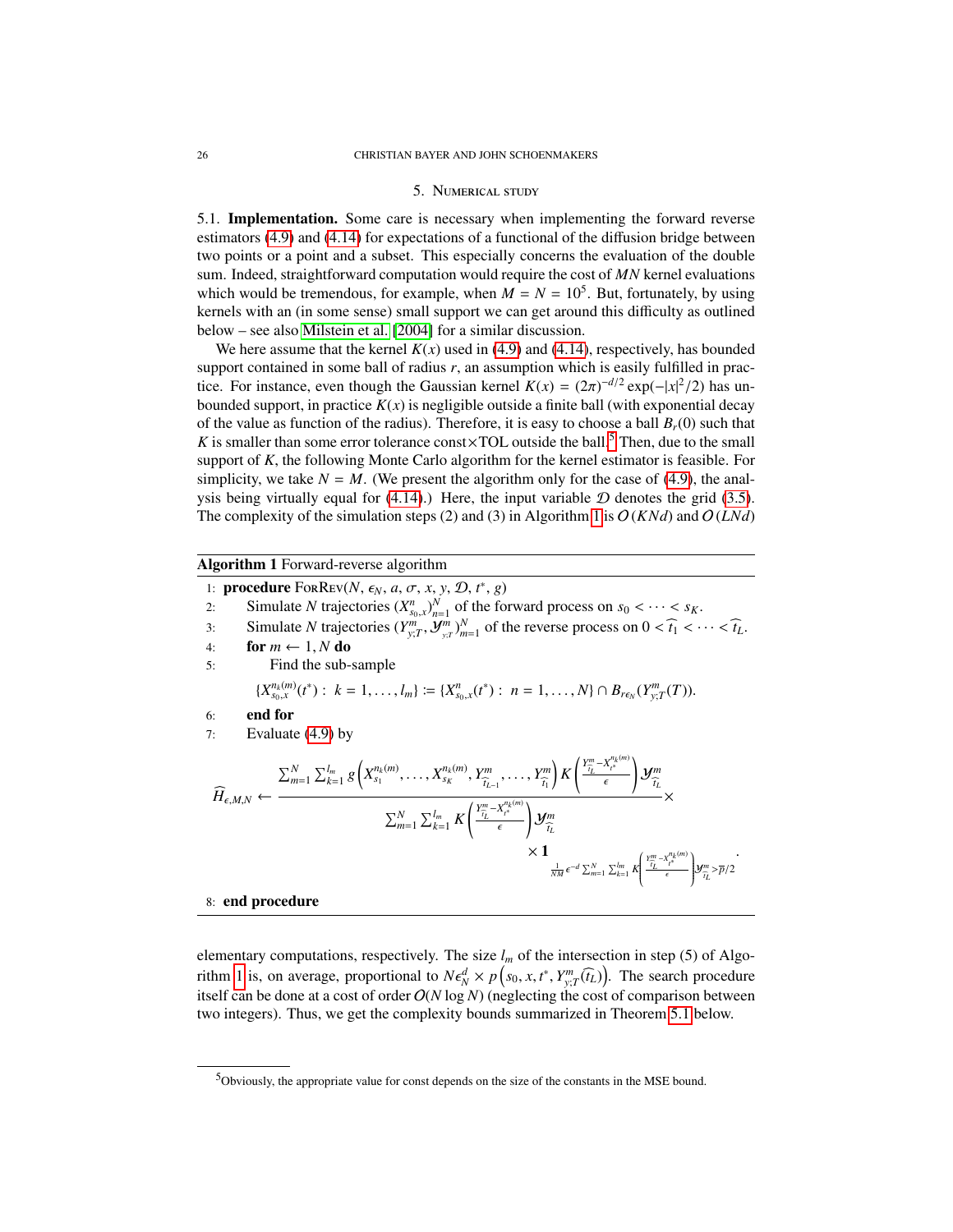<span id="page-26-0"></span>Theorem 5.1. *Assume that samples from the forward process X and the reverse process* (*Y*, <sup>Y</sup>) *can be obtained at constant cost.*[6](#page-26-1) *Furthermore, assume that the cost of checking for equality of integers carries negligible cost. Then the following asymptotic bounds hold for the complexity of Algorithm [1.](#page-25-2)*

- If  $d \leq 4$ , we choose  $\epsilon_N = O(N^{-1/d})$ , implying that the MSE of the output of the algorithm is  $O(N^{-1})$  with a complexity  $O(N \log N)$ *algorithm is*  $O(N^{-1})$  *with a complexity*  $O(N \log N)$ *.*
- *If d* > 4*, we choose*  $\epsilon_N = O(N^{-2/(4+d)})$  *and obtain an MSE of*  $O(N^{-8/(4+d)})$  *with a complexity*  $O(N \log N)$ *complexity* O(*N* log *N*)*.*

5.2. Numerical examples. We present two numerical studies: in the first example, the forward process is a two-dimensional Brownian motion, with the standard Brownian bridge as the conditional diffusion. In the second example, we consider a Heston model whose stock price component is conditioned to end in a certain value. In both examples, we actually use a Gaussian kernel

$$
K(x) = \frac{1}{(2\pi)^{d/2}} e^{-\frac{|x|^2}{2}},
$$

and the simulation as well as the functional *g* of interest are defined on a uniform grid  $\mathcal{D} = \{0 = s_0 < \cdots < s_K = t^* = t_0 < \cdots < t_L = T\}$  with  $s_i = i/l$  and  $t_j = (K + j)/l$  for  $l \in \mathbb{N}$ and  $L + K = l$ .

<span id="page-26-3"></span>**Example 5.2.** We consider  $X_t = B_t$ , a two-dimensional standard Brownian motion, which we condition on starting at  $X_0 = 0$  and ending at  $X_1 = 0$ , i.e., the conditioned diffusion is a classical two-dimensional Brownian bridge. In particular, the reverse process  $Y_t$  is also a standard Brownian motion, and  $\mathcal{Y} \equiv 1$ . We consider the functional

$$
g(x_1,\ldots,x_{l-1})\coloneqq \sum_{j=1}^2\left(\frac{1}{l-1}\sum_{i=1}^{l-1}x_i^j\right)^2,
$$

where  $x_i = (x_i^1, x_i^2) \in \mathbb{R}^2$ . In this simple toy-example, we can actually compute the true solution solution

$$
\mathbb{E}\left[g\left(X_{1/l},\ldots,X_{(l-1)/l}\right)\big| \ X_0 = X_1 = 0\right] = \frac{1}{6}\frac{l+1}{l-1}.
$$

As evaluation of the functional *g* is cheap in this case, we use a naive algorithm calculating the full double sum. We choose  $M = N$  and  $\epsilon = \epsilon_N = N^{-0.4}$ , which still gives the rate of convergence obtained in Theorem 4.18 convergence obtained in Theorem [4.18.](#page-19-4)

In Figure [1,](#page-27-0) we show the results for  $l = 10$ , with the choices  $K = 1$  and  $K = 4$ , i.e., with  $t^* = 1/10$  and  $t^* = 4/10$ , respectively. In both case, we observe the asymptotic relation MSE  $\approx N^{-1}$  predicted by Theorem 4.18. The MSE is slightly lower when  $t^*$  is closer to MSE ~  $N^{-1}$  predicted by Theorem [4.18.](#page-19-4) The MSE is slightly lower when  $t^*$  is closer to the middle of the interval  $[0, 1]$  (case  $(B)$ ) as compared to the situation when  $t^*$  is close to the houndary (case  $(A)$ ). Intuitively, one would expect such an effect as in the latter case the boundary (case (A)). Intuitively, one would expect such an effect, as in the latter case the forward process can only accumulate a considerably smaller variance as compared to the reverse process. However, it should be noted that the effect is rather small.<sup>[7](#page-26-2)</sup>

<span id="page-26-1"></span> $<sup>6</sup>$ It is a straightforward exercise to adjust this calculation for the case when the corresponding stochastic</sup> differential equations need to be solved by some numerical scheme with known rate of convergence.

<span id="page-26-2"></span> $7^{\circ}$ Cf. [Milstein et al.](#page-29-12) [\[2004\]](#page-29-12), where it was noted that the variance of the forward-reverse density estimator explodes when  $t^* \to T$  or  $t^* \to 0$ . Mathematically, this is a consequence of the transition densities getting singular.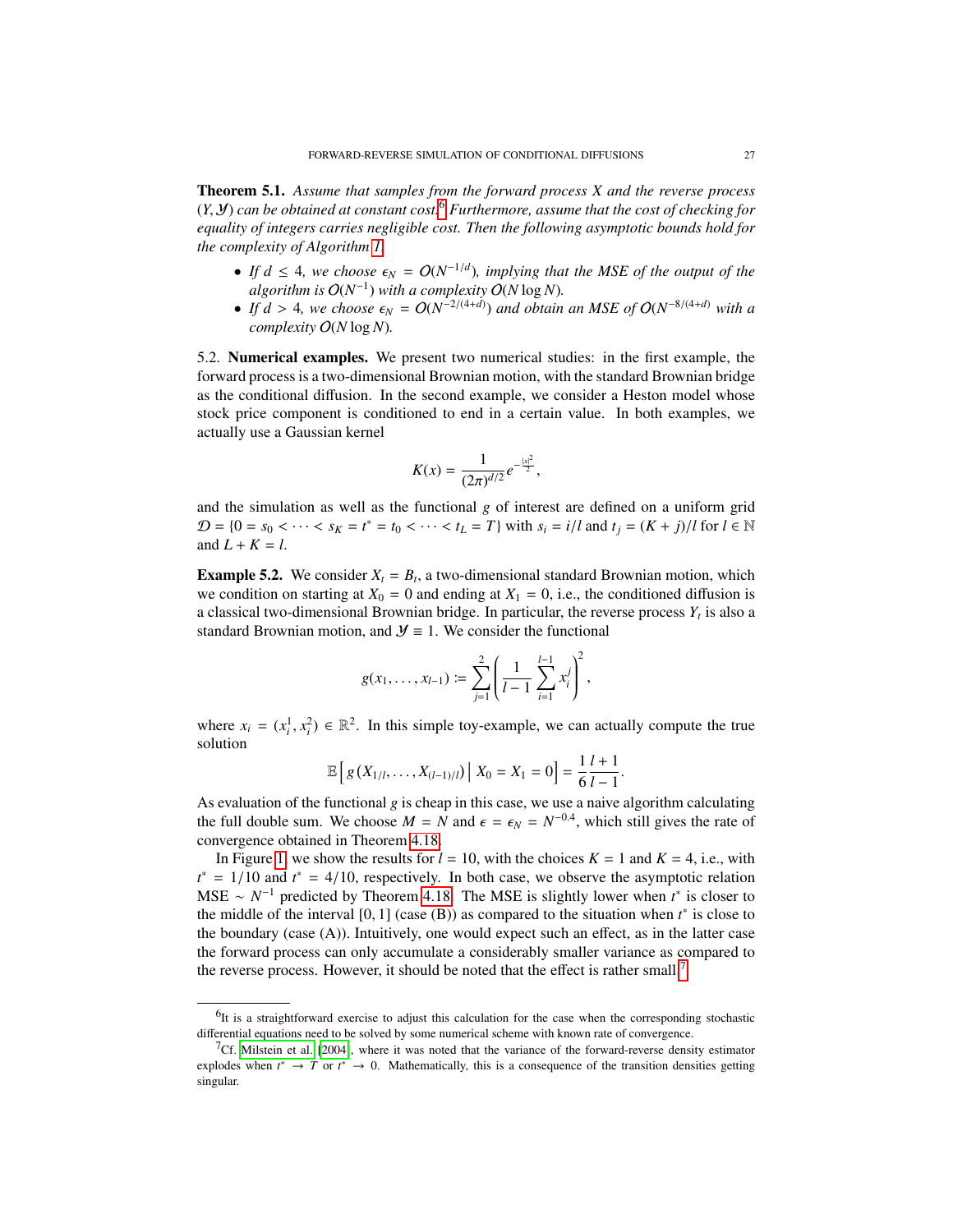<span id="page-27-0"></span>

Figure 1. MSE for Example [5.2.](#page-26-3) Dashed lines are reference lines proportional to  $N^{-1}$ .

<span id="page-27-1"></span>**Example 5.3.** Let us consider the stock price  $S_t$  in a Heston model:  $X_t := (S_t, v_t)$ , i.e., the stock price together with its (stochastic) volatility satisfies the stochastic differential the stock price together with its (stochastic) volatility satisfies the stochastic differential equation

$$
dS_t = \mu S_t dt + \sqrt{\nu_t} S_t dB_t^1,
$$
  
\n
$$
dv_t = (\gamma \nu_t + \beta) dt + \xi \sqrt{\nu_t} \left( \rho dB_t^1 + \sqrt{1 - \rho^2} dB_t^2 \right).
$$

We have

$$
a(s, x) = \begin{pmatrix} \mu x^1 \\ \gamma x^2 + \beta \end{pmatrix}, \quad \sigma(s, x) = \begin{pmatrix} \sqrt{x^2} x^1 & 0 \\ \xi \sqrt{x^2} \rho & \xi \sqrt{x^2} \sqrt{1 - \rho^2} \end{pmatrix}.
$$

As this process is time-homogeneous, we have  $\tilde{\sigma} = \sigma$ , and the remaining coefficients of the SDE for the reverse process are given by the SDE for the reverse process are given by

$$
\alpha(s, x) = \left( \frac{(2x^2 + \rho \xi - \mu) x^1}{(\rho \xi - \gamma) x^2 + \xi^2 - \beta} \right), \quad c(s, x) = x^2 + \rho \xi - \mu - \gamma.
$$

As path-dependent functional we consider the *realized variance* of the stock-price, i.e., for a grid as above we consider

$$
g(x_1,\ldots,x_{l-1},x_l) \coloneqq \sum_{i=1}^{l-1} \left(\log(x_{i+1}^1) - \log(x_i^1)\right)^2.
$$

(Dependence of the functional *g* on the final value *y* obviously changes nothing in the theorems of Section [3](#page-5-0) and Section [4.](#page-10-0)) We choose  $T = 1/12$  and  $l = 30$ . This time, however, we only condition on the value of the stock component at final time *T*. For the calculations, we use the following, arbitrarily chosen parameters:  $\mu = 0.05$ ,  $\gamma = -0.15$ ,  $\beta$  = -0.045,  $\xi$  = 0.3,  $\rho$  = -0.7. The initial stock price and the initial variance were set to  $S_0 = 10$  and  $v_0 = 0.25$ , respectively. Moreover, the realized variance was computed conditionally on  $S_T = 12$ , and we choose the standard normal density for  $\varphi$  – despite Condition [4.20.](#page-21-2)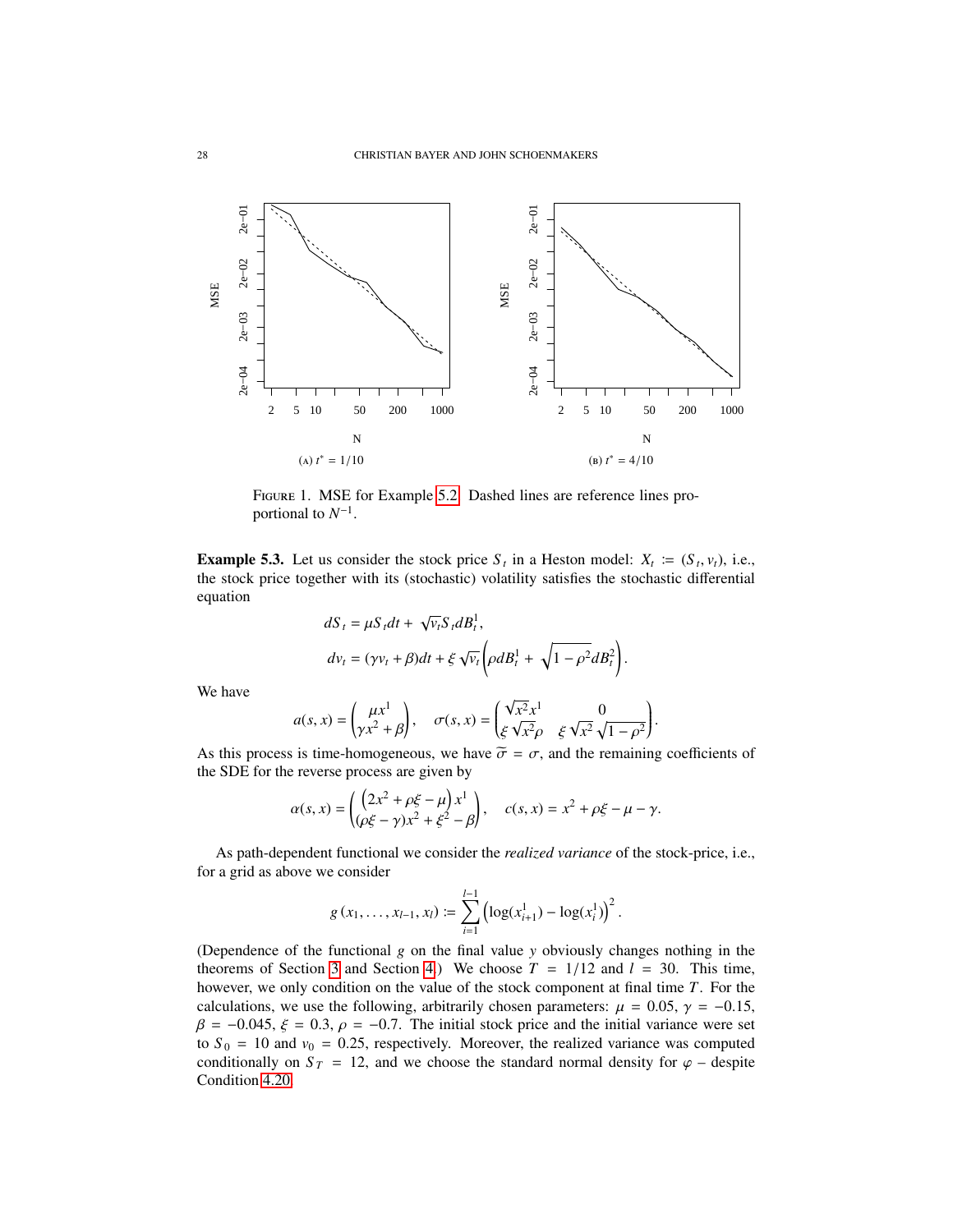<span id="page-28-4"></span>

Figure 2. Relative MSE for Example [5.3.](#page-27-1) Dashed lines are reference lines proportional to  $N^{-1}$ .

Contrary to Example [5.2,](#page-26-3) we cannot produce samples from the exact distributions of either the forward or the reverse processes  $X_t$  or  $(Y_t, Y_t)$ . Thus, we approximate the corresponding paths using the Euler-Maruyama scheme on a uniform grid with mesh corresponding paths using the Euler-Maruyama scheme on a uniform grid with mesh  $h = \min\left(1/360, \sqrt{0.05/N}\right)$ , so that the MSE for the solution of the corresponding SDE is itself  $O(N^{-1})$ , implying that the asymptotic order of the MSE of our quantity of interest is not effected by the numerical approximation of the forward and backward processes. Moreover, evaluation of the functional  $g$  is quite costly due to the numerous calls of the log-function. Thus, we use the cut-off procedure introduced above, so that the individual terms in the double sum are only included when the value of the kernel  $K_{\epsilon}$  is larger than  $m = 10^{-3}$ . The main narameters of the forward reverse electricity are chosen as  $M = N$  and  $\eta = 10^{-3}$ . The main parameters of the forward-reverse algorithm are chosen as  $M = N$  and  $\epsilon_{V} = (4N)^{-0.4}$  so that we are in the regime of Theorem 4.21  $\epsilon_N = (4N)^{-0.4}$ , so that we are in the regime of Theorem [4.21.](#page-22-2)<br>The numerical results in Figure 2 confirm the rate of con-

The numerical results in Figure [2](#page-28-4) confirm the rate of convergence for the MSE estab-lished in Theorem [4.21.](#page-22-2) Again, there is no significant advantage of choosing  $t^*$  in the middle of the relevant interval [0, *<sup>T</sup>*]. The "exact" reference value was computed using the forward-reverse algorithm with very large *N*, corresponding small  $\epsilon$  and a very fine grid for the Euler scheme. Note that Figure [2](#page-28-4) depicts the "relative MSE", i.e., the MSE normalized by the squared reference value.

### **REFERENCES**

- <span id="page-28-3"></span>D. G. Aronson. Bounds for the fundamental solution of a parabolic equation. *Bull. Amer. Math. Soc.*, 73:890–896, 1967.
- <span id="page-28-1"></span>A. Beskos, O. Papaspiliopoulos, and G. O. Roberts. Retrospective exact simulation of diffusion sample paths with applications. *Bernoulli*, 12(6):1077–1098, 2006.
- <span id="page-28-2"></span>A. Beskos, G. Roberts, A. Stuart, and J. Voss. MCMC methods for diffusion bridges. *Stoch. Dyn.*, 8(3):319–350, 2008.
- <span id="page-28-0"></span>M. Bladt and M. Sørensen. Simple simulation of diffusion bridges with application to likelihood inference for diffusions. Preprint, 2012. URL <http://www.math.ku.dk>.